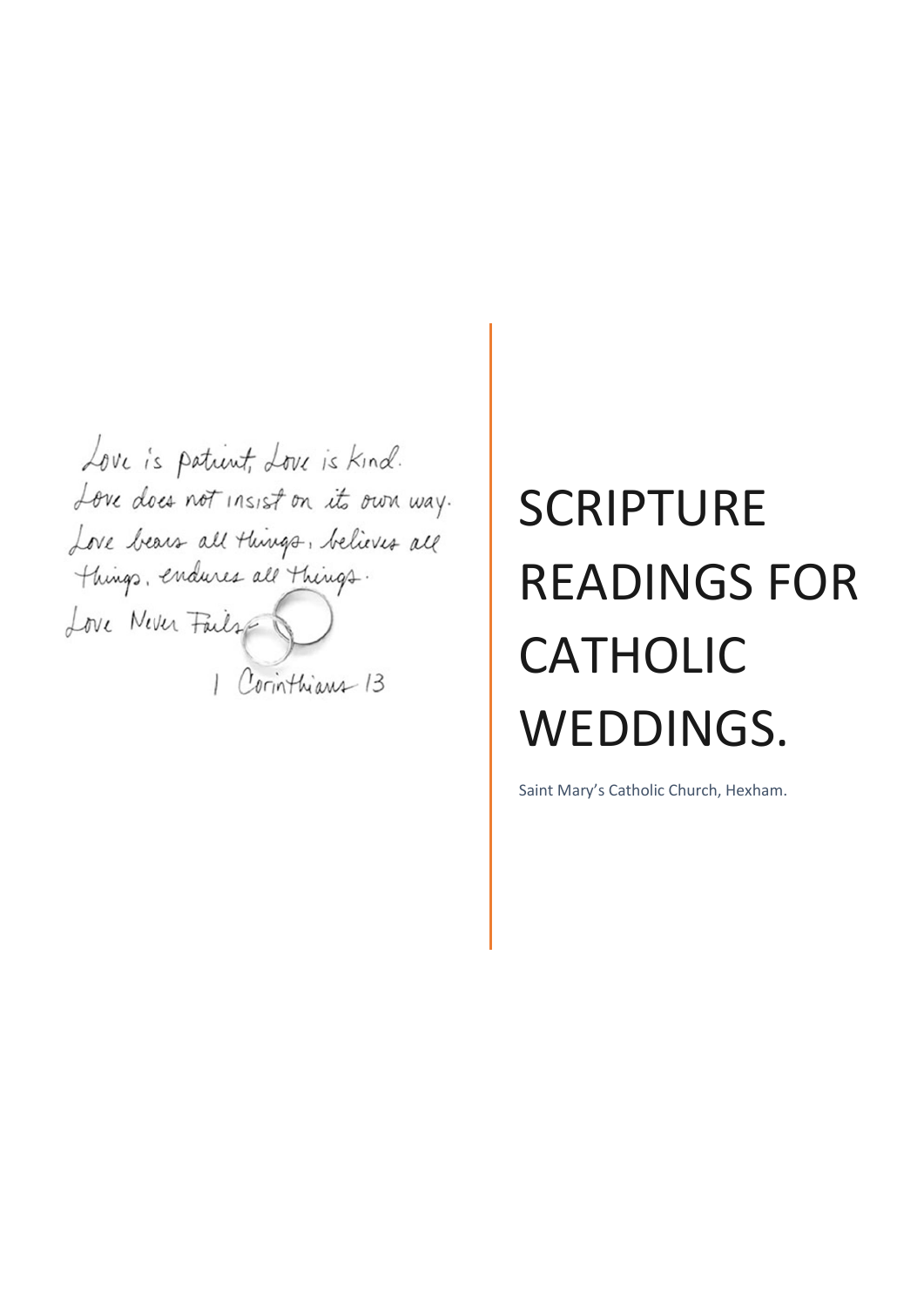May the Lord send you help from the holy place and give you support from Sion. May he grant you your hearts' desire and fulfil every one of your designs.

*Taken from'Order of Celebrating Matrimony — Prayer Texts'*

#### **Congratulations on your engagement!**

Weddings are a vital part of the sacramental life of the Church.

The readings at a Catholic wedding liturgy are a proclamation of God's Word and of the Church's faith about marriage. For this reason, they are limited to readings from the scriptures (the Bible). There are nine options for the first reading from the Old Testament, thirteen options for the second reading from the New Testament and ten choices for the Gospel. You choose one from each of these categories.

The options for these readings in their entirety, as well as commentary to provide some context and highlight key themes in each reading, are listed on the following pages.

Unless you are celebrating your wedding on a Sunday or on a holy day of obligation, you have the option of choosing the Scripture readings for your wedding. You may find it helpful to reflect prayerfully on each reading and to choose those that speak to your hopes and dreams for your Christian marriage.

#### **Choosing readers (lectors) for your Catholic wedding**

Who will proclaim the Scripture readings during your wedding ceremony? The Priest or Permanent Deacon who witnesses your marriage will proclaim the Gospel reading. The responsorial psalm is usually led by a cantor (song leader), or simply recited by a reader if a cantor is unavailable.

That leaves you to find readers (also called lectors) for the first and second readings. Here are some tips for choosing your readers:

- Keep in mind that whoever you choose will be doing more than just "reading"; that person will be proclaiming the Word of God. James M. Schellman summarizes the implications of this sacred task perfectly: "*Above all, the readers must understand and believe that they are performing a real ministry of presence and communion. They must accept that the Lord is active and present to the assembly through their proclamation, that the Lord longs to speak and be heard in the biblical word they enunciate. It is a word for this assembly, here and now, and each of its members is called to hear and respond to that word..*."
- Because the role of reader is a sacred task, you will probably want to choose a person of faith as your reader. Ideally, that person will also be a good public speaker. The Church has this to say about readers at weddings: "*The proclamation of the Word of God is to be made by suitable and prepared lectors. They can be chosen from among those present, especially witnesses, family members, friends, but it does not seem appropriate for the bride and groom to be lectors. In fact, they are the primary receivers of the proclaimed Word of God*" (Preparation for the Sacrament of Marriage #68).
- The readers should be willing to prepare for their role by practicing the readings, even before the wedding rehearsal. At the wedding rehearsal, they should practice the reading with the sound system on.
- If you can't find suitable readers among your friends and family, the Parish Priest will be able to recommend good, experienced lectors who you could ask to read at your wedding.
- Finally, the readers should read from the lectionary, not a sheet of paper or notes. The Priest or Permanent Deacon witnessing your marriage can help you locate your readings in the lectionary.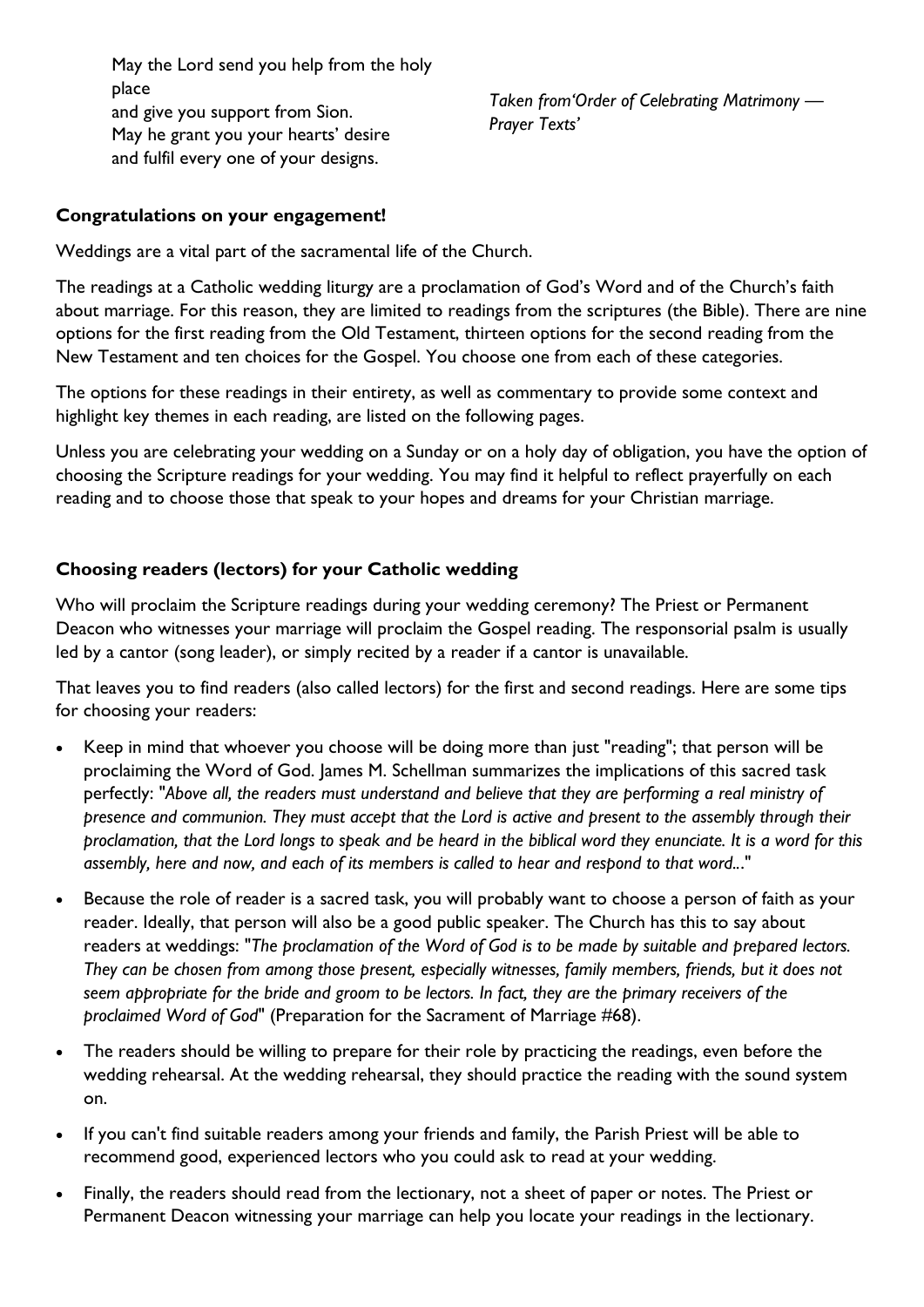# **OPTIONS FOR THE FIRST READING (OLD TESTAMENT) DURING A CATHOLIC WEDDING**

# *1. Male and female he created them.*

A reading from the Book of Genesis 1:26-28, 31a

Then God said:

"Let us make man in our image, after our likeness. Let them have dominion over the fish of the sea, the birds of the air, and the cattle, and over all the wild animals and all the creatures that crawl on the ground." God created man in his image; in the image of God he created him; male and female he created them. God blessed them, saying: "Be fertile and multiply; fill the earth and subdue it. Have dominion over the fish of the sea, the birds of the air, and all the living things that move on the earth." God looked at everything he had made, and he found it very good. The word of the Lord.

#### **Commentary**

The Bible's first book, Genesis, contains not one, but two episodes of creation. They offer differing details, and each contains unique riches. In this offering from the first chapter, human life is the crowning jewel of all cosmic things, made on the sixth day after the earth, sky, water, plants, and animals. Male and female are created at the same time and bear God's Triune image (v. 26, "Let us make man…"). Made in the image of the creating God, men and women are to participate with God to bring about more life (vs. 28 "be fertile and multiply"). Yet this gift of giving life is intertwined with the gift of prudent stewardship. In this first creation story, God creates out of chaos by ordering it properly. Spouses are called to do the same. Filling the earth with life comes with the responsibility to subdue it (vs. 28), or discipline, calm, and cultivate it. This applies foremost though not exclusively to children, and then towards all life on earth. Peace in societies today begins with spouses participating in God's desire of ordered harmony among all living things.

This text is used every year to begin the Easter Vigil. It is an elaborate nighttime feast celebrating powerful change and new spiritual life for those who are initiated into the Church. At a wedding, this reading signals the new realities and spiritual life that flow from marriage. New life, seen and unseen, will abound for married couples who view their relationship as a mirror of God's ongoing act of creation.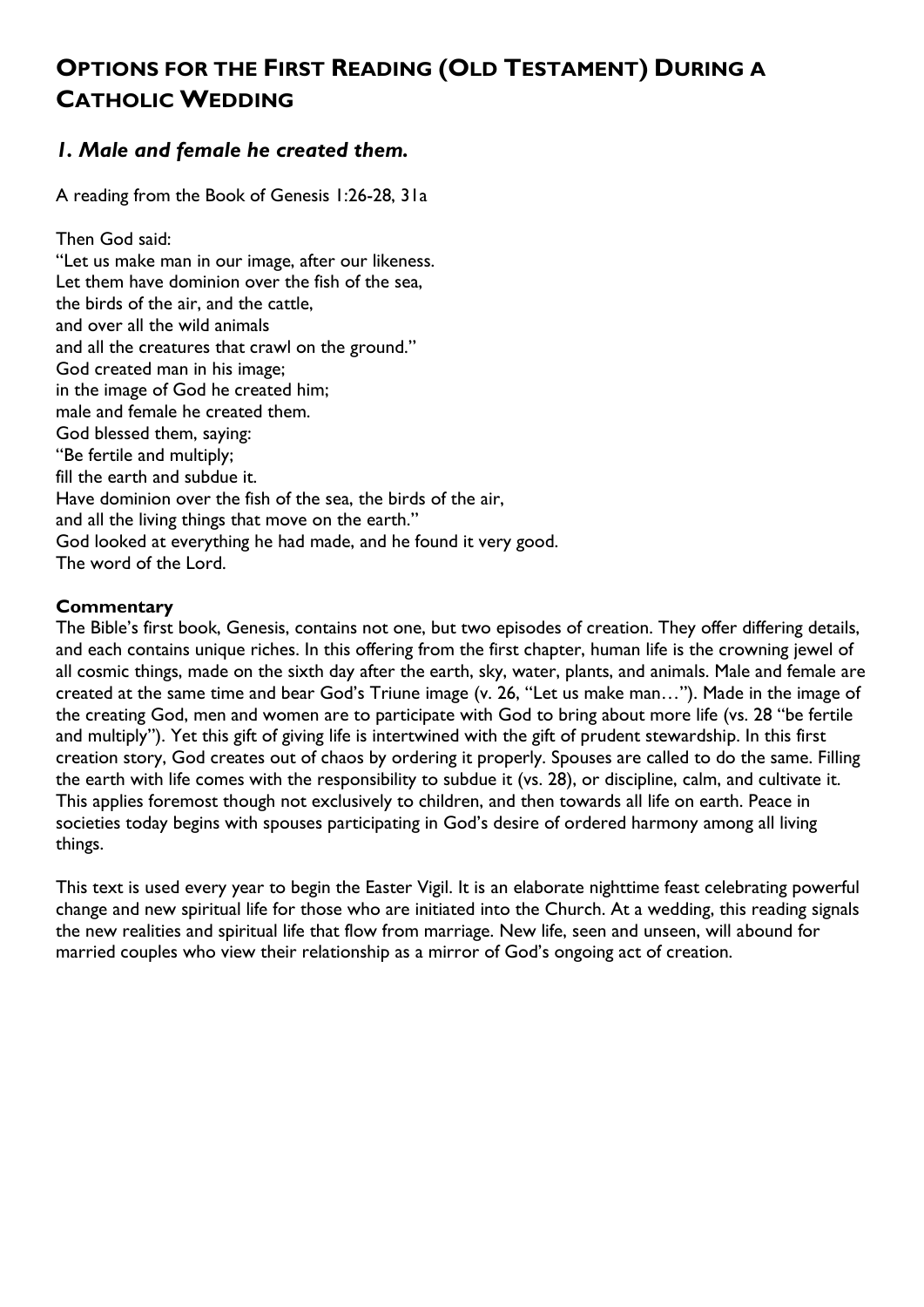# *2. The two of them become one body.*

A reading from the Book of Genesis 2:18-24

The Lord God said: "It is not good for the man to be alone. I will make a suitable partner for him." So the Lord God formed out of the ground various wild animals and various birds of the air, and he brought them to the man to see what he would call them; whatever the man called each of them would be its name. The man gave names to all the cattle, all the birds of the air, and all wild animals; but none proved to be the suitable partner for the man. So the Lord God cast a deep sleep on the man, and while he was asleep, he took out one of his ribs and closed up its place with flesh. The Lord God then built up into a woman the rib that he had taken from the man. When he brought her to the man, the man said: "This one, at last, is bone of my bones and flesh of my flesh; This one shall be called 'woman,' for out of 'her man' this one has been taken." That is why a man leaves his father and mother and clings to his wife, and the two of them become one body. The word of the Lord.

#### **Commentary**

This second version of creation is vastly different from the first. God creates man first, and then the birds, wild animals, and other life forms – the very opposite from the previous account. Yet even with an abundance of natural life surrounding the man, something fundamental is lacking. This passage highlights the importance of human relationships, and the need for a strong society – one that begins with men and women in committed, mutually loving relationships.

As Catholics we do not look to the Bible's creation story for biological truths. Physicians attest that men and women have equal pairs of ribs. (In an ancient language, one word meant both "rib" and "life.") From the 'man' comes 'wo-man'. This passage leads one to ponder a deeper, spiritual truth. Between men and women there is an intimate connectedness, radical unity and kinship, as well as sexual attraction. When the two come together, especially in the sacredness of marriage, their connection is so life-giving, that all other relationships are secondary – even the link to parents who initially provided life. This passage is a biblical meditation on the more contemporary phrase that one's spouse is "my soul mate."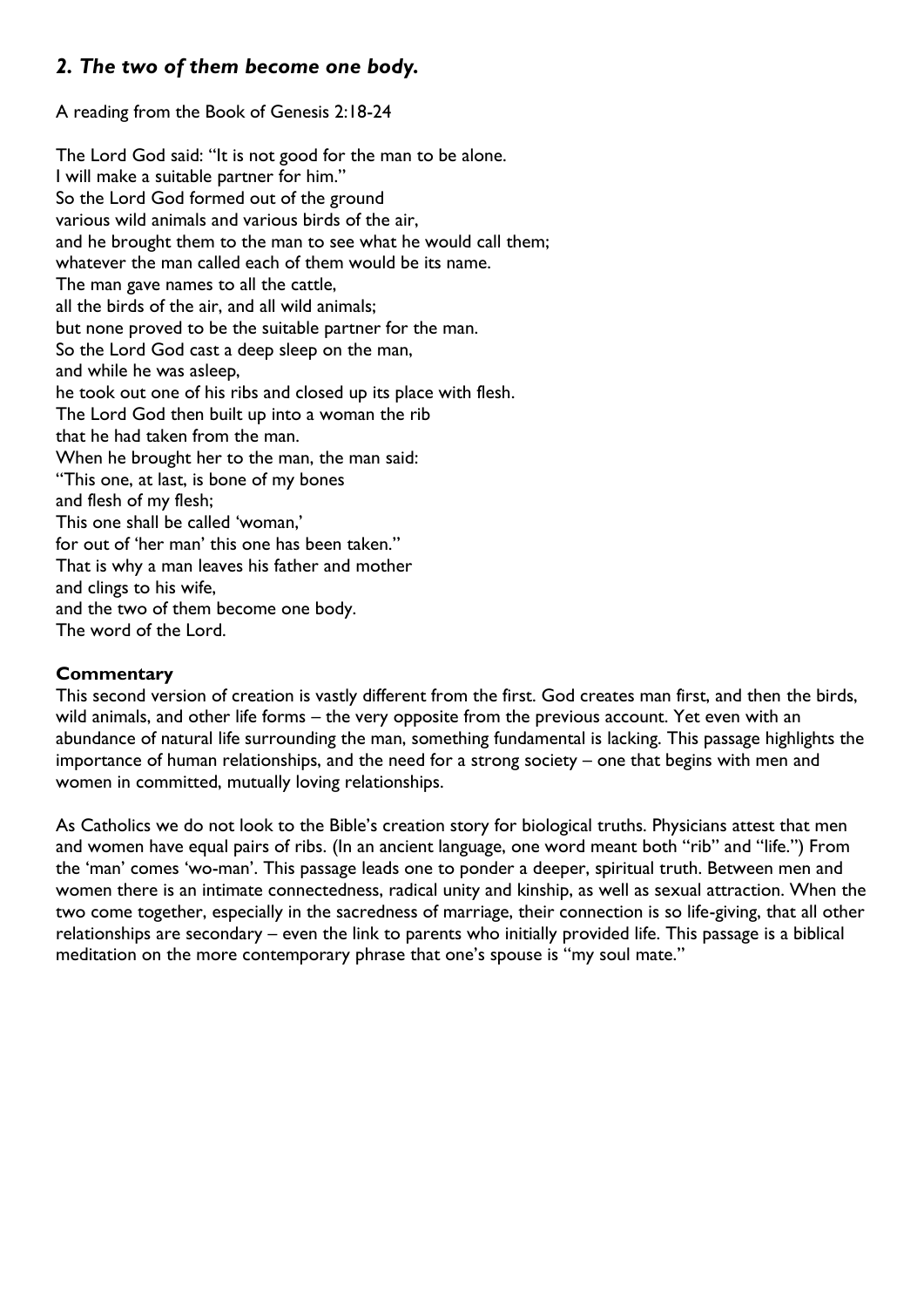# *3. In his love for Rebekah, Isaac found solace after the death of his mother.*

A reading from the Book of Genesis 24:48-51, 58-67

The servant of Abraham said to Laban: "I bowed down in worship to the Lord, blessing the Lord, the God of my master Abraham, who had led me on the right road to obtain the daughter of my master's kinsman for his son. If, therefore, you have in mind to show true loyalty to my master, let me know; but if not, let me know that, too. I can then proceed accordingly." Laban and his household said in reply: "This thing comes from the Lord; we can say nothing to you either for or against it. Here is Rebekah, ready for you; take her with you, that she may become the wife of your master's son, as the Lord has said." So they called Rebekah and asked her, "Do you wish to go with this man?" She answered, "I do." At this they allowed their sister Rebekah and her nurse to take leave, along with Abraham's servant and his men. Invoking a blessing on Rebekah, they said: "Sister, may you grow into thousands of myriads; And may your descendants gain possession of the gates of their enemies!" Then Rebekah and her maids started out; they mounted their camels and followed the man. so the servant took Rebekah and went on his way. Meanwhile Isaac had gone from Beer-lahai-roi and was living in the region of the Negeb. One day toward evening he went out . . . in the field, and as he looked around, he noticed that camels were approaching. Rebekah, too, was looking about, and when she saw him, she alighted from her camel and asked the servant, "Who is the man out there, walking through the fields toward us?" "That is my master," replied the servant. Then she covered herself with her veil. The servant recounted to Isaac all the things he had done. Then Isaac took Rebekah into his tent; he married her, and thus she became his wife. In his love for her Isaac found solace after the death of his mother Sarah. The word of the Lord.

#### **Commentary**

This text is but a piece of a larger story riddled with challenged relationships, unlikely children, and unforeseen circumstances. Key to the story is Abraham's total faith that God will provide and guide. Abraham had left his homeland. Landing in Canaan at a very old age, his barren wife Sarah remarkably gives birth to their son, Isaac. When Sarah dies, Abraham looks to give Isaac a wife.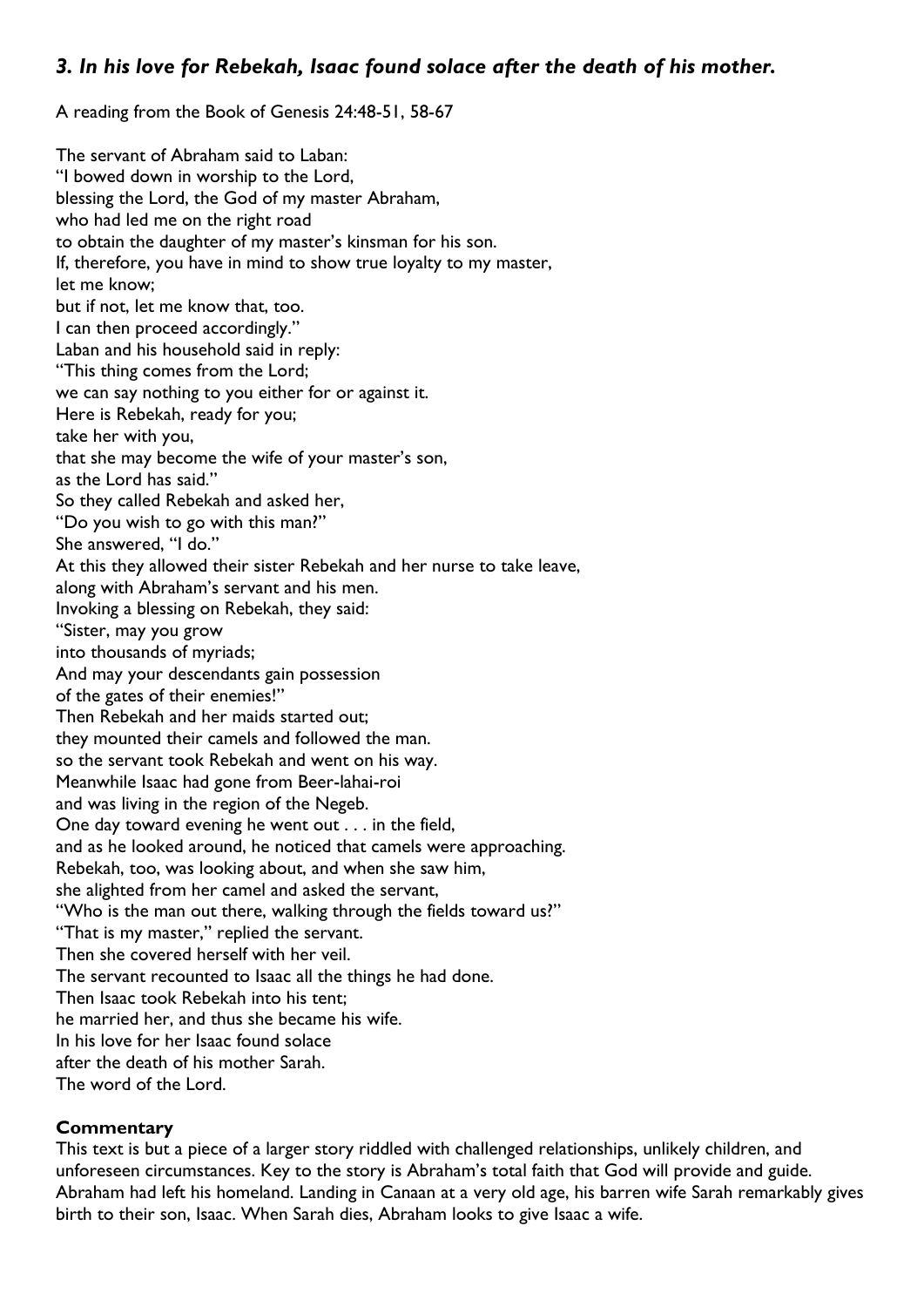This snippet from that story appears to be a pre-arranged marriage, but a second consideration of the text reveals a marriage made by God. Abraham's main intent is not to pick his son's wife. Instead, he seeks the fulfillment of a promise made by God to give Abraham descendants as numerous as the stars in the sky. This reading from Genesis' 24th chapter begins with verse 48. Previously in the chapter Abraham exhorted his servant Laban to pray to the Lord God, who had blessed him in all things (vs. 1). Prayer helps to verify that this process is done with God. Laban prays to be guided to the right young woman. Rebekah's consent in the matter (vs. 58) verifies that she is participating in God's will, not some coercive act. Isaac's newfound comfort further confirms all this is God's handiwork. Isaac does not merely accept her. He took her into his tent. He loved her, and they married.

The Catholic Rite of Marriage steers clear of any hint of arranged marriages. Like this passage from Genesis, the bride and groom first declare their own freedom and consent to marry before exchanging vows. Parents are not questioned. The rite does not envision anyone "giving the bride away." In the eyes of the Church, both bride and groom are free individuals who have discerned their love is from God. For this reason, the Church directs that the entrance begin with the priest at the doors of the church greeting the bride and the groom, showing that the Church shares in their joy.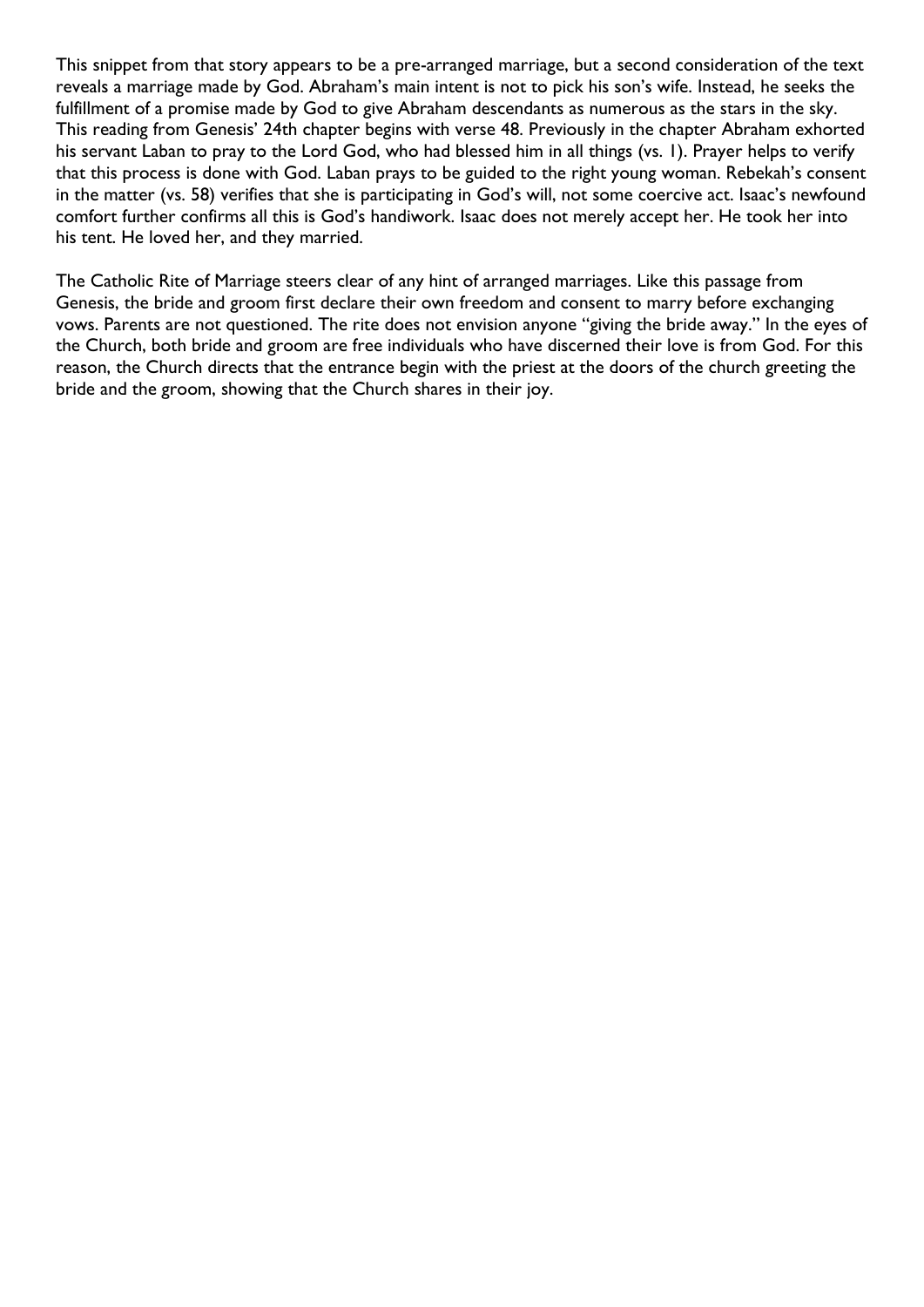# *4. May the Lord of heaven prosper you both. May he grant you mercy and peace*.

A reading from the Book of Tobit 7:6-14

Raphael and Tobiah entered the house of Raguel and greeted him. Raguel sprang up and kissed Tobiah, shedding tears of joy. But when he heard that Tobit had lost his eyesight, he was grieved and wept aloud. He said to Tobiah: "My child, God bless you! You are the son of a noble and good father. But what a terrible misfortune that such a righteous and charitable man should be afflicted with blindness!" He continued to weep in the arms of his kinsman Tobiah. His wife Edna also wept for Tobit; and even their daughter Sarah began to weep. Afterward, Raguel slaughtered a ram from the flock and gave them a cordial reception. When they had bathed and reclined to eat, Tobiah said to Raphael, "Brother Azariah, ask Raguel to let me marry my kinswoman Sarah." Raguel overheard the words; so he said to the boy: "Eat and drink and be merry tonight, for no man is more entitled to marry my daughter Sarah than you, brother. Besides, not even I have the right to give her to anyone but you, because you are my closest relative. But I will explain the situation to you very frankly. I have given her in marriage to seven men, all of whom were kinsmen of ours, and all died on the very night they approached her. But now, son, eat and drink. I am sure the Lord will look after you both." Tobiah answered, "I will eat or drink nothing until you set aside what belongs to me." Raguel said to him: "I will do it. She is yours according to the decree of the Book of Moses. Your marriage to her has been decided in heaven! Take your kinswoman from now on you are her love, and she is your beloved. She is yours today and ever after. And tonight, son, may the Lord of heaven prosper you both. May he grant you mercy and peace." Then Raguel called his daughter Sarah, and she came to him. He took her by the hand and gave her to Tobiah with the words: "Take her according to the law. According to the decree written in the Book of Moses she is your wife. Take her and bring her back safely to your father. And may the God of heaven grant both of you peace and prosperity." He then called her mother and told her to bring a scroll, So that he might draw up a marriage contract stating that he gave Sarah to Tobiah as his wife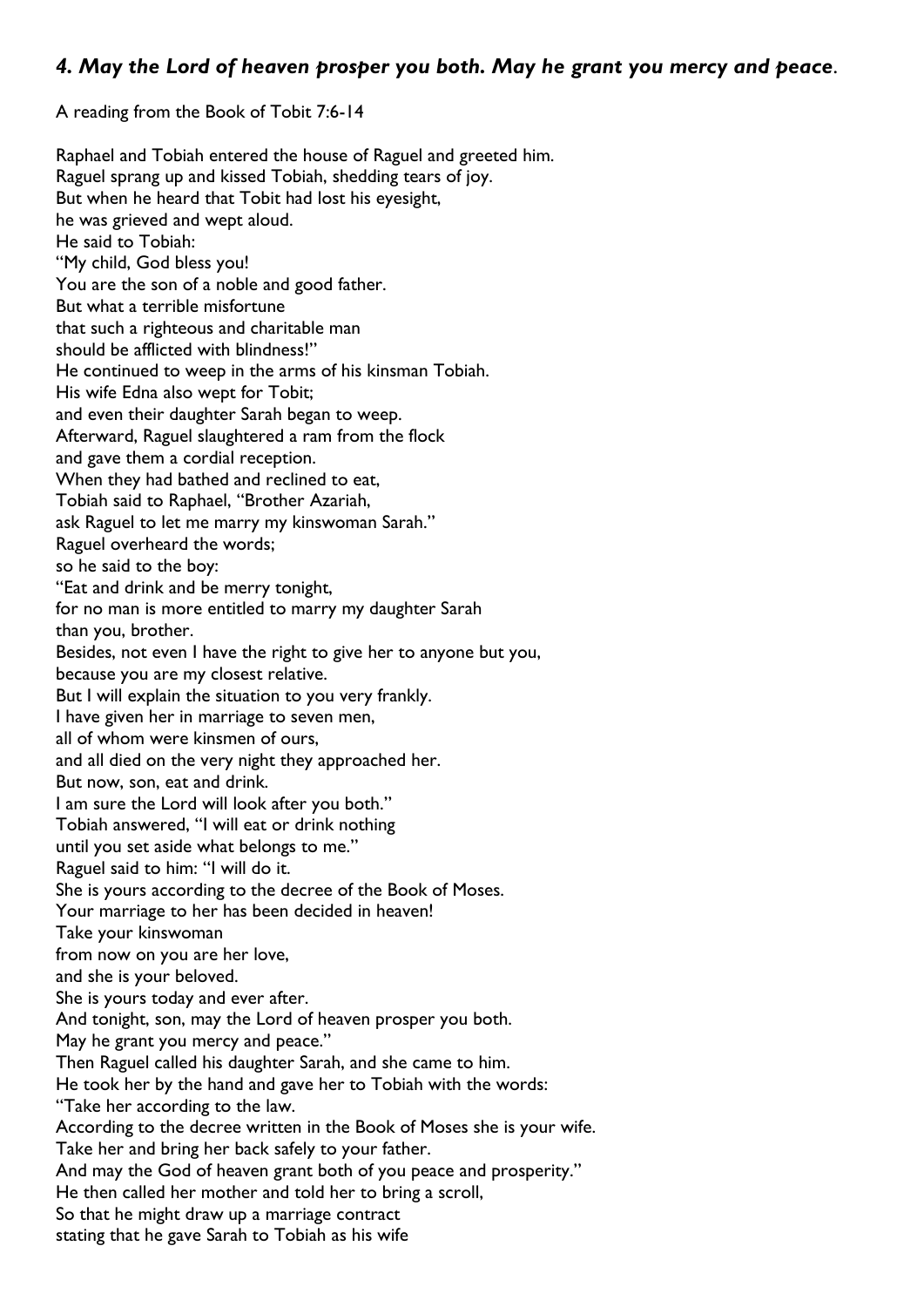according to the decree of the Mosaic law. Her mother brought the scroll, and he drew up the contract, to which they affixed their seal. Afterward they began to eat and drink. The word of the Lord.

#### **Commentary**

There are some fantastically incredible stories in the Scriptures. This one ought to be toward the top. Though fiction, the book of Tobit portrays the ordinary life of an Israelite family. It offers stories of life, death, food, family, and God. A main theme is the nature of human suffering. Some suffering comes from demonic forces. Other suffering can be initiated by God as a corrective measure so the selfish and righteous see God's justice.

Tobit is blind. Perhaps this is a metaphor for him to trust in the wife that God's angel (Raphael / Azariah) will choose for his son Tobiah. Sarah suffers from having lost seven husbands before consummating her marriage to any of them (3:8). If past events are any indication, then Sarah's new husband will be dead. Such does not happen. Like the previous scripture option from Genesis 24, their happy marriage and newfound life is a biblical way of revealing that marriage is a participation in God's divine plan. The imposed suffering on the two did in fact lead them more closely to God's will.

This passage does not fit the conventional storyline for marriage most couples imagine. Yet it has a unique inner beauty and inspiration. Look closely. The passage contains heartfelt prayers: "I am sure the Lord will look after you both" (vs. 11); "Your marriage to her has been decided in heaven" (vs. 11); "And may the God of heaven grant both of you peace and prosperity" (vs. 12). The couple overcame major obstacles. Couples in today's society face great difficulties as well, and many bring their own suffering. Passages from this text appear in the final blessing for marriage. Couples may find this passage helps them to trust in God's divine providence regardless of hardships they face.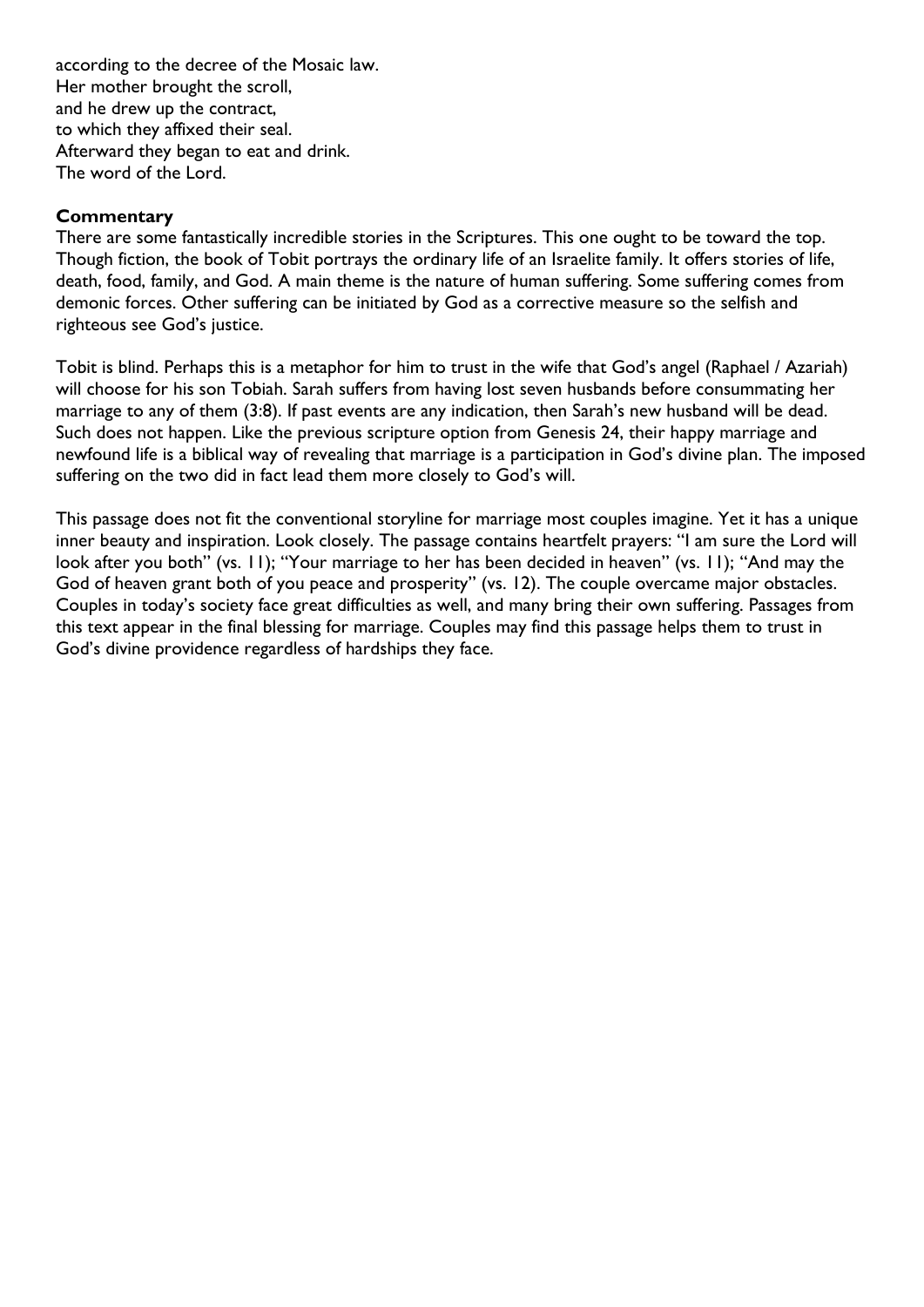# *5. Allow us to live together to a happy old age.*

A reading from the Book of Tobit 8:4b-8

On their wedding night Tobiah arose from bed and said to his wife, "Sister, get up. Let us pray and beg our Lord to have mercy on us and to grant us deliverance." Sarah got up, and they started to pray and beg that deliverance might be theirs. They began with these words: "Blessed are you, O God of our fathers; praised be your name forever and ever. Let the heavens and all your creation praise you forever. You made Adam and you gave him his wife Eve to be his help and support; and from these two the human race descended. You said, 'It is not good for the man to be alone; let us make him a partner like himself.' Now, Lord, you know that I take this wife of mine not because of lust, but for a noble purpose. Call down your mercy on me and on her, and allow us to live together to a happy old age." They said together, "Amen, amen." The word of the Lord.

#### **Commentary**

From their marriage bed, Tobiah rises and tells his bride to get up to join him in prayer to God. Given her history – seven previous husbands dying after making love to Sarah – Tobiah's request is more than understandable. It's nearly a necessity! What follows is a tender prayer that any married couple would hope to speak. He blesses the God of his ancestors and praises the God of creation who fashioned Adam and Eve. Just as Eve was a perfect complement to Adam, Tobiah sees Sarah as an equally fitting partner. He tells God that he has taken his wife not for sexual pleasure but for true virtue. He begs God for mercy upon them both and that they may reach old age together. Sarah adds her voice to the prayer as they conclude, "Amen."

This text reveals that marriage is not just to temper sexual desires, but that real spiritual strength is found in the sacrament. It has a noble purpose – which is to help, support, and mutually uphold one another into old age. This reading encourages couples to foster a shared prayer life, and reveals the blessings that flow from it.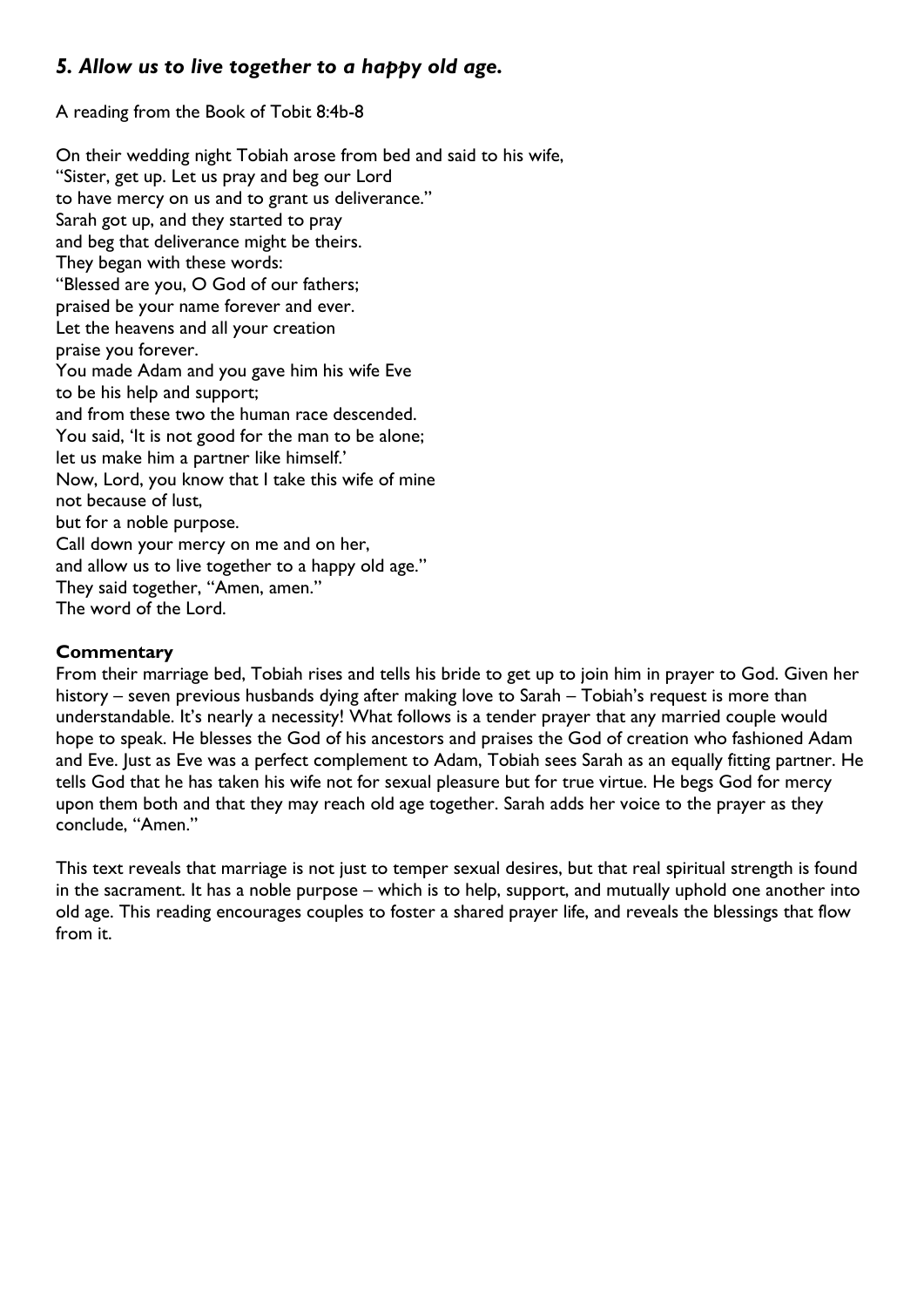# *6. The woman who fears the Lord is to be praised.*

A reading from the Book of Proverbs 31:10-13, 19-20, 30-31

When one finds a worthy wife, her value is far beyond pearls. Her husband, entrusting his heart to her, has an unfailing prize. She brings him good, and not evil, all the days of her life. She obtains wool and flax and makes cloth with skillful hands. She puts her hands to the distaff, and her fingers ply the spindle. She reaches out her hands to the poor, and extends her arms to the needy. Charm is deceptive and beauty fleeting; the woman who fears the Lord is to be praised. Give her a reward of her labors, and let her works praise her at the city gates. The word of the Lord.

#### **Commentary**

The book of Proverbs is a collection of mostly two-line sayings from sages who studied God, creation, and human nature. These insights of wisdom tend to focus on covenant and redemption. This passage appears at the end of the book and is unusually longer than the shorter sayings that preceded it.

Many couples will find this passage distasteful as it addresses the wife with only a brief mention of the husband. It emphasizes the importance of a grounding faith in the Lord which will be stronger than fleeting beauty or passing charm. Fearing the Lord means awe, obedience, and right relationship with God as the foundation for living wisely. The good husband trusts his wife because she trusts in the Lord. The passage supports the idea that an important aspect of marriage is for couples to walk with each other on their spiritual journey until they reach the gates of God's eternal love.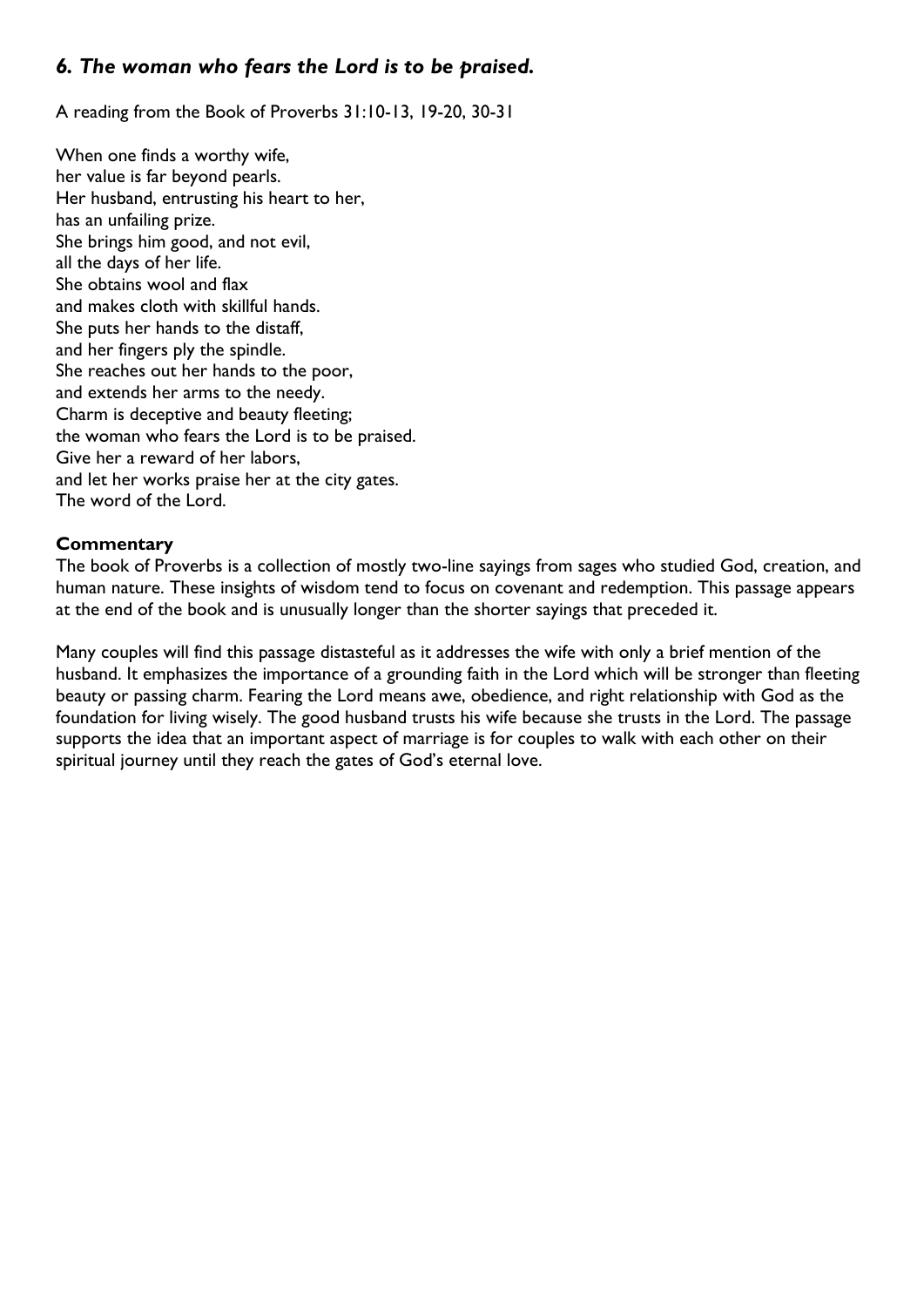# *7. Stern as death is love.*

A reading from the Song of Songs 2:8-10, 14, 16a; 8:6-7a

Hark! my lover–here he comes springing across the mountains, leaping across the hills. My lover is like a gazelle or a young stag. Here he stands behind our wall, gazing through the windows, peering through the lattices. My lover speaks; he says to me, "Arise, my beloved, my dove, my beautiful one, and come! "O my dove in the clefts of the rock, in the secret recesses of the cliff, Let me see you, let me hear your voice, for your voice is sweet, and you are lovely." My lover belongs to me and I to him. He says to me: "Set me as a seal on your heart, as a seal on your arm; For stern as death is love, relentless as the nether world is devotion; its flames are a blazing fire. Deep waters cannot quench love, nor floods sweep it away." The word of the Lord.

#### **Commentary**

Readers are often shocked to find this little-known book tucked into the pages of the Old Testament. It is a love poem describing two young lovers discovering the beauty of their created bodies, and their desire to share it in love and mutual fidelity. Parts of the book express erotic love. The gift of sexuality is affirmed and portrayed without apology. There is radical equality with both lovers desiring to share in it with equal intensity. Love is seen as a communion of souls.

This passage seems operatic. It describes a young man appearing at his beloved's window just before dawn, wooing her into the countryside blossoming with springtime life and promise. The maiden makes a statement that beautifully describes the mutuality of marriage, "My lover belongs to me, and I to him." He then declares the ferocity of love, for just as stern as death is, love is even more relentless. Love is eternal.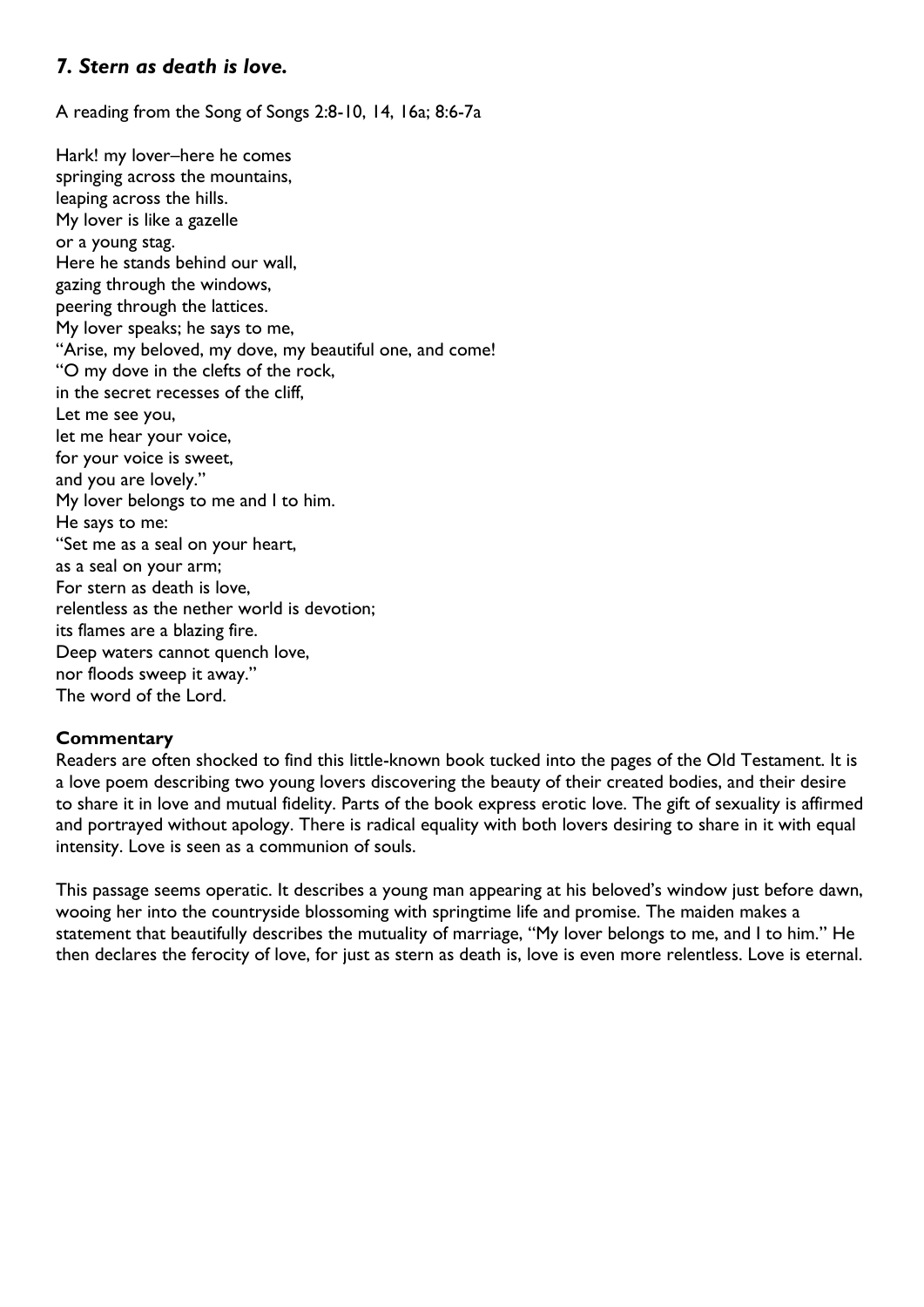# *8. Like the sun rising in the Lord's heavens, the beauty of a virtuous wife is the radiance of her home.*

A reading from the Book of Sirach 26:1-4, 13-16

Blessed the husband of a good wife, twice-lengthened are his days; A worthy wife brings joy to her husband, peaceful and full is his life. A good wife is a generous gift bestowed upon him who fears the Lord; Be he rich or poor, his heart is content, and a smile is ever on his face. A gracious wife delights her husband, her thoughtfulness puts flesh on his bones; A gift from the Lord is her governed speech, and her firm virtue is of surpassing worth. Choicest of blessings is a modest wife, priceless her chaste soul. A holy and decent woman adds grace upon grace; indeed, no price is worthy of her temperate soul. Like the sun rising in the Lord's heavens, the beauty of a virtuous wife is the radiance of her home. The word of the Lord.

#### **Commentary**

The book of Sirach, is frequently referred to as "Ecclesiasticus," or "The Book of Wisdom." It is the wisdom writings of Ben Sira.

Like the passage from Proverbs (OT option #6), this one emphasizes the role of the wife. She can reveal God's blessing to her husband. He can expect to live twice as long with a good wife, for she brings joy and peace to him. These were traditional blessings, and they are more important than wealth. While it is a compliment to the wife to be compared to the rising of the sun – that which gives life, hope, and promise – the passage has a noticeable tinge of inequality to it. It appears that the woman is to spend her life pleasing her husband and feeding him. At its best, it shows how people can be a blessing from God.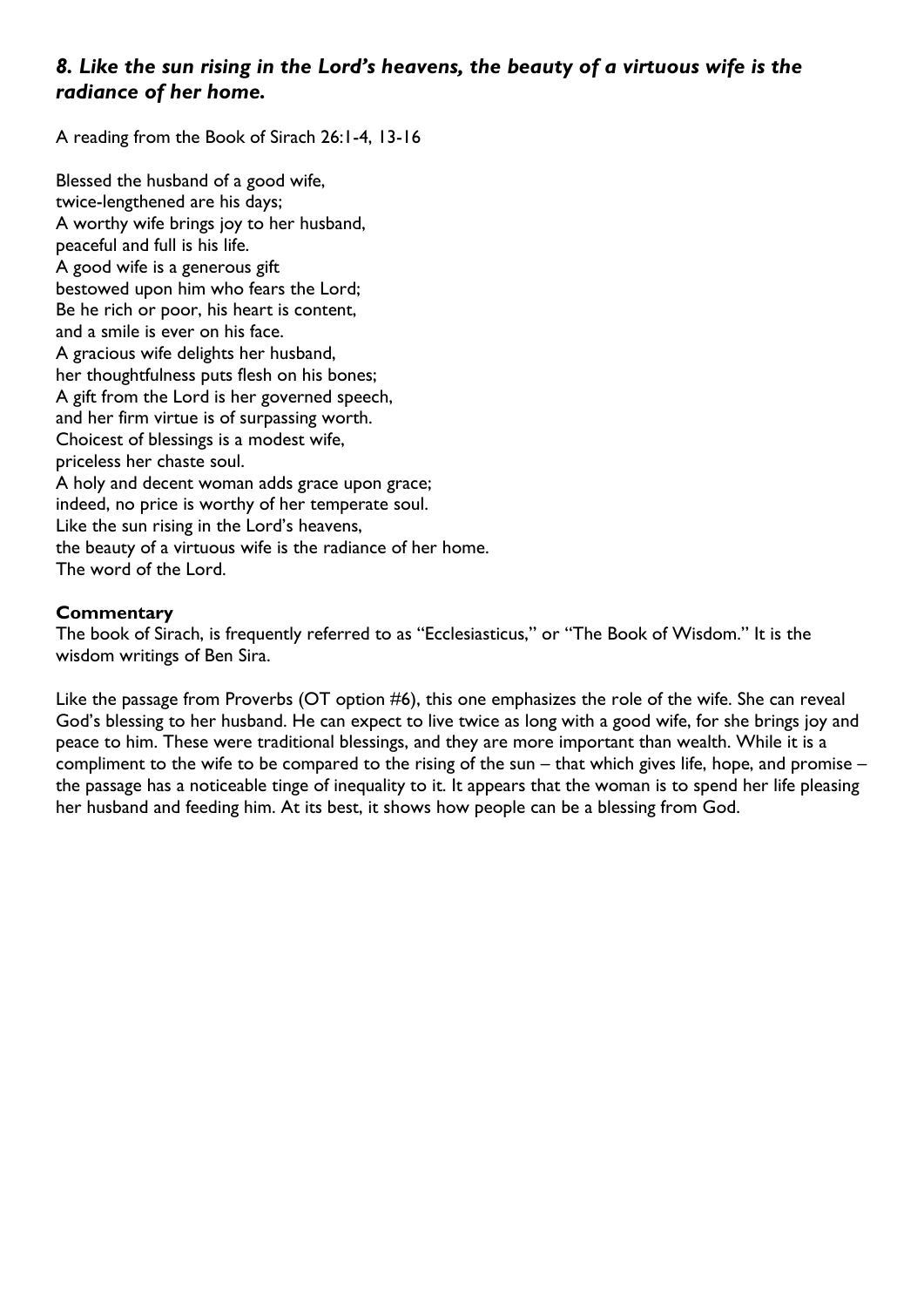# *9. I will make a new covenant with the house of Israel and the house of Judah.*

A reading from the Book of the Prophet Jeremiah 31:31-32a, 33-34a

The days are coming, says the Lord, when I will make a new covenant with the house of Israel and the house of Judah. It will not be like the covenant I made with their fathers: the day I took them by the hand to lead them forth from the land of Egypt. But this is the covenant which I will make with the house of Israel after those days, says the Lord. I will place my law within them, and write it upon their hearts; I will be their God, and they shall be my people. No longer will they have need to teach their friends and relatives how to know the Lord. All, from least to greatest, shall know me, says the Lord. The word of the Lord.

#### **Commentary**

Most couples will not immediately see the hidden beauty and the strength this passage has in its depth of illuminating the marital covenant. The marriage vows bind the couple into a covenant. This passage describe the ideal vision of what that covenant can look like.

Jeremiah was a prophet who could see and hear things from God that others could not. He is on his prophetic tower evaluating the past and future. In the past, God had made a covenant with the people, promising to be their God if they would be faithful to him in return. The covenant was broken. The people failed in fidelity. In this passage, Jeremiah speaks about a new covenant that will be given by God, "I will be their God, and they shall be my people." The staggering difference in this second covenant is the absence of one little word, "if." By omitting the word "if" God is making this covenant unconditionally. God is pledging complete, unconditional love. God has forgiven them for their infidelity, and this law of loving forgiveness is written on their hearts.

This image of unconditional love as the foundation for a covenant is a mirror for what married couples strive to do and aspire to be for each another. Sacramental marriage reveals to the world this incredible love that God has for us. Husbands and wives enter into this sacrament with the same commitment to love as God has shown his people. Couples with a deep committed faith in God, those who have reconciled from difficult infidelities, and those committed to forgiveness and unconditional love will want to seriously consider this eloquent passage.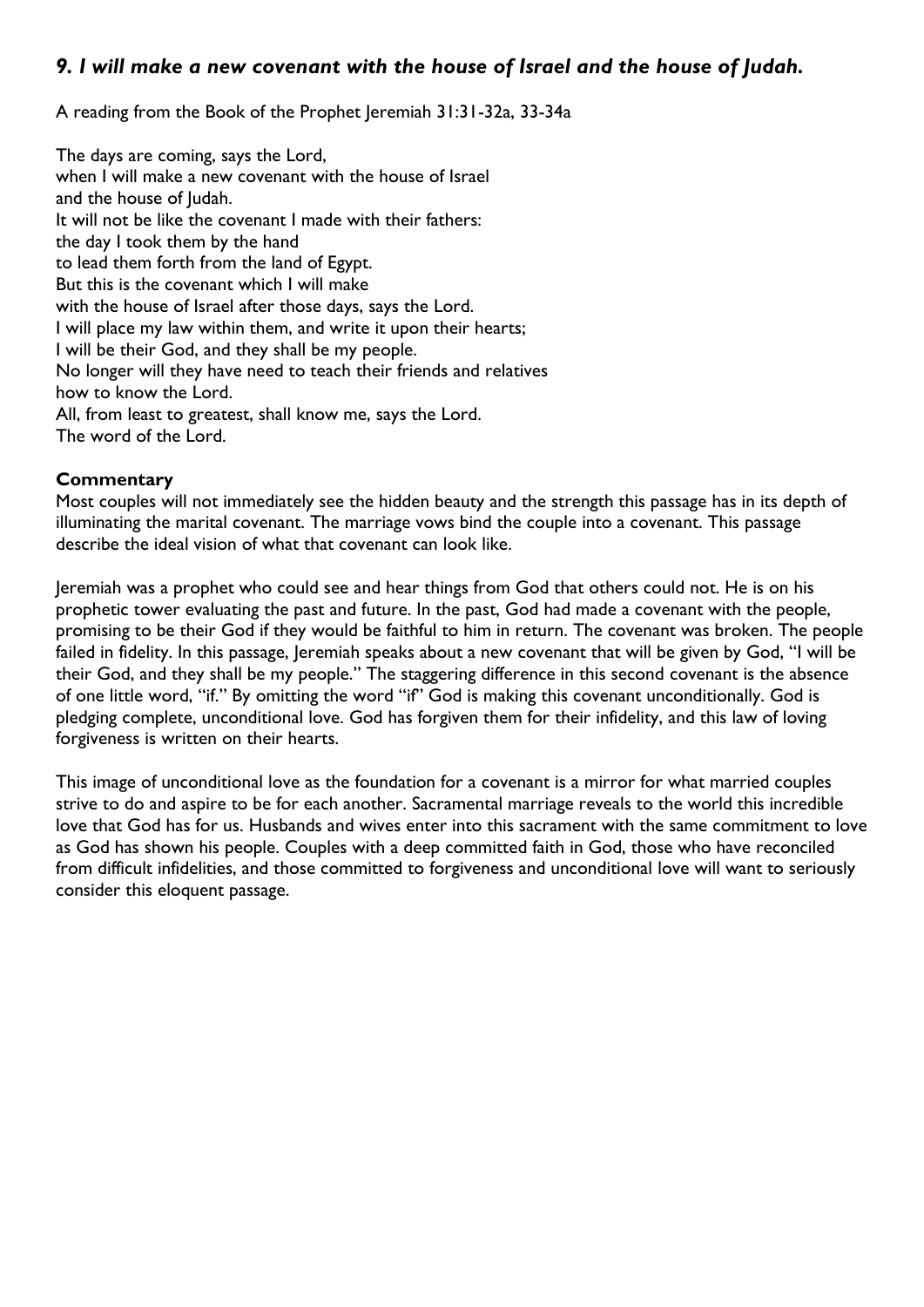# **OPTIONS FOR THE RESPONSORIAL PSALM DURING A CATHOLIC WEDDING**

The psalms were written as songs, although the responsorial psalm can be read if no cantor (song leader) is available. The responsorial psalm is the assembly's response to the Word of God; accordingly, the reader/cantor reads/sings the verses, and then leads the whole assembly in saying/singing the response. In the following list of responsorial psalms for weddings, the title is the assembly's response.

# *1. Psalm 33:12 and 18, 20-21, 22*

#### **Response: The earth is full of the goodness of the Lord.**

Blessed the nation whose God is the Lord, the people he has chosen as his heritage. Yes, the Lord's eyes are upon those who fear him, who hope in his merciful love. **(R)**

Our soul is waiting for the Lord, He is our help and our shield, in him do our hearts find joy. We trust in his holy name. **(R)**

May your merciful love be upon us, as we hope in you, O Lord. **(R)**

# *2. Psalm 34:2-3, 4-5, 6-7, 8-9*

#### **Response: I will bless the Lord at all times.** OR: **Taste and see the goodness of the Lord.**

I will bless the Lord at all times; praise of him is always in my mouth. In the Lord my soul shall makes its boast; the humble shall hear and be glad. **(R)**

Glorify the Lord with me, together let us praise his name. I sought the Lord, and he answered me from all my terrors he set me free. **(R)**

Look toward him and be radiant; let your faces not be abashed. This lowly one called; the Lord heard, and rescued him from all his distress. **(R)**

The angel of the Lord is encamped around those who fear him, to rescue them. Taste and see that the Lord is good. Blessed the man who seeks refuge in him. **(R)**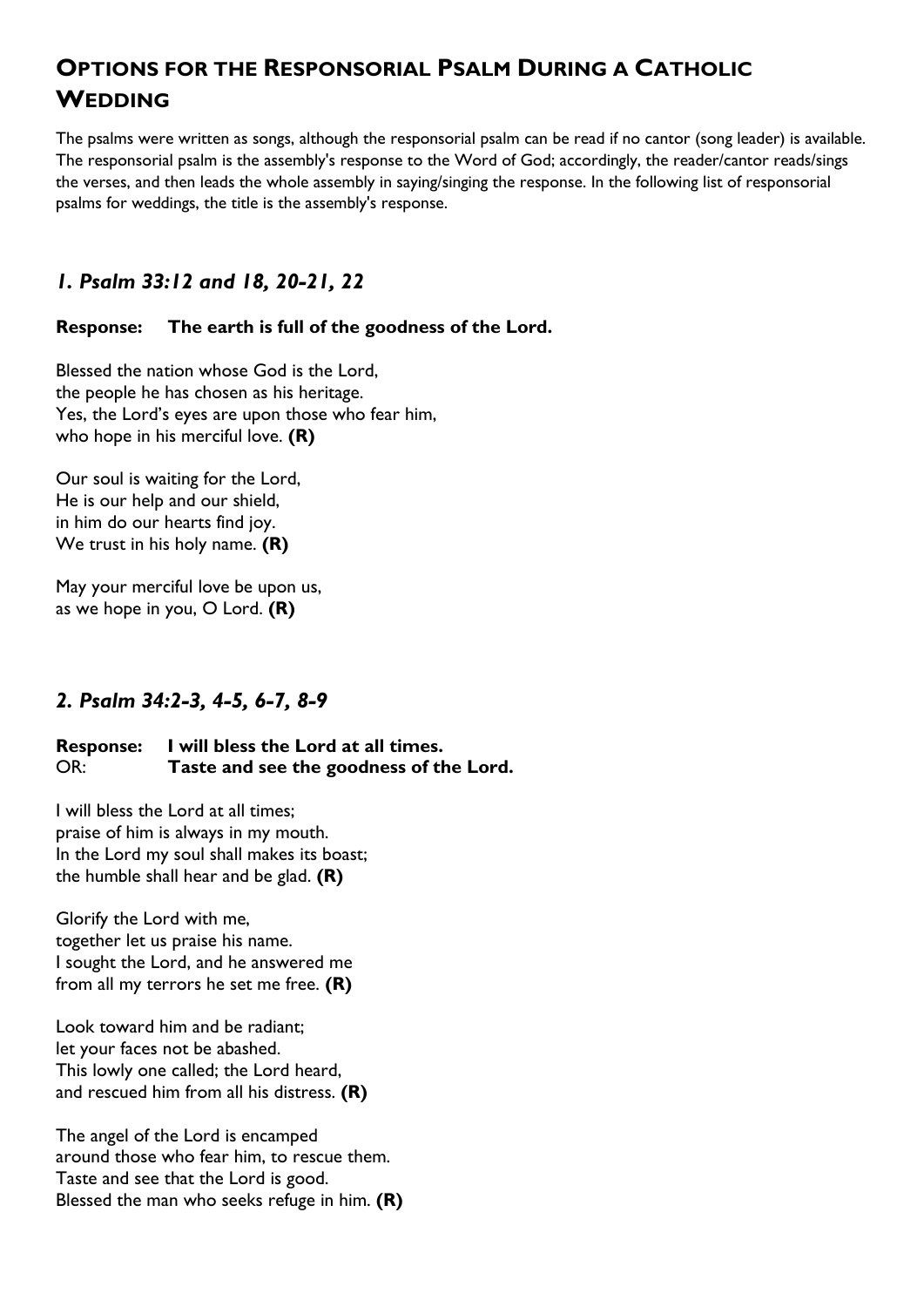## *3. Psalm 103:1-2, 8 and 13, 17-18a*

#### **Response: The Lord is kind and merciful.** OR: **The Lord's kindness is everlasting to those who fear him.**

Bless the Lord, O my soul; and all within me, his holy name. Bless the Lord, O my soul, and never forget all his benefits. **(R)**

The Lord is compassionate and gracious, slow to anger and rich in mercy. As a father has compassion on his children, so the Lord's compassion is on those who fear him. **(R)**

But the mercy of the Lord is everlasting upon those who hold him in fear, upon children's children his righteousness, for those who keep his covenant. **(R)**

# *4. Psalm 112:1bc-2, 3-4, 5-7a, 7b-8, 9*

#### **Response: Blessed the man who greatly delights in the Lord's commands.** OR: **Alleluia.**

Blessed the man who fears the Lord, who takes great delight in his commandments. His descendants shall be powerful on earth; the generation of the upright will be blest. **(R)**

Riches and wealth are in his house; his righteousness stands firm forever. A light rises in the darkness for the upright; he is generous, merciful, and righteous. **(R)**

It goes well for the man who deals generously and lends, who conducts his affairs with justice. He will never be moved; forever shall the righteous be remembered. He has no fear of evil news. **(R)**

With a firm heart, he trusts in the Lord. With a steadfast heart he will not fear; he will see the downfall of his foes. **(R)**

Open handed, he gives to the poor; his righteousness stands firm forever. His might shall be exalted in glory. **(R)**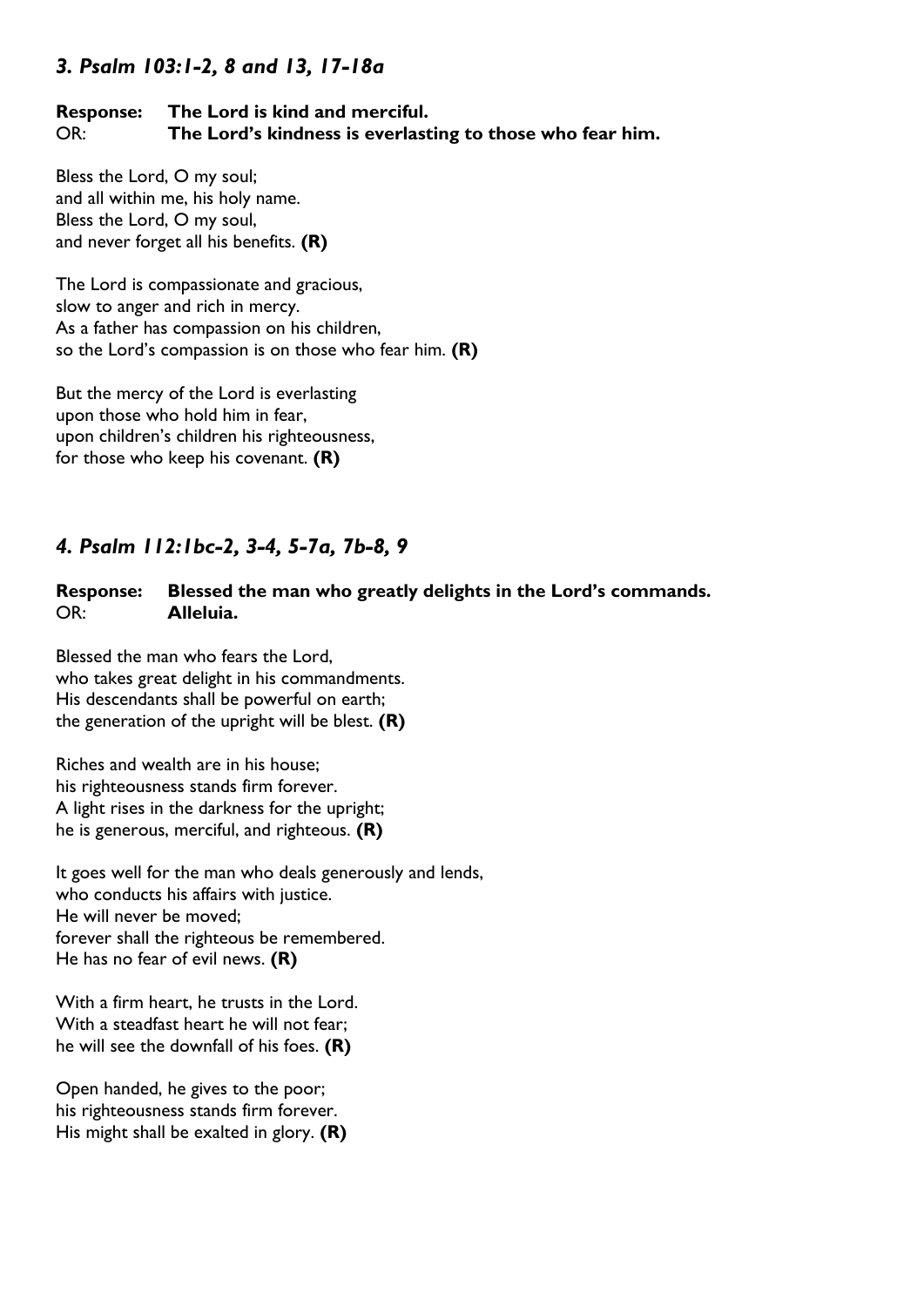## *5. Psalm 128:1-2, 3, 4-5*

#### **Response: Blessed are those who fear the Lord.** OR: **See how the Lord blesses those who fear him.**

Blessed are all who fear the Lord, and walk in his ways! By the labor of your hands you shall eat. You will be blessed and prosper. **(R)**

Your wife like a fruitful vine in the heart of your house; Your children like shoots of the olive. around your table. **(R)**

Indeed thus shall be blessed the man who fears the Lord. May the Lord bless you from Zion: all the days of your life! May you see your children's children. **(R)**

# *6. Psalm 145:8-9, 10 and 15, 17-18*

#### **Response: How good is the Lord to all.**

The Lord is kind and full of compassion, slow to anger, abounding in mercy. How good is the Lord to all, compassionate to all his creatures. **(R)**

All your works shall thank you, O Lord, and all your faithful ones bless you. The eyes of all look to you and you give them their food in due season. **(R)**

The Lord is righteous in all his ways and holy in all his deeds. The Lord is close to all who call him, who call on him in truth. **(R)**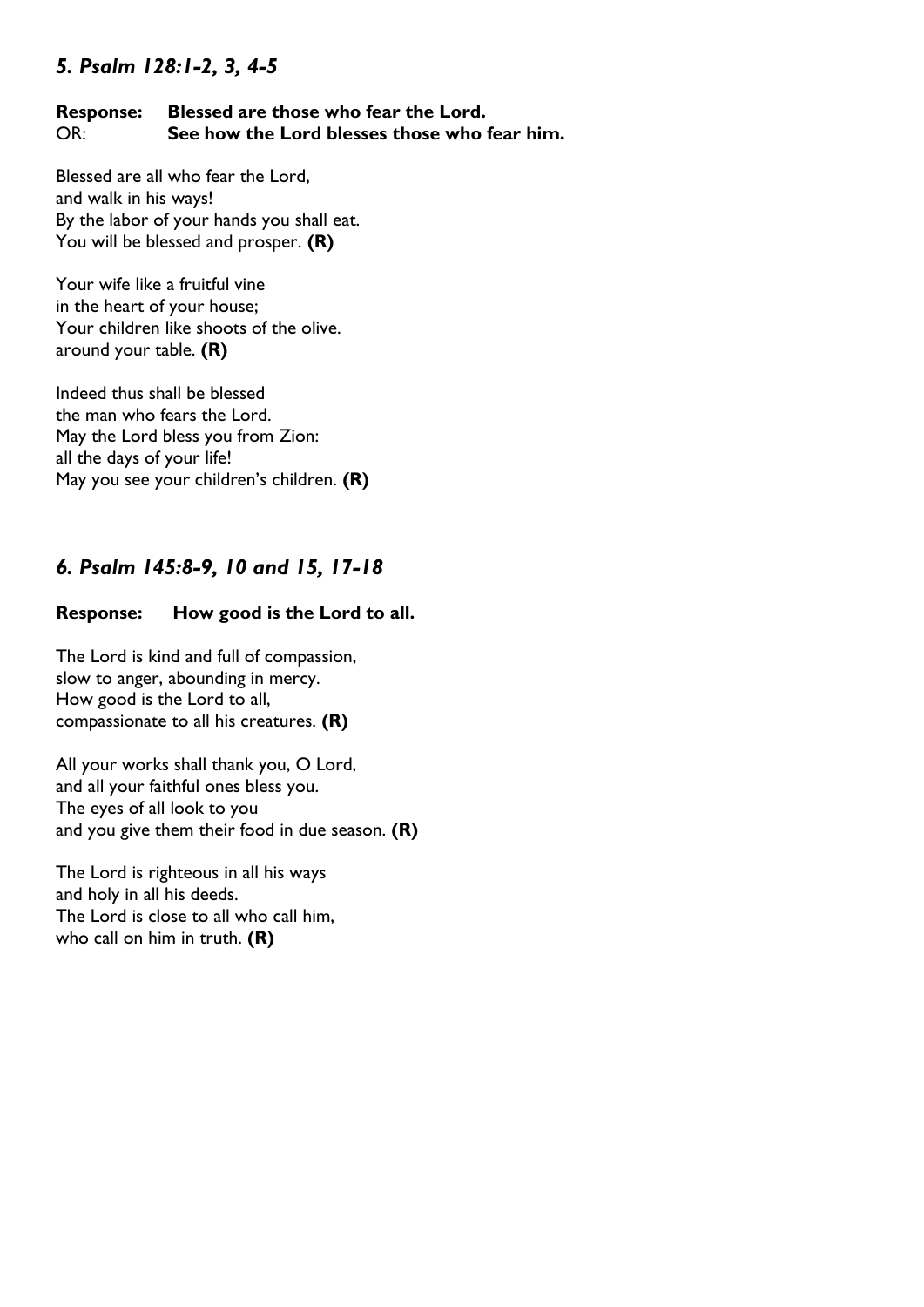# *7. Psalm 148:1-2, 3-4, 9-10, 11-13a, 13c-14a*

#### **Response: Let all praise the name of the Lord.** OR: **Alleluia.**

Praise the Lord from the heavens, praise him in the heights; Praise him, all you his angels, praise him, all you his hosts. **(R)**

Praise him, sun and moon; praise him, all you shining stars. Praise him, you highest heavens, and you waters above the heavens. **(R)**

Mountains and all hills, fruit trees and all cedars; beasts, both wild and tame, creeping things and birds on the wing. **(R)**

Kings of the earth and all peoples, princes and all judges of the earth, young men and maidens as well, the old and the young together. Let them praise the name of the Lord, for his name alone is exalted. **(R)**

His splendour above earth and heaven. He exalts the strength of his people. **(R)**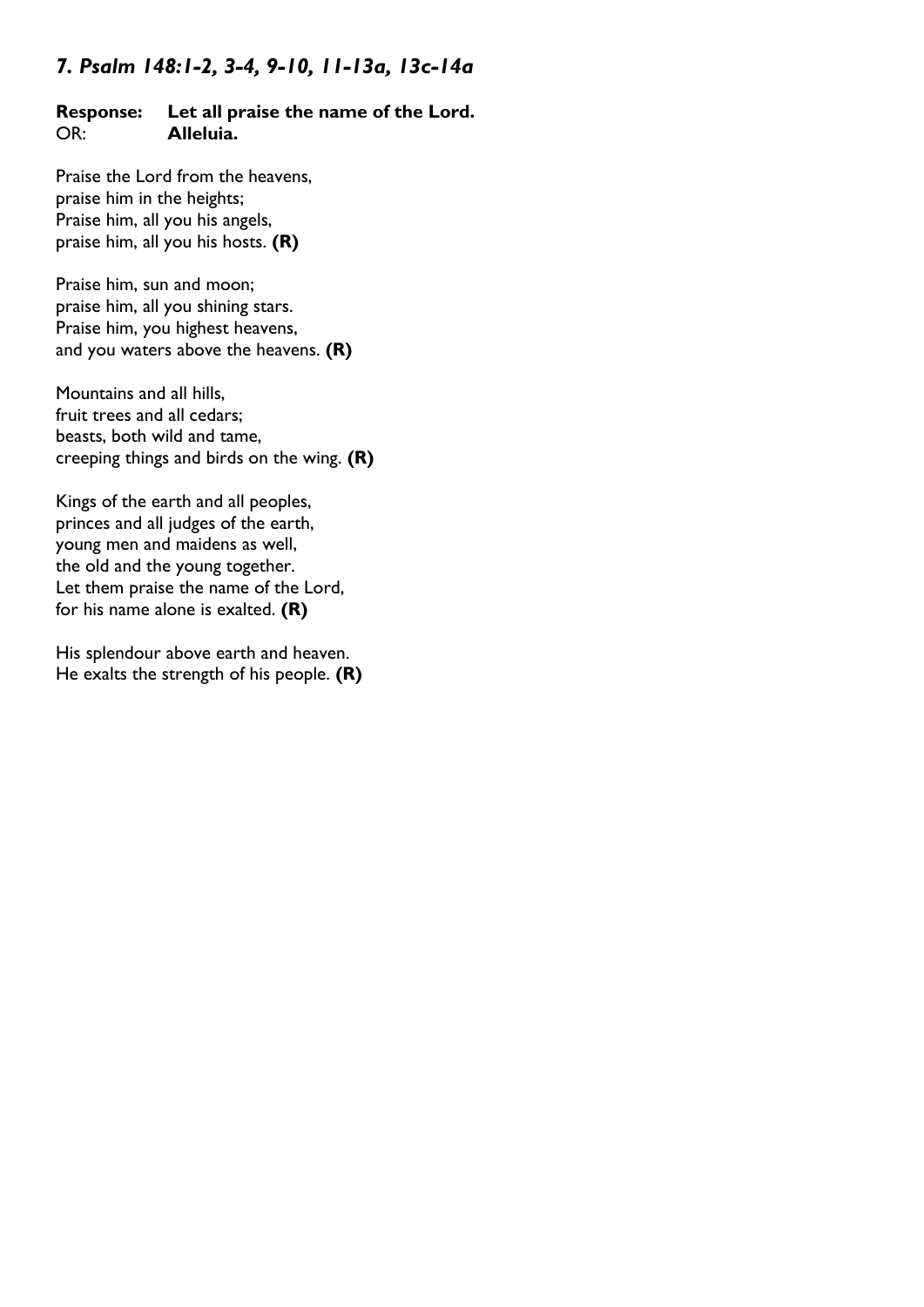# **OPTIONS FOR THE SECOND READING (NEW TESTAMENT) DURING A CATHOLIC WEDDING**

# *1. What will separate us from the love of Christ?*

A reading from the Letter of Saint Paul to the Romans 8:31b-35, 37-39

Brothers and sisters: If God is for us, who can be against us? He did not spare his own Son but handed him over for us all, how will he not also give us everything else along with him? Who will bring a charge against God's chosen ones? It is God who acquits us. Who will condemn? It is Christ Jesus who died, rather, was raised, who also is at the right hand of God, who indeed intercedes for us. What will separate us from the love of Christ? Will anguish, or distress, or persecution, or famine, or nakedness, or peril, or the sword? No, in all these things, we conquer overwhelmingly through him who loved us. For I am convinced that neither death, nor life, nor angels, nor principalities, nor present things, nor future things, nor powers, nor height, nor depth, nor any other creature will be able to separate us from the love of God in Christ Jesus our Lord. The word of the Lord.

#### **Commentary**

This reading concludes a long opening section in Paul's letter to the Christian community living in Rome. He preaches that the Gospel announces salvation for all peoples whether they are Jews or Gentiles. Then he offers reflections on our justification to God. Thus, the questions in this passage sound a bit like a backand-forth argument. It is Christ whose death and resurrection has justified us and now intercedes on our behalf before God (vs. 34). A love that Christ demonstrates by dying for all of us is a bond of love that cannot be broken by anything – earthly, supernatural, or otherwise (vs. 38-39).

The Church offers a sacramental marriage, something different and in addition to a civil marriage. Sacraments are an encounter with and a participation in the life of Christ Jesus. Couples who marry in the Catholic Church root their relationship in this inspiring vision of Christ's love. It is a love that unites and a love that is unbreakable. Husbands and wives who share this strength of love can be as confident as St. Paul knowing that when hardship, suffering, and difficulties arise, their love will help carry them though. No hardship from the heavens or from earth, from creatures, rulers, or angels can destroy their marriage bond. Christ's love was victorious, and any love that imitates his will share in the same gift.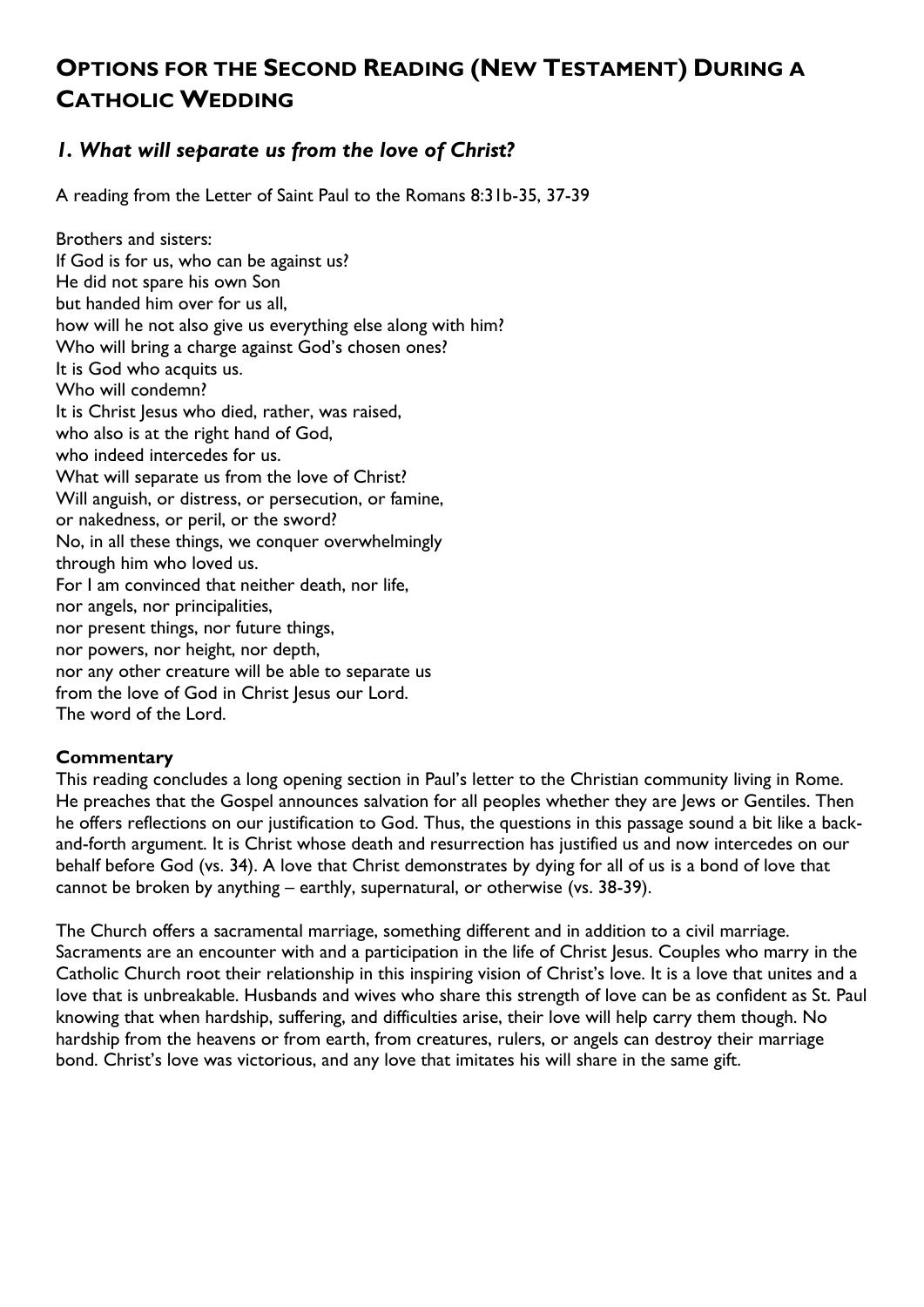# *2. Offer your bodies as a living sacrifice, holy and pleasing to God.*

*Long Form:* A reading from the Letter of Saint Paul to the Romans 12:1-2, 9-18

I urge you, brothers and sisters, by the mercies of God, to offer your bodies as a living sacrifice, holy and pleasing to God, your spiritual worship. Do not conform yourselves to this age but be transformed by the renewal of your mind, that you may discern what is the will of God, what is good and pleasing and perfect. Let love be sincere; hate what is evil, hold on to what is good; love one another with mutual affection; anticipate one another in showing honor. Do not grow slack in zeal, be fervent in spirit, serve the Lord. Rejoice in hope, endure in affliction, persevere in prayer. Contribute to the needs of the holy ones, exercise hospitality. Bless those who persecute you, bless and do not curse them. Rejoice with those who rejoice, weep with those who weep. Have the same regard for one another; do not be haughty but associate with the lowly; do not be wise in your own estimation. Do not repay anyone evil for evil; be concerned for what is noble in the sight of all. If possible, on your part, live at peace with all. The word of the Lord.

#### OR

*Short Form:* A reading from the Letter of Saint Paul to the Romans 12:1-2, 9-13

I urge you, brothers and sisters, by the mercies of God, to offer your bodies as a living sacrifice, holy and pleasing to God, your spiritual worship. Do not conform yourselves to this age but be transformed by the renewal of your mind, that you may discern what is the will of God, what is good and pleasing and perfect. Let love be sincere; hate what is evil, hold on to what is good; love one another with mutual affection; anticipate one another in showing honor. Do not grow slack in zeal, be fervent in spirit, serve the Lord.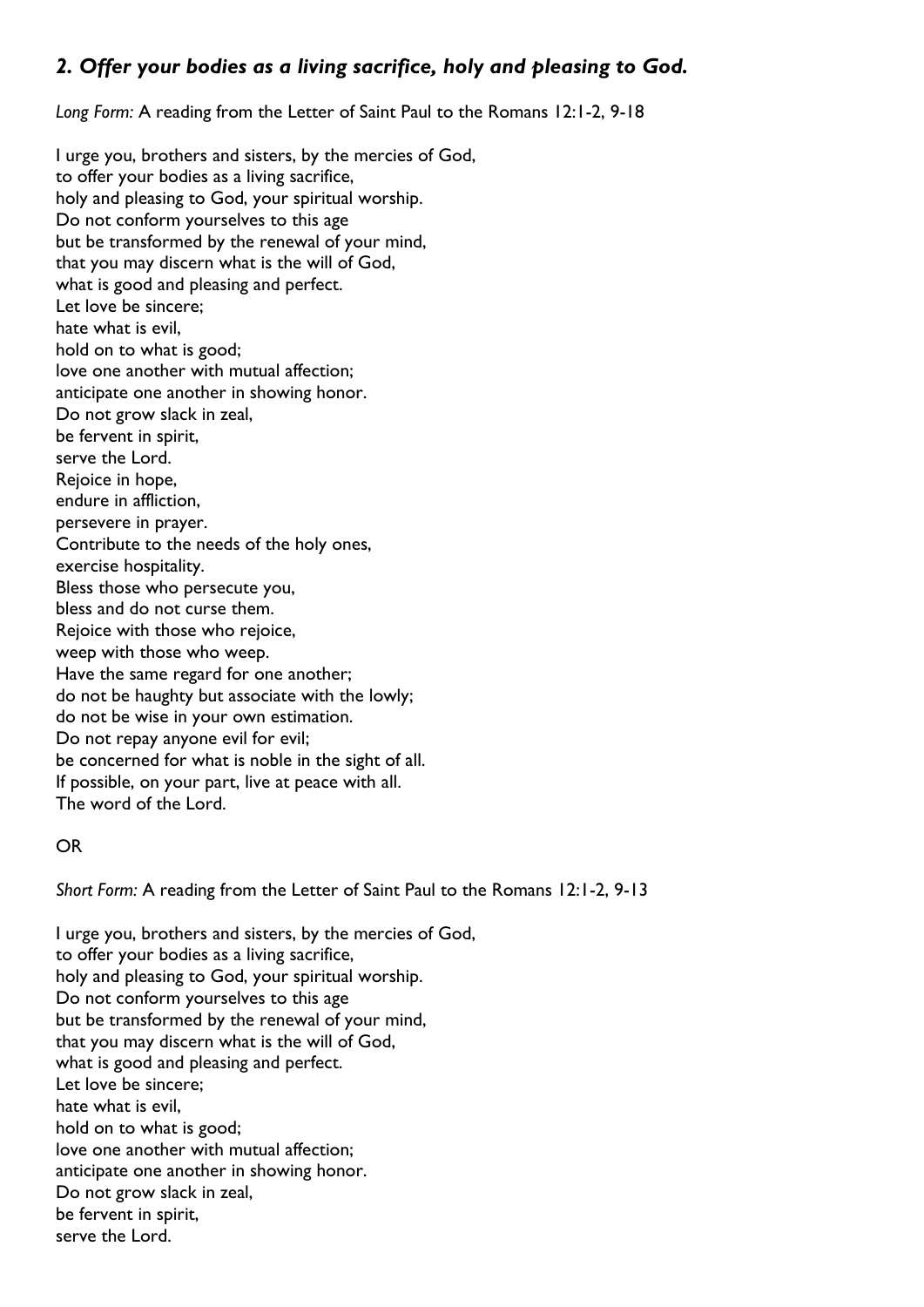Rejoice in hope, endure in affliction, persevere in prayer. Contribute to the needs of the holy ones, exercise hospitality. The word of the Lord.

#### **Commentary**

When St. Paul speaks of a living sacrifice, the people would initially think this is an impossible contradiction. Sacrifices entailed the blood of an animal offered in the temple. This was done to express the moral life, to make up for one's faults, and to please God. St. Paul, however, is preaching after Jesus' blood was shed on the cross. That sacrifice of his own life was the fulfillment of all sacrifices. The Apostle suggests that those who follow Christ are to offer their bodies as living sacrifices. This is the paradox of faith–that sacrificing, most especially the sacrifice of the cross, gives life and shuns death. In other words, St. Paul is saying that something completely new is taking place because of Christ's death on the cross and his resurrection. The lives of the Christian believers are to look different, and they are to embrace a new way of living in the world because of the beliefs they hold.

Husbands and wives must compromise. A successful compromise entails sacrifice from both. The marriage vows state that each is willing to lovingly sacrifice for the other, whatever the cost. The second portion of this reading outlines a series of outward and visible actions that one can do to reflect sacrificial love that benefits others while also pleasing God. This list of high ideals will inspire many couples, yet it is intended to be a sign for all believers.

Couples who choose the shorter option of this reading will miss some wonderful passages: "weep with those who weep," "have the same regard for one another," "do not repay anyone evil for evil," "on your part, live at peace with all." These images express the hopes for many couples, and should be the ideals for all. Proclaiming them will add to the joy of the celebration.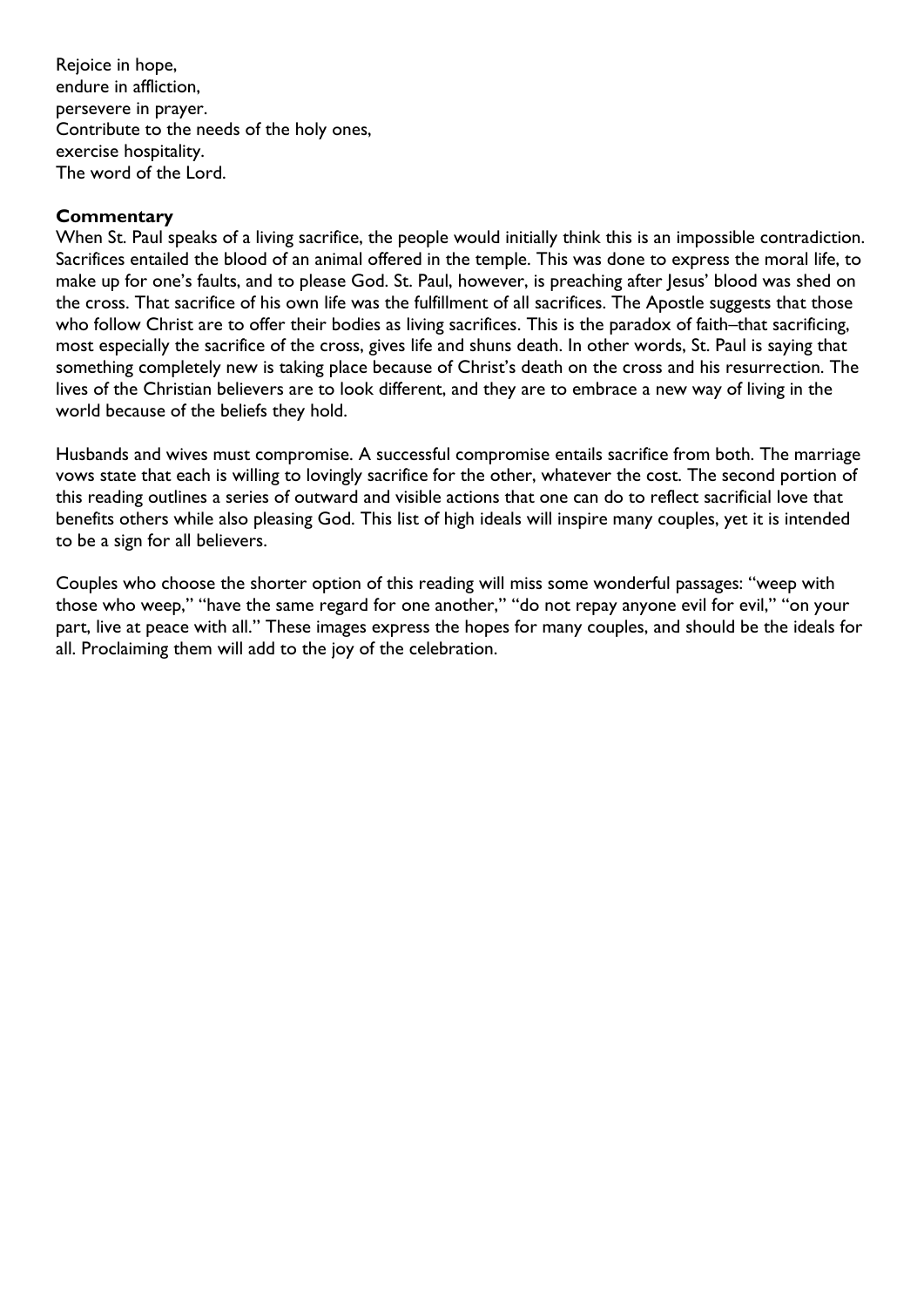# *3. Welcome one another as Christ welcomed you.*

A reading from the Letter of Saint Paul to the Romans 15:1b-3a, 5-7, 13

Brothers and sisters: We ought to put up with the failings of the weak and not to please ourselves; let each of us please our neighbor for the good, for building up. For Christ did not please himself. May the God of endurance and encouragement grant you to think in harmony with one another, in keeping with Christ Jesus, that with one accord you may with one voice glorify the God and Father of our Lord Jesus Christ. Welcome one another, then, as Christ welcomed you, for the glory of God. May the God of hope fill you with all joy and peace in believing, so that you may abound in hope by the power of the Holy Spirit. The word of the Lord.

#### **Commentary**

This reading emphasizes St. Paul's strong hope that the Christian community in Rome might live in harmony. With different people in our global society today, we hear much about living peacefully with all. We use phrases like, "we agree to disagree;" "we respect one another;" or "we tolerate the things we don't like." Some married couples find that these phrases can balance the differences in their relationship. However, St. Paul calls for a particular expression of harmony, based on an imitating of Christ.

This reading will clearly remind both bride and groom that the success of their marriage will come when they lose track of their own selves and focus their energies on their spouse. Efforts that are made for the good of the other will build up the marriage. Christ has accepted and even welcomed us with all our shortcomings and faults. The loving couple will seek to allow their love to go beyond themselves to friends, family, and even strangers. Couples with convictions about improving their society and faith community will want to consider this reading. Younger couples looking forward to long years of marriage will also appreciate the prayer for endurance, encouragement, joy, and peace.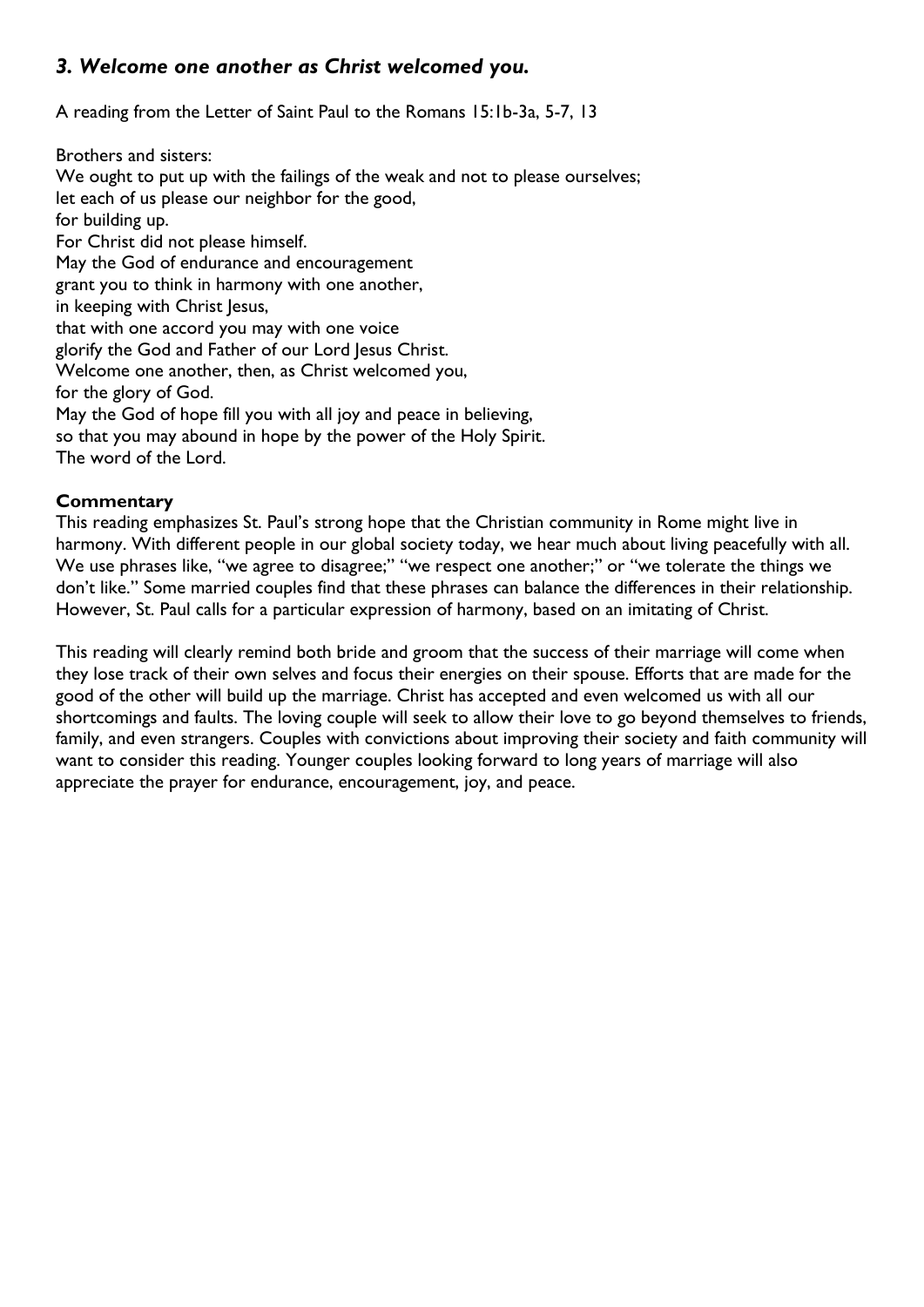# *4. Your body is a temple of the Spirit.*

A reading from the first Letter of Saint Paul to the Corinthians 6:13c-15a, 17-20

Brothers and sisters: The body is not for immorality, but for the Lord, And the Lord is for the body; God raised the Lord and will also raise us by his power. Do you not know that your bodies are members of Christ? Whoever is joined to the Lord becomes one spirit with him. Avoid immorality. Every other sin a person commits is outside the body, but the immoral person sins against his own body. Do you not know that your body is a temple of the Holy Spirit within you, whom you have from God, and that you are not your own? For you have been purchased at a price. Therefore glorify God in your body. The word of the Lord.

#### **Commentary**

The apostle Paul writes some of his most extensive thoughts to the Corinthians. In these letters he responds to various problems occurring in Corinth. Some are not all that different from society today, including marital obligations and sexual immorality. When this reading is proclaimed before an assembly gathered for a wedding, all will know the immorality referenced in the opening phrase is sexual in nature. When read at the wedding, this reading does not have to be dour or come across as a finger shaking. Rather it upholds the supernatural beauty hidden in the human body.

This scripture passage supports the Catholic teaching of abstaining from sexual intercourse until marriage, precisely because of the dignity given to each individual human body. Sexual relations affect both the individual and collective Christian body–the community. Just as bodily actions can cause harm to others and tear down God's kingdom, so too can they be used to glorify God (vs. 20). Paul states that the body is to be conformed to the Lord. He refers to the Risen Lord (vs. 14) because the resurrected body of Jesus is radiant and glorifies God – an image of what our bodies can be. Furthermore, our bodies are a fitting place for the Holy Spirit (vs. 19). When viewed as holding the potential to glorify God, couples might grow to see their sexual intimacy as a sign of the sacred.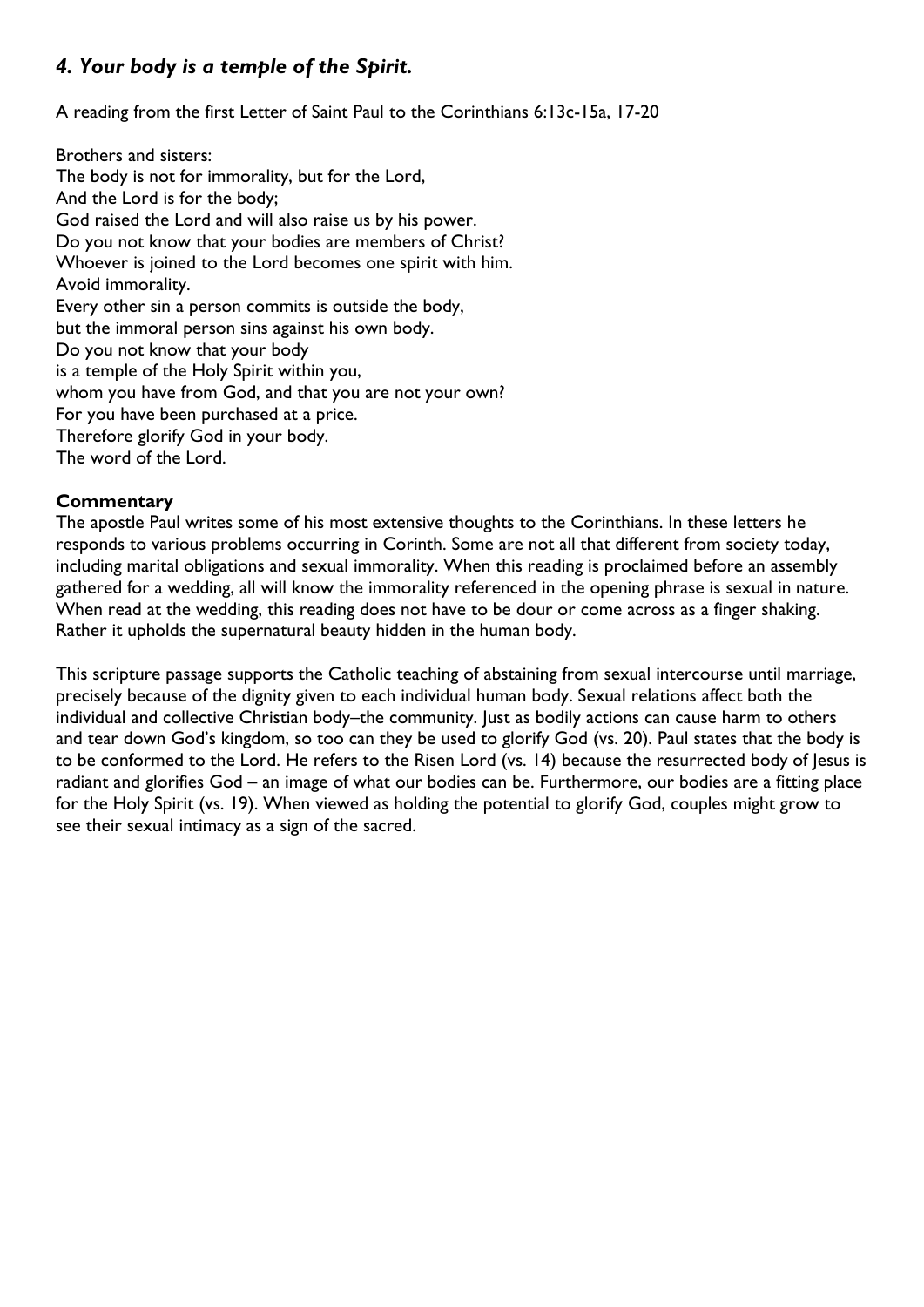# *5. If I do not have love, I gain nothing.*

A reading from the first Letter of Saint Paul to the Corinthians 12:31–13:8a

Brothers and sisters: Strive eagerly for the greatest spiritual gifts. But I shall show you a still more excellent way. If I speak in human and angelic tongues but do not have love, I am a resounding gong or a clashing cymbal. And if I have the gift of prophecy and comprehend all mysteries and all knowledge; if I have all faith so as to move mountains, but do not have love, I am nothing. If I give away everything I own, and if I hand my body over so that I may boast but do not have love, I gain nothing. Love is patient, love is kind. It is not jealous, is not pompous, it is not inflated, it is not rude, it does not seek its own interests, it is not quick-tempered, it does not brood over injury, it does not rejoice over wrongdoing but rejoices with the truth. It bears all things, believes all things, hopes all things, endures all things. Love never fails. The word of the Lord.

#### **Commentary**

This passage is known as a hymn of love. It is popular for Catholics and other Christians, and it tugs at the heartstrings of engaged couples as soon as they glance over the options. Most will not initially realize that St. Paul is not talking directly to husbands and wives. He is addressing many concerns within Corinth's Christian community and is seeking to strengthen their overall unity. The community appears to have lost some of the vision of Gospel living. Thus, the apostle offers these thoughts.

This bold Christian view of love demonstrates clearly that it cannot be reduced to a romantic emotion. Love looks like something. Here, St. Paul describes it with poetic detail. He tells what love is – patient, kind, enduring– as well as what it is not – jealous, pompous, inflated, rude, quick-tempered. The reading also foretells what happens when love is absent. Without it, lives and relationships are like a noisy gong. We can accumulate things, be showered with gifts, and even give things away, yet without love, all is worthless. Really, what Paul is describing, is a love that looks like Christ, the one who is Love incarnate.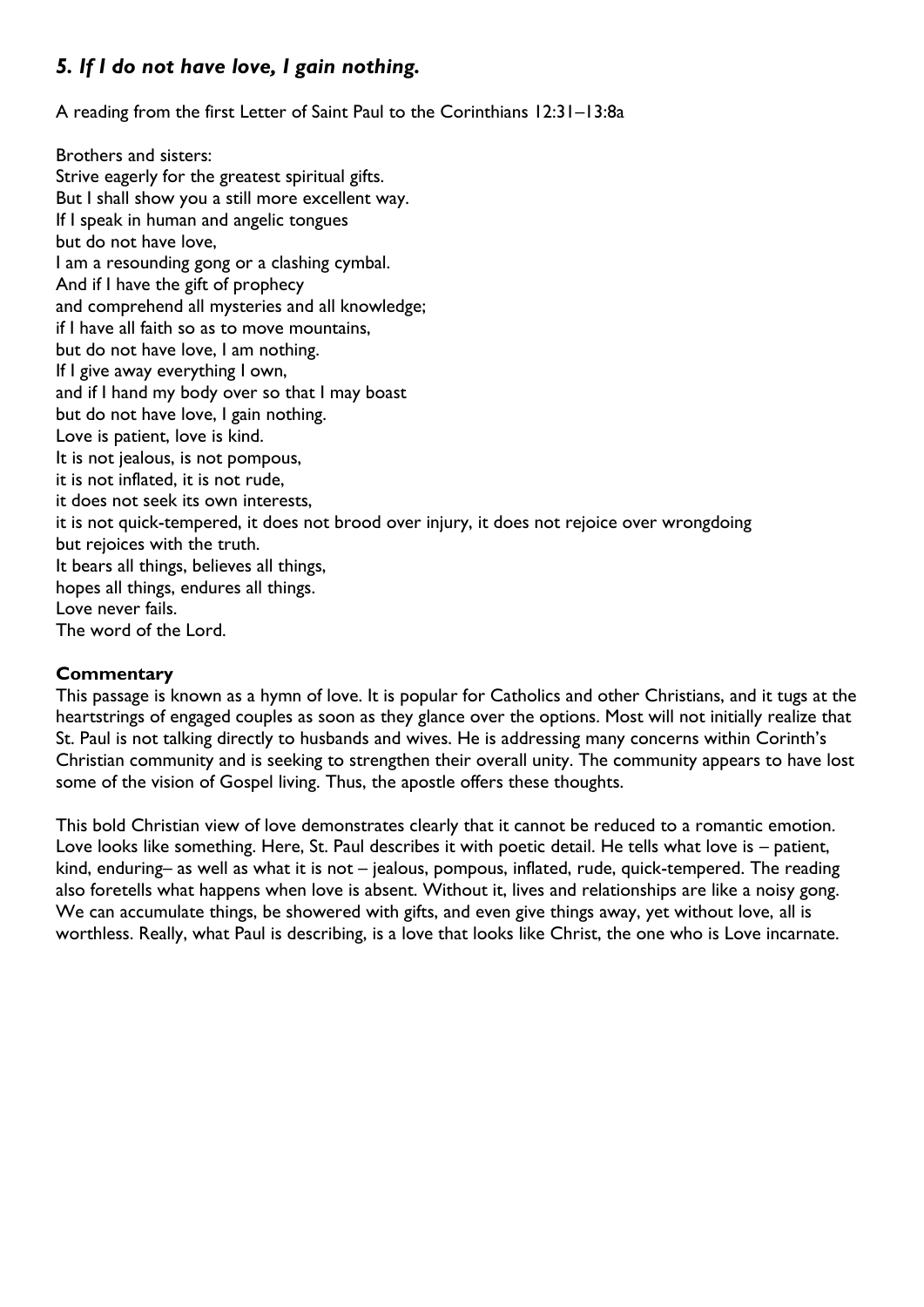# *6. One Body and one Spirit.*

A reading from the Letter of Saint Paul to the Ephesians 4:1-6

Brothers and sisters: I, a prisoner for the Lord, urge you to live in a manner worthy of the call you have received, with all humility and gentleness, with patience, bearing with one another through love, striving to preserve the unity of the Spirit through the bond of peace: one Body and one Spirit, as you were also called to the one hope of your call; one Lord, one faith, one baptism; one God and Father of all, who is over all and through all and in all. The word of the Lord.

#### **Commentary**

In the first part of this reading, St. Paul gives some attributes necessary to live out in married life: humility, gentleness, patience, unity, and charity. These are necessary for living "the call you have received," which is a great responsibility in the life of the Church. The Sacrament of Marriage gives many graces to the couple, especially when routine sets in and difficulties come; these graces help married couples joyfully live out their vocation.

The idea of unity permeates the Nuptial Mass. The two Christian spouses are first united to Jesus Christ and the Church through their Baptism. In the reception of the Eucharist, they are given a more intimate share in divine life and drawn deeper into the Body of Christ. And in the Sacrament of Matrimony itself, the spouses minister the sacrament to each other and an indissoluble covenant is brought about.

Married couples are called to truly become one: one home, one family, one flesh, one heart, one mind. But this unity does not cancel out individual personality. Rather, marital unity helps each person become more themselves. In marriage, there will be times of dissonance and conflict, but the unity of the married couple will always be stronger. Ultimately, this unity Is held in place and strengthened by God Himself. With God's grace, any division between the spouses can be overcome.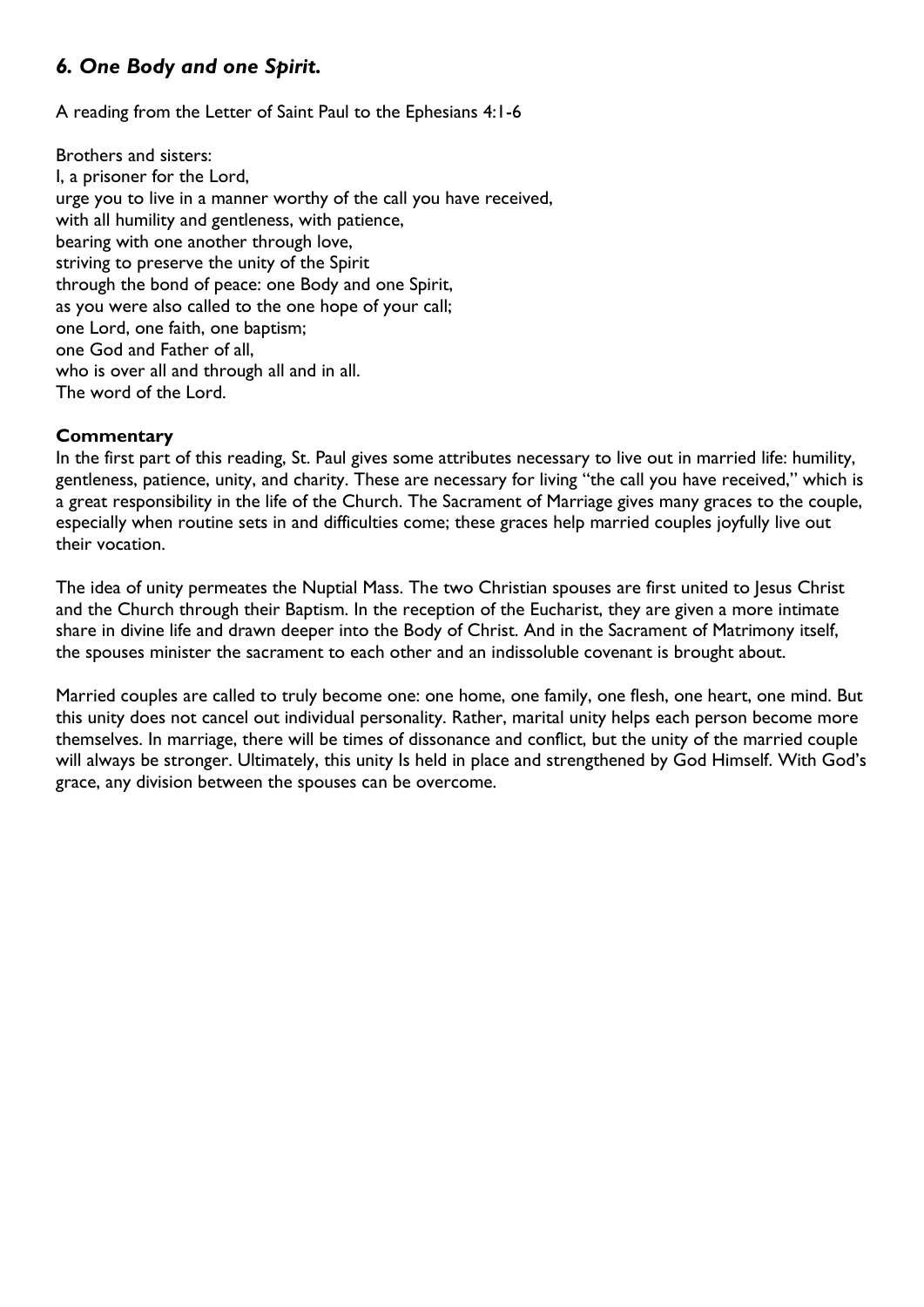# *7. This is a great mystery, but I speak in reference to Christ and the Church.*

*Long Form:* A reading from the Letter of Saint Paul to the Ephesians 5:2a, 21-33

Brothers and sisters: Live in love, as Christ loved us and handed himself over for us. Be subordinate to one another out of reverence for Christ. Wives should be subordinate to their husbands as to the Lord. For the husband is head of his wife just as Christ is head of the Church, he himself the savior of the body. As the Church is subordinate to Christ, so wives should be subordinate to their husbands in everything. Husbands, love your wives, even as Christ loved the Church and handed himself over for her to sanctify her, cleansing her by the bath of water with the word, that he might present to himself the Church in splendor, without spot or wrinkle or any such thing, that she might be holy and without blemish. So also husbands should love their wives as their own bodies. He who loves his wife loves himself. For no one hates his own flesh but rather nourishes and cherishes it, even as Christ does the Church, because we are members of his Body. For this reason a man shall leave his father and his mother and be joined to his wife, and the two shall become one flesh. This is a great mystery, but I speak in reference to Christ and the Church. In any case, each one of you should love his wife as himself, and the wife should respect her husband. The word of the Lord.

#### OR

*Short Form:* A reading from the Letter of Saint Paul to the Ephesians 5:2a, 25-32

Brothers and sisters: Live in love, as Christ loved us and handed himself over for us. Husbands, love your wives, even as Christ loved the Church and handed himself over for her to sanctify her, cleansing her by the bath of water with the word, that he might present to himself the Church in splendor, without spot or wrinkle or any such thing, that she might be holy and without blemish. So also husbands should love their wives as their own bodies. He who loves his wife loves himself. For no one hates his own flesh but rather nourishes and cherishes it, even as Christ does the Church,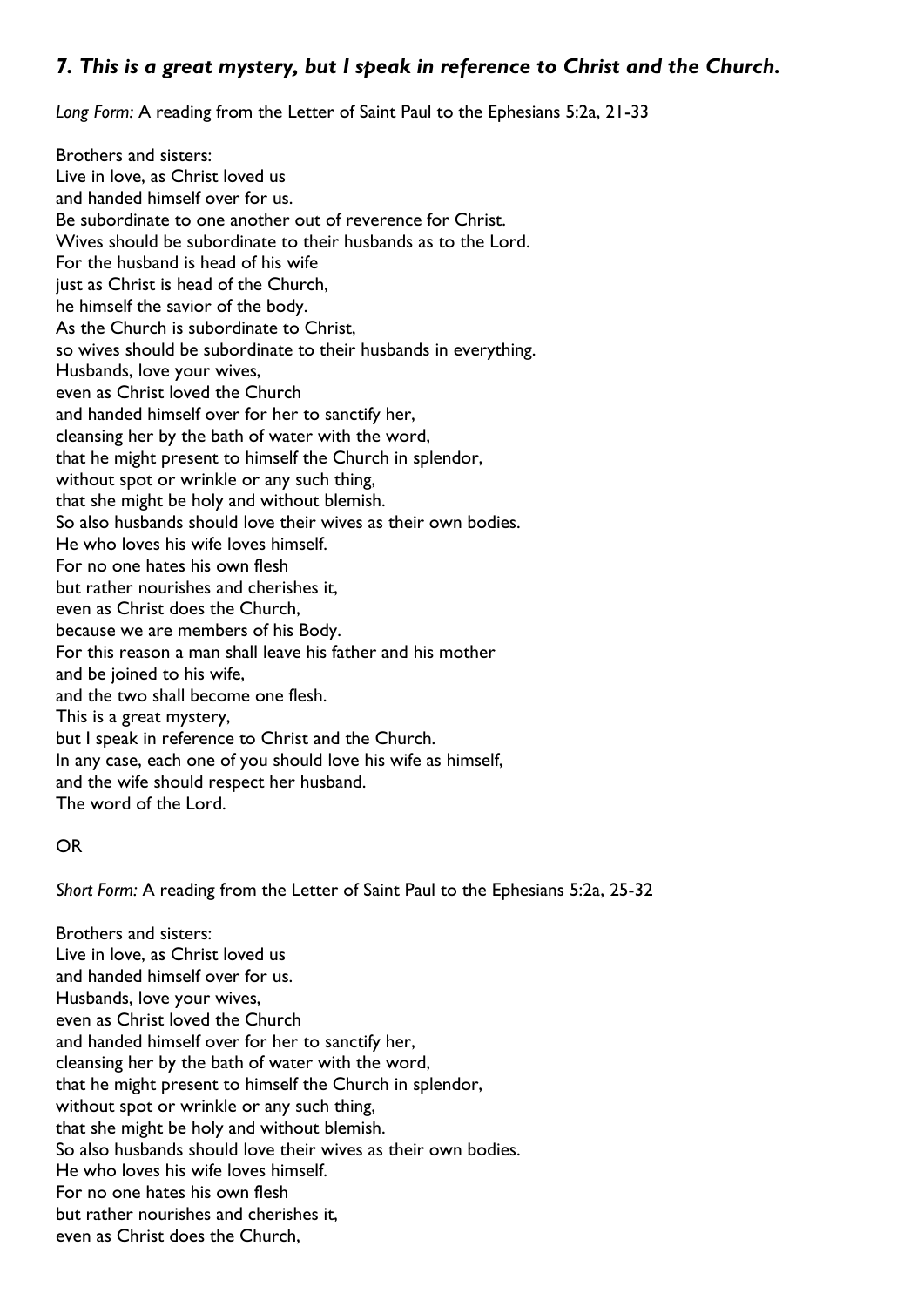because we are members of his Body. For this reason a man shall leave his father and his mother and be joined to his wife, and the two shall become one flesh. This is a great mystery, but I speak in reference to Christ and the Church. The word of the Lord.

#### **Commentary**

Couples looking for a clear, strong image of sacramental marriage will gravitate toward this passage. It is the most expressive passage in the New Testament regarding marriage. It is also complex. Some couples will dismiss it as objectionable to a contemporary perspective of spousal love. The language within the reading can pose pastoral challenges. Yet couples who pray with this passage might trade in their initial objections for a spirited embrace of the vision of marriage offered here.

The author gives an extended meditation on the second creation story and quotes it directly (Genesis 2:18-24, 2nd Old Testament option). The author is very familiar with the Gospel of Christ Jesus, crucified and raised from the dead. Christ's actions of suffering, dying, and rising make all the difference in the world, even to husbands and wives. The initial verse (2) indicates how to interpret this passage: "Live in love, as Christ loved us, and handed himself over for us." Christ did this for the Church, the living body of believers. Married couples constitute the domestic church. Their mutual love should mirror the love Christ demonstrated. They are not expected to give their lives for the whole world, but they are to offer their lives for their spouse, the one they love. It is a love that is offered and given for another, or as the author states, "be subordinate to one another out of reverence for Christ" (vs. 21).

Some believe this passage unfairly treats women. The passage uses different verbs–to be subordinate, and to love–to describe the actions of wives and husbands, but the intent is the same. Both are to mutually give of themselves and freely love the other all for the sake and unity of their family.

The author stresses the unity present in all creation. When husbands and wives mutually give and love one another in a way that imitates Christ, they help to strengthen the unity in society. All is connected, and this exhortation to spouses to live as Christ is a part of his larger mission "to gather up all things in him, things in heaven and things on earth," (1:10).

The shortened option removes the two more glaring references to subordinate wives. This might be the wiser option, especially if the person preaching does not intend to elaborate on this particular scriptural image.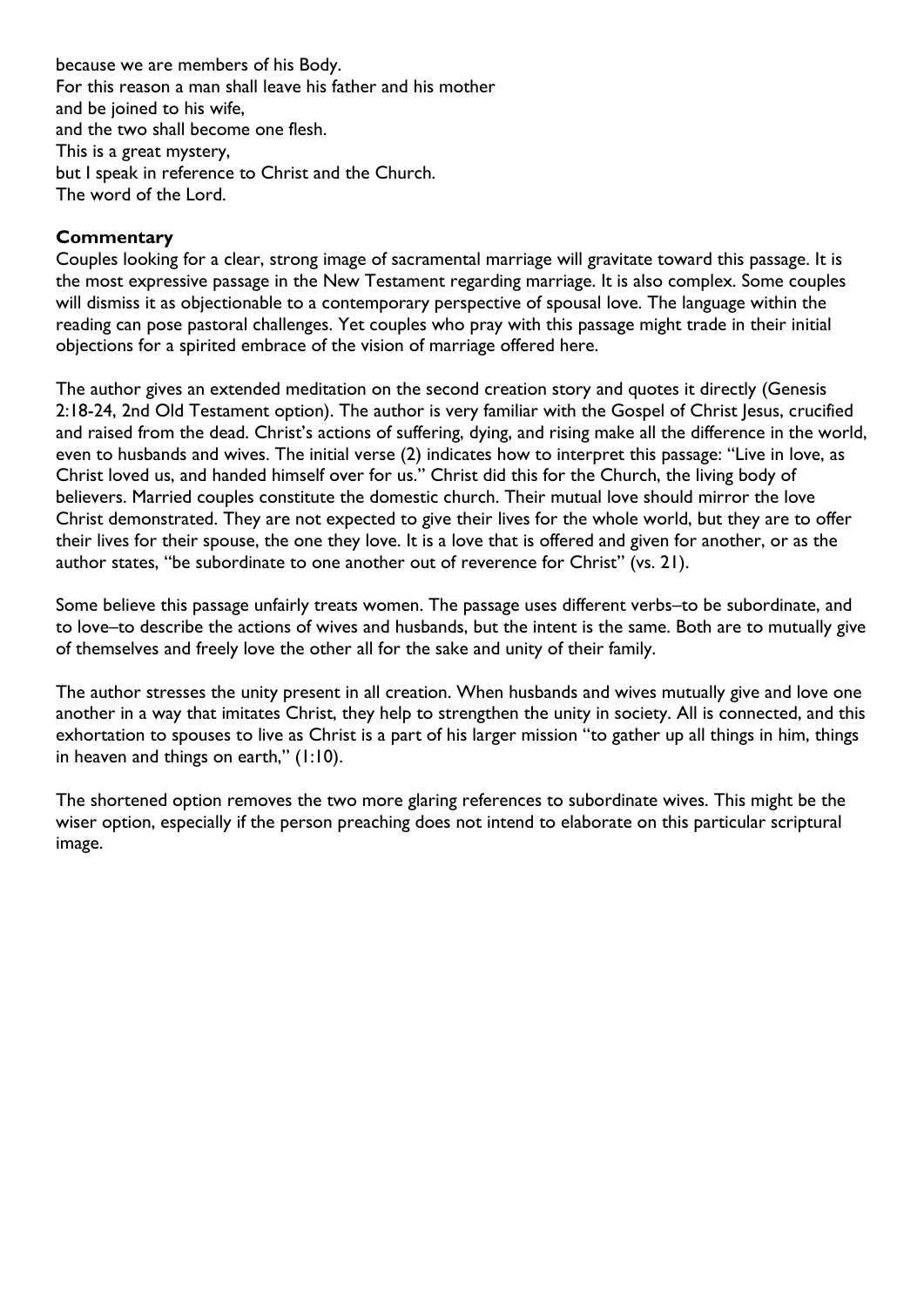# *8. The God of peace will be with you.*

A reading from the Letter of Saint Paul to the Philippians 4:4-9

Brothers and sisters: Rejoice in the Lord always. I shall say it again: rejoice! Your kindness should be known to all. The Lord is near. Have no anxiety at all, but in everything, by prayer and petition, with thanksgiving, make your requests known to God. Then the peace of God that surpasses all understanding will guard your hearts and minds in Christ Jesus. Finally, brothers and sisters, whatever is true, whatever is honorable, whatever is just, whatever is pure, whatever is lovely, whatever is gracious, if there is any excellence and if there is anything worthy of praise, think about these things. Keep on doing what you have learned and received and heard and seen in me. Then the God of peace will be with you. The word of the Lord.

#### **Commentary**

This passage urges the Christian people of Philippi to live fully in the ideals of truth, justice, and love, all the while savoring God's peace that will follow them. This is a worthy passage for a marriage liturgy, particularly because the Catholic Church believes that marriages and families are the very building blocks of society. A couple that humbly prays to God, keeps their hearts rooted in Christ, and seeks truth, justice, and love, will be a couple that promotes peace in their home and in society.

Weddings in the United States all too easily turn into elaborate productions and can be the source of enormous stress for the couple and their friends. Couples will bring their doubts and worries with them to the wedding celebration. Some questions linger: Will we be able to establish a home we like? What kind of parents will we be? How will we work out our financial challenges? This passage helps to put all those many things into perspective as it boldly encourages, "Have no anxiety at all." It promotes a radical dependence upon God, whose peace "surpasses all understanding." Starting a covenanted relationship with the firm belief and proclamation that "the God of peace will be with you," is a comforting truth, and will be reason for bride, groom, and guests to rejoice!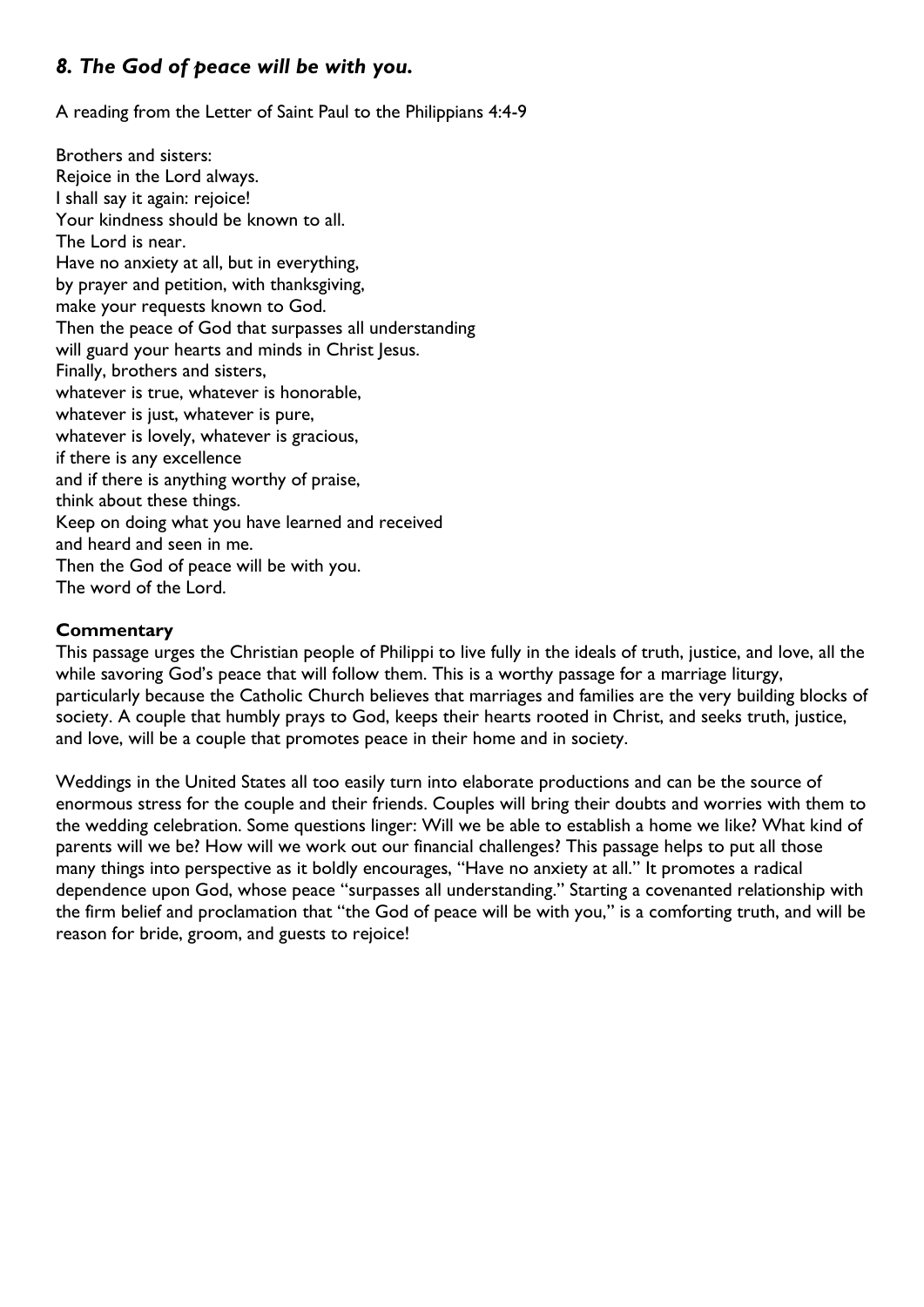# *9. And over all these put on love, that is, the bond of perfection.*

A reading from the Letter of Saint Paul to the Colossians 3:12-17

Brothers and sisters: Put on, as God's chosen ones, holy and beloved, heartfelt compassion, kindness, humility, gentleness, and patience, bearing with one another and forgiving one another, if one has a grievance against another; as the Lord has forgiven you, so must you also do. And over all these put on love, that is, the bond of perfection. And let the peace of Christ control your hearts, the peace into which you were also called in one Body. And be thankful. Let the word of Christ dwell in you richly, as in all wisdom you teach and admonish one another, singing psalms, hymns, and spiritual songs with gratitude in your hearts to God. And whatever you do, in word or in deed, do everything in the name of the Lord Jesus, giving thanks to God the Father through him. The word of the Lord.

#### **Commentary**

This selection of the Colossians letter describes to the people what they should do now, in light of their resurrection with Christ Jesus. Throughout much of the New Testament there are descriptions of what is necessary for a good and flourishing Christian community. These readings work well for the wedding liturgy, for the ideals of a good society are the ideals for a good marriage.

The list of characteristics that opens the passage is one that every couple should regularly review. Spending a lifetime growing richly in heartfelt compassion, humility, gentleness, forgiveness, etc. will be a lifetime well spent. The perfection of these attributes will be love. The biblical image of love is not an emotion or feeling, but here, it is the glue and the motivator for each person to pursue a more Christ-like way of life.

Verse 15 references the "Body," which is the Church as the Body of Christ. But in the wedding liturgy, it could refer to the fact that the two now become one through this sacrament. This reading would be a nice complement to the Genesis and Gospel readings referencing the two becoming one flesh, one body.

The passage ends with an inspiring command to "let the word of Christ dwell in your richly," and in all things, "give thanks to God the Father." For Catholics, this can be a gentle reminder of the importance of Sunday Mass. We open our hearts to receive the word of Christ when the scriptures are proclaimed at Mass, and we give thanks at the altar of the Lord. We go to Mass not out mere obligation, but out of love, a love which binds us to one another and to God who is Love.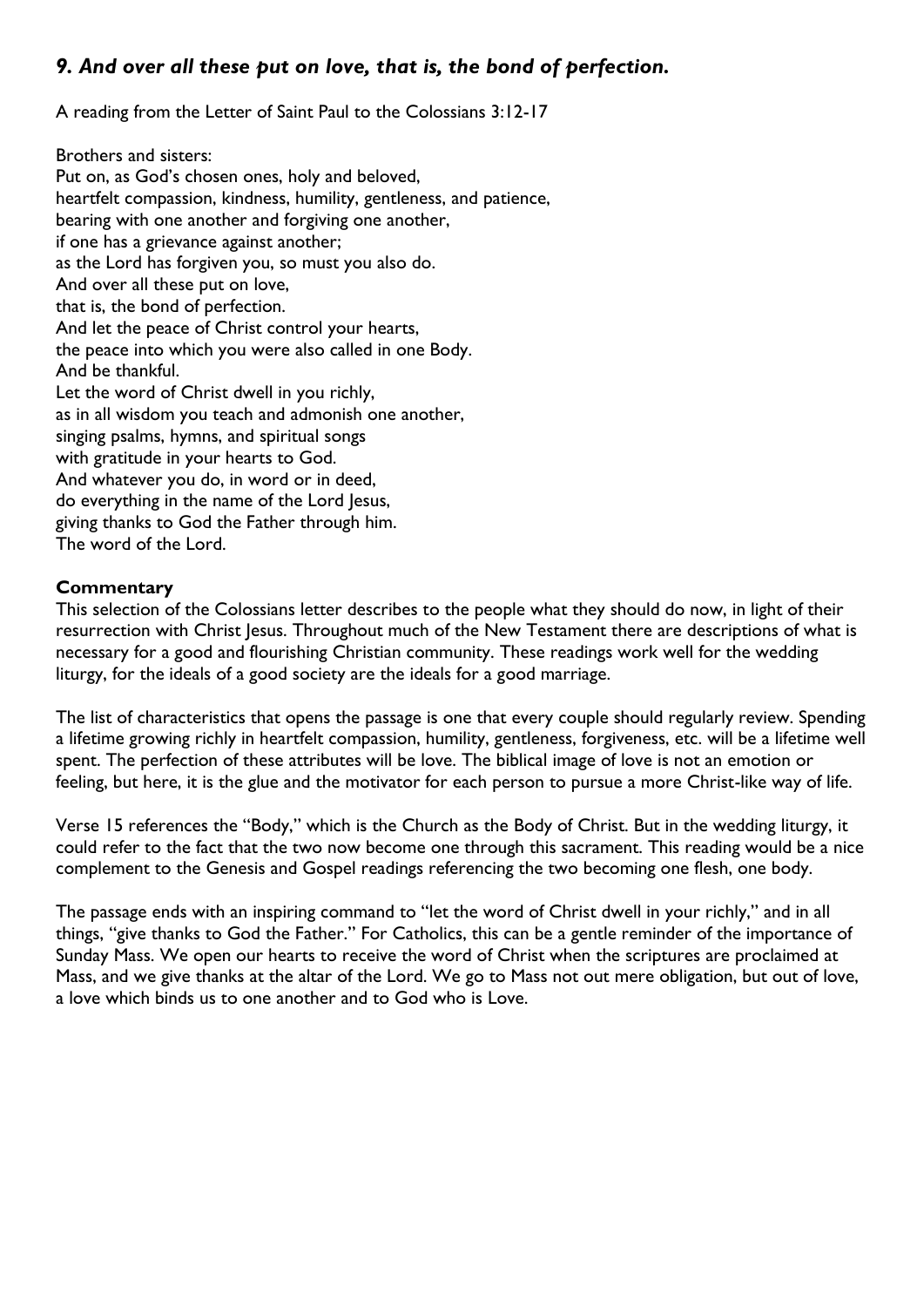# *10. Let marriage be held in honour by all.*

A reading from the Letter to the Hebrews 13:1-4a, 5-6b

Brothers and sisters: Let mutual love continue. Do not neglect hospitality, for through it some have unknowingly entertained angels. Be mindful of prisoners as if sharing their imprisonment, and of the ill-treated as of yourselves, for you also are in the body. Let marriage be honored among all and the marriage bed be kept undefiled. Let your life be free from love of money but be content with what you have, for he has said, I will never forsake you or abandon you. Thus we may say with confidence: The Lord is my helper, and I will not be afraid. The word of the Lord.

#### **Commentary**

In marriage preparation an often cited phrase is that it takes three to make the marriage successful: the husband, the wife, and God. This short passage speaks to the ways that God can be interwoven with the life of the couple. Generous hospitality can lead to encounters with divine realities. Sharing in the sufferings and hardships of others is a virtue. Loving God and loving one another should clearly take a greater priority than preoccupations with money. These short examples illustrate how the Lord lovingly sustains with us.

Couples who have had struggles in their lives might be drawn to this passage. Those who resist the societal expectations of an extravagant wedding celebration and those who do not have abundant financial resources will find themselves at home with this passage. In place of household gifts for the couple, some are directing guests to make contributions to charitable organizations. This passage certainly reinforces that social consciousness. Those who have seen the Lord with them in their need in the past might use this passage as a proclamation of faith that they trust in God's presence with them as they embark upon their married life.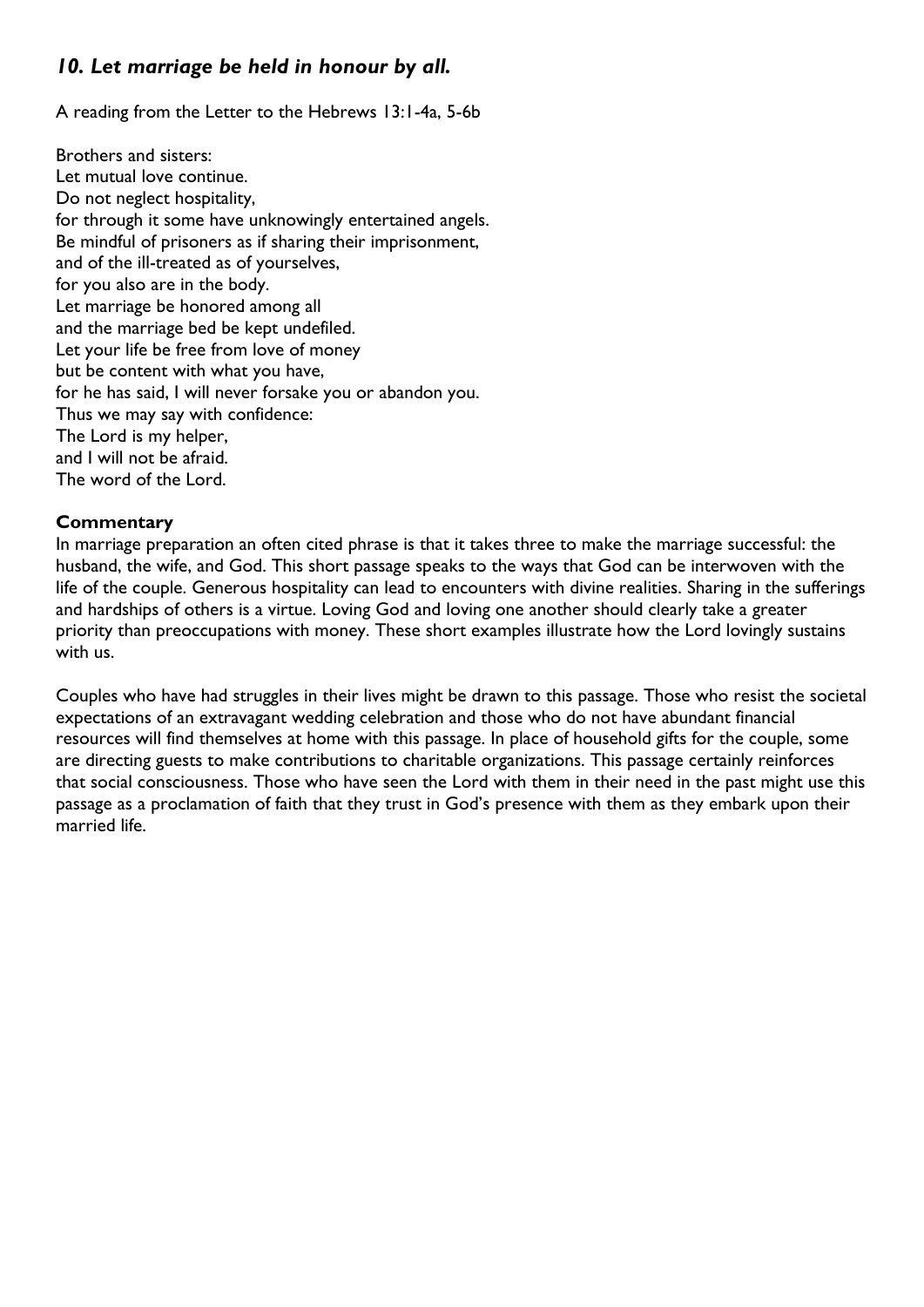# *11. Be of one mind, sympathetic, loving toward one another.*

A reading from the first Letter of Saint Peter 3:1-9

#### Beloved:

You wives should be subordinate to your husbands so that, even if some disobey the word, they may be won over without a word by their wives' conduct when they observe your reverent and chaste behavior. Your adornment should not be an external one: braiding the hair, wearing gold jewelry, or dressing in fine clothes, but rather the hidden character of the heart, expressed in the imperishable beauty of a gentle and calm disposition, which is precious in the sight of God. For this is also how the holy women who hoped in God once used to adorn themselves and were subordinate to their husbands; thus Sarah obeyed Abraham, calling him "lord." You are her children when you do what is good and fear no intimidation. Likewise, you husbands should live with your wives in understanding, showing honor to the weaker female sex, since we are joint heirs of the gift of life, so that your prayers may not be hindered. Finally, all of you, be of one mind, sympathetic, loving toward one another, compassionate, humble. Do not return evil for evil, or insult for insult; but, on the contrary, a blessing, because to this you were called, that you might inherit a blessing. The word of the Lord.

#### **Commentary**

This letter was originally sent to five Roman provinces in Asia Minor where Christianity had taken root in some small pockets. The Romans were nervous of outside religions like Christianity. Their society was strongly patriarchal, and they feared that strange, new religions would cause revolts. This is why it includes household codes, and ethical statements to wives, slaves, and children.

That bit of background might help to understand the harsh tone of this passage to 21st century readers. The bulk of the reading is directed toward wives. There is mentioned that "husbands should live with your wives in understanding, showing honor." Readers will resonate more favorably with the vision for married life in the final lines that encourage them to be of one mind, loving one another compassionately and humbly. It challenges the couple to resist the temptation to play the blame game, "Do not return evil for evil, or insult for insult." It calls them to a higher way of relating, by striving to be a blessing for one another.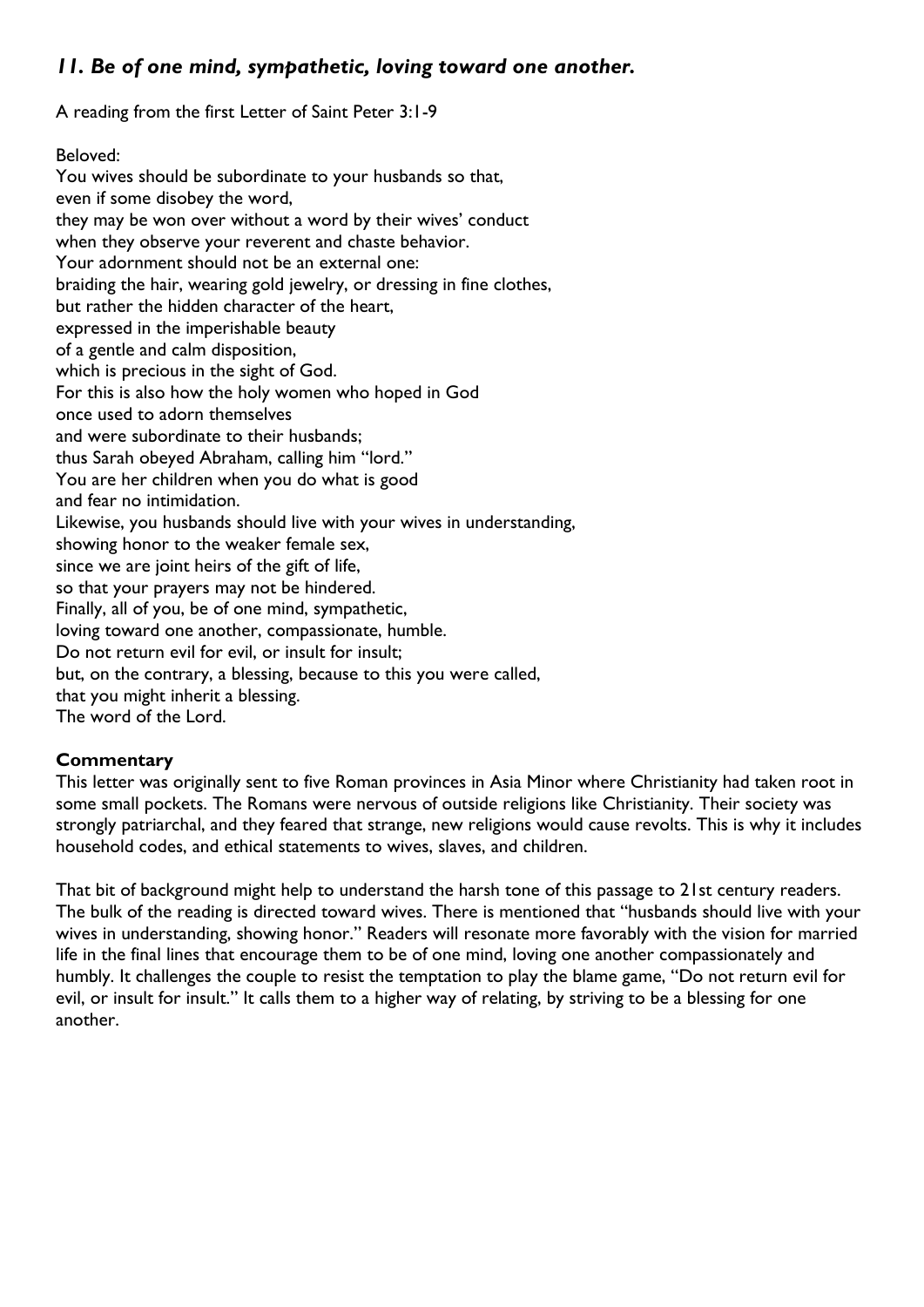# *12. Love in deed and in truth.*

A reading from the first Letter of Saint John 3:18-24

Children, let us love not in word or speech but in deed and truth. Now this is how we shall know that we belong to the truth and reassure our hearts before him in whatever our hearts condemn, for God is greater than our hearts and knows everything. Beloved, if our hearts do not condemn us, we have confidence in God and receive from him whatever we ask, because we keep his commandments and do what pleases him. And his commandment is this: we should believe in the name of his Son, Jesus Christ, and love one another just as he commanded us. Those who keep his commandments remain in him, and he in them, and the way we know that he remains in us is from the Spirit that he gave us. The word of the Lord.

#### **Commentary**

The first letter of St. John was written as a response to some people who had broken away from the early Christian community and were opposed to some of the basic teachings about Jesus. This is why the passage opens with references to what is true. Love is not a matter of words. It must also involve real actions. One's thoughts and beliefs (things of the heart) must match what is done on the outside, for "God is greater than our hearts and knows everything."

The reading emphasizes truth. At the heart of the wedding liturgy is the vows, during which the couple will say, "I promise to be true to you." Traditionally this has referred to sexual fidelity, yet it can include a wider range of truth. Couples also need to be true about their finances, their hopes for family, their personal histories, their struggles and addictions, their beliefs about God, and much more. Being true in all things is an imitation of the way Christ Jesus loves us.

The passage describes a love that is sincere. God has commanded us to believe in Jesus Christ, and the Holy Spirit will help us to know when we have kept God's commands.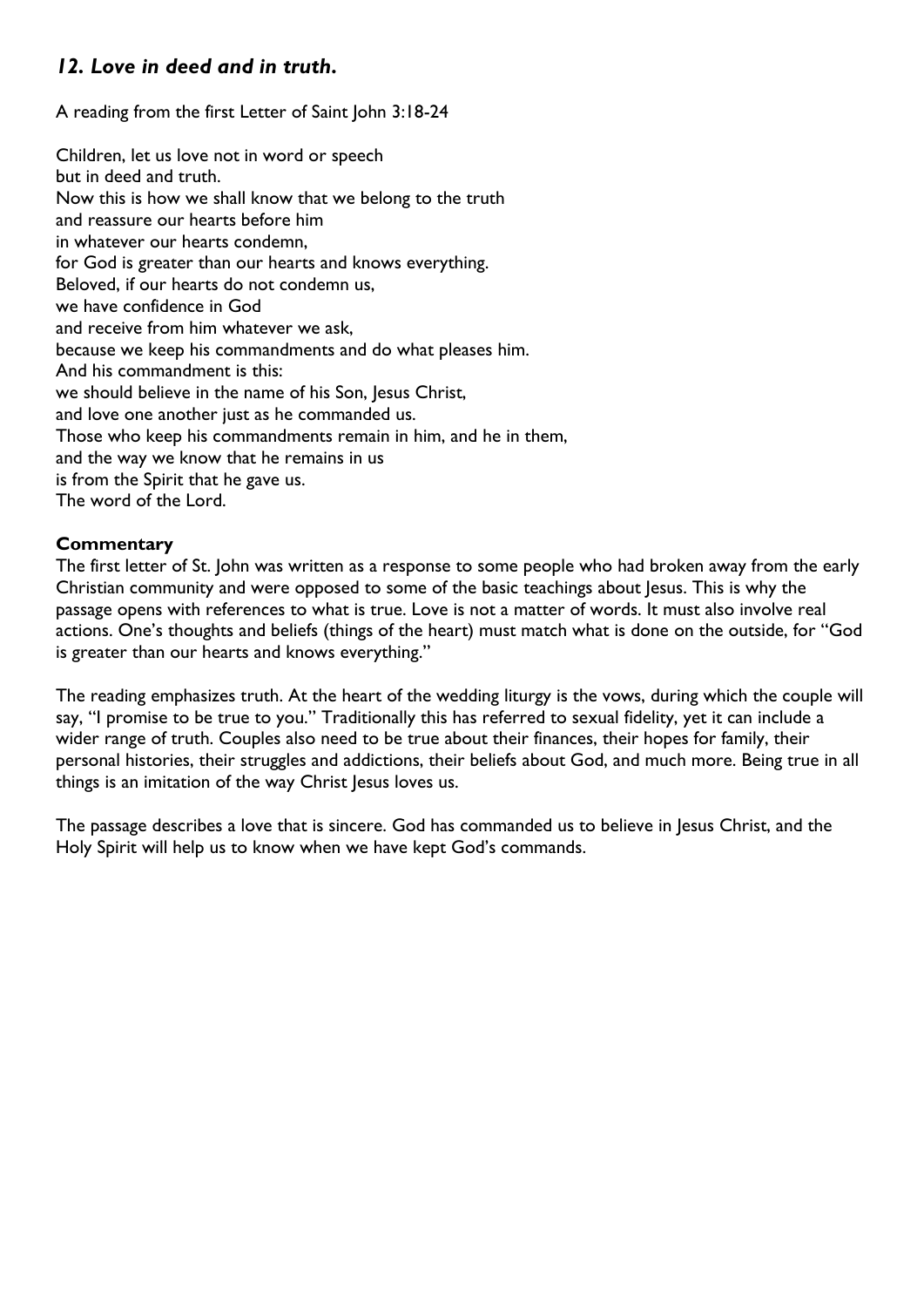# *13. God is love.*

A reading from the first Letter of Saint John 4:7-12

Beloved, let us love one another, because love is of God; everyone who loves is begotten by God and knows God. Whoever is without love does not know God, for God is love. In this way the love of God was revealed to us: God sent his only-begotten Son into the world so that we might have life through him. In this is love: not that we have loved God, but that he loved us and sent his Son as expiation for our sins. Beloved, if God so loved us, we also must love one another. No one has ever seen God. Yet, if we love one another, God remains in us, and his love is brought to perfection in us. The word of the Lord.

#### **Commentary**

This passage dives deep into the Christian mystery and spirituality of love. Love one another, not because of anything we have done or felt or experienced. Rather, we love only because God has loved us first. In other words, love is not dependent upon us or our capabilities. Love depends upon God. God, who is unseen, has shown us what love is like – Love is his Son, Jesus. Most especially, love is his embrace of our sinfulness and the new life that follows in the resurrection.

The readings says nothing specifically about marriage. Yet, marriage has everything to do with love. Couples often believe that love has to do with the feelings and emotions they share with one another. That may be one piece, and this reading can help them see that their love is really gift from God and a participation in God.

The reading will help couples to see that authentically loving their spouse will at some point include a sacrifice, like the love seen in the actions of the Son. Yet loving each another is a way to experience God's abiding presence, and trusting that God will perfect their love for each another.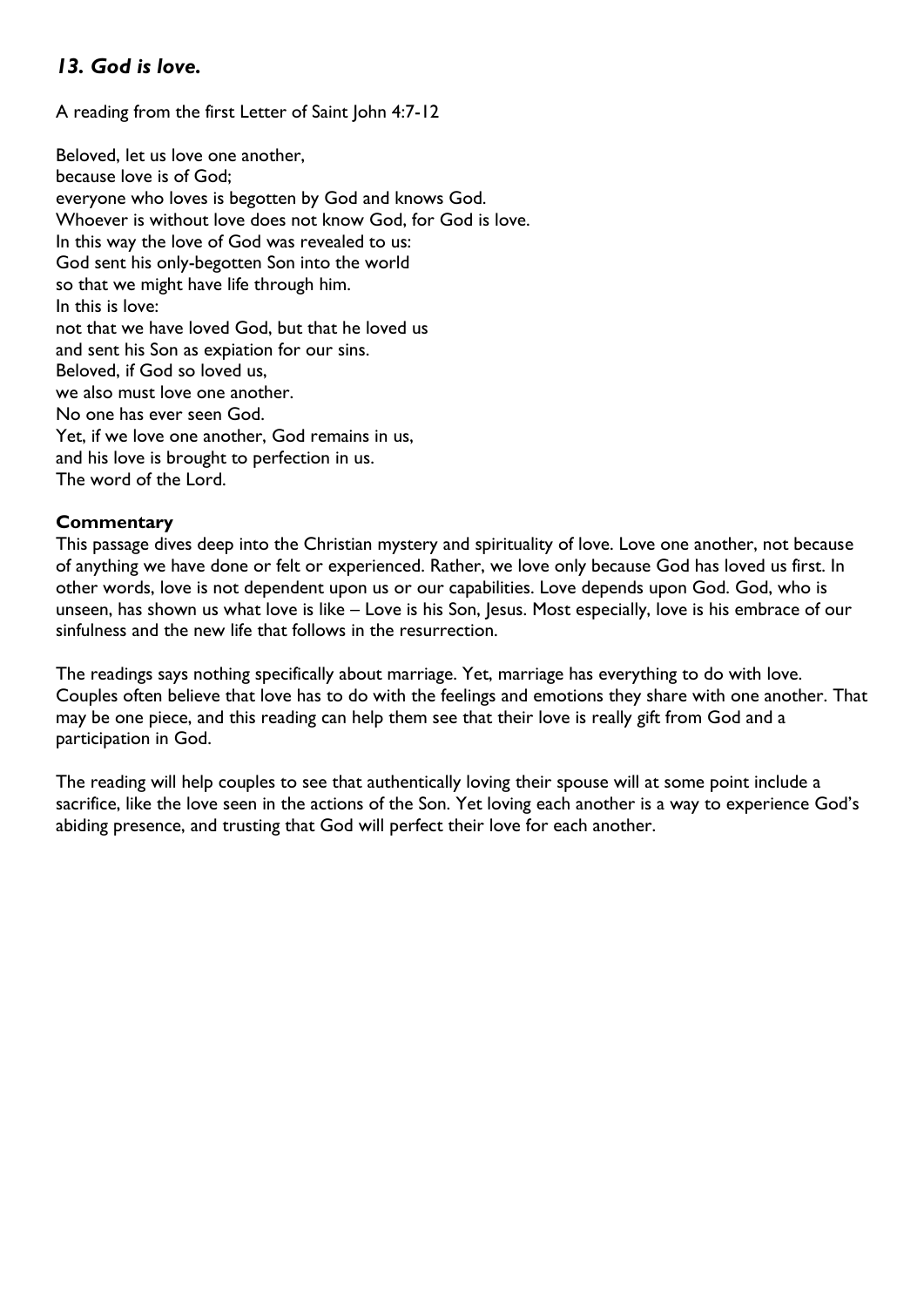# *14. Blessed are those who have been called to the wedding feast of the Lamb.*

A reading from the Book of Revelation 19:1, 5-9a

I, John, heard what sounded like the loud voice of a great multitude in heaven, saying: "Alleluia! Salvation, glory, and might belong to our God." A voice coming from the throne said: "Praise our God, all you his servants, and you who revere him, small and great." Then I heard something like the sound of a great multitude or the sound of rushing water or mighty peals of thunder, as they said: "Alleluia! The Lord has established his reign, our God, the almighty. Let us rejoice and be glad and give him glory. For the wedding day of the Lamb has come, his bride has made herself ready. She was allowed to wear a bright, clean linen garment." (The linen represents the righteous deeds of the holy ones.) Then the angel said to me, "Write this: Blessed are those who have been called to the wedding feast of the Lamb." The word of the Lord.

#### **Commentary**

The book of Revelations is also referred to as apocalypse, which was an ancient writing genre. An apocalypse was when an author would reveal (hence the title Revelations) visions about the future or heaven. This passage is a glimpse into a heavenly wedding feast. Christ is the central figure, and his bride is the entire church, the people of God. The great multitude is the throngs of angels and saints. Reference is made to a bright, clean garment. At a wedding, one would think of the bride's dress. Here, it is the white garment of the saints, and the baptismal garment of those born into the life of Christ through the waters of baptism.

A wedding is referenced twice, yet it is a mystical image of Christ and the Church. It tells us something about the nature of the sacrament of marriage. Christian sacramental marriage intends to show the world the kind of unity that God has with his people. The overabundance of joy in heaven at the union of the faithful with Christ is similar to the joy of a Christian husband and wife.

This reading is mystical in nature and might not easily appeal to the wedding couple and their gathered friends. It could appeal to those who have studied in depth the church's teachings, who have a common love for the Eucharist (a symbol of the banquet feast) and who look forward to a life together on earth and in heaven.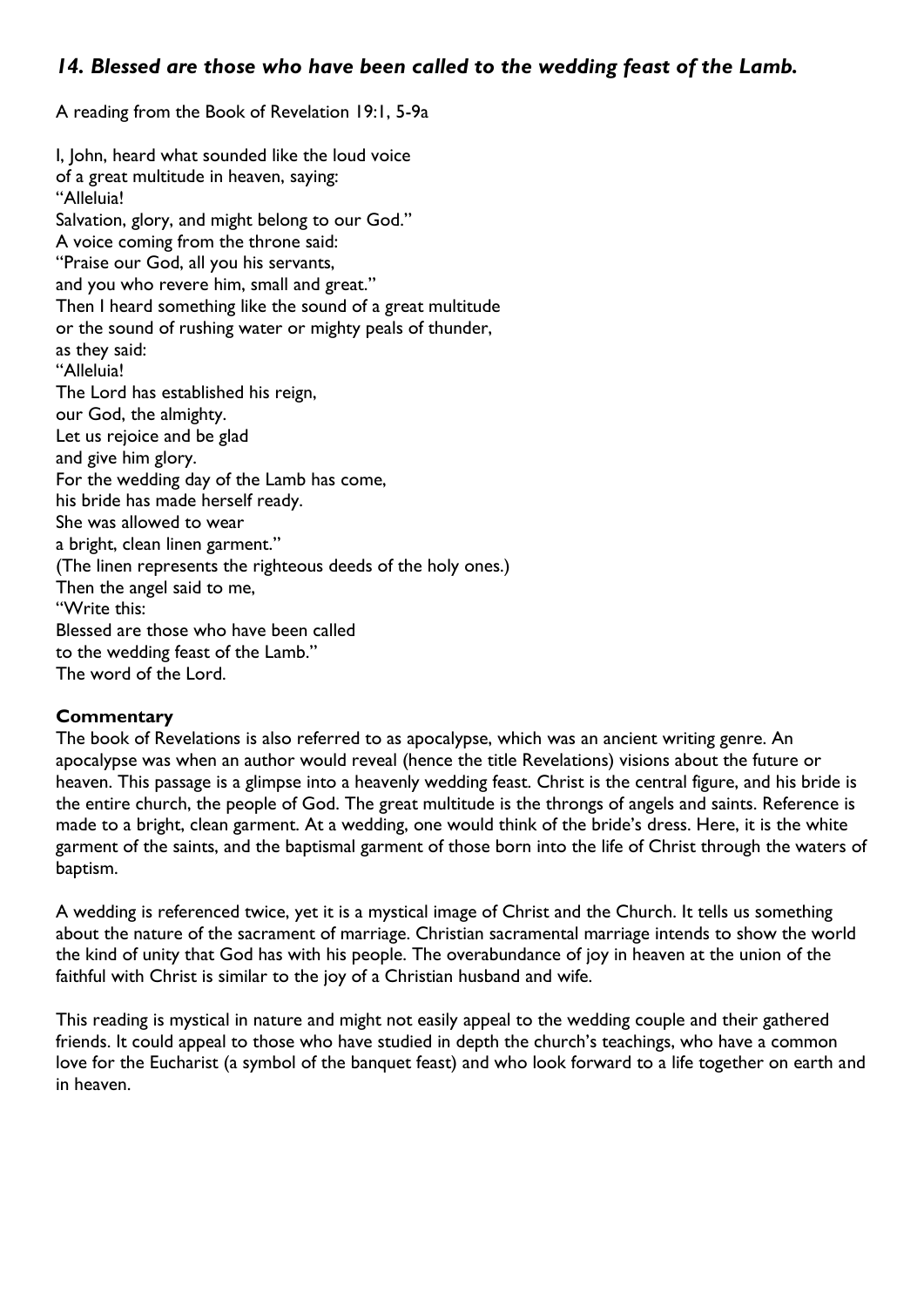# **OPTIONS FOR THE GOSPEL READING DURING A CATHOLIC WEDDING**

# *1. Rejoice and be glad, for your reward will be great in heaven.*

A reading from the holy Gospel according to Matthew 5:1-12a

When Jesus saw the crowds, he went up the mountain, and after he had sat down, his disciples came to him. He began to teach them, saying: "Blessed are the poor in spirit, for theirs is the Kingdom of heaven. Blessed are they who mourn, for they will be comforted. Blessed are the meek, for they will inherit the land. Blessed are they who hunger and thirst for righteousness, for they will be satisfied. Blessed are the merciful, for they will be shown mercy. Blessed are the clean of heart, for they will see God. Blessed are the peacemakers, for they will be called children of God. Blessed are they who are persecuted for the sake of righteousness, for theirs is the Kingdom of heaven. Blessed are you when they insult you and persecute you and utter every kind of evil against you falsely because of me. Rejoice and be glad, for your reward will be great in heaven." The Gospel of the Lord.

#### **Commentary**

On a wedding day, countless people will wish the newlyweds a "happy marriage" or some other expression of happiness. In this much beloved passage known as the Beatitudes, the word "blessed" can also be rendered as "happy," or "fortunate." This most recognizable of passages from Matthew's gospel admits that real happiness is not some fantasy of perpetual glee, but rather it is found in life's ordinary mix of bitter and sweet. All marriages experience good times and bad. As Christ's followers, we are called to consider the spiritual dimensions or the blessedness of all life's activity.

Further making this a worthy option for the marriage celebration is that this passage clearly states the basics for Christian living. It makes no reference to marriage, yet it is the first major discourse in all the Gospels where Jesus describes what life will be like for his followers. There is a parallel between Jesus beginning his teaching ministry and couples beginning their married lives. Similar to this passage, the nuptial blessing in the marriage rite concludes with the hope of eternal fulfillment by praying, "May you…come at last to the kingdom of heaven." Both stress that marriage has a cosmic dimension, for its fulfillment is in heaven.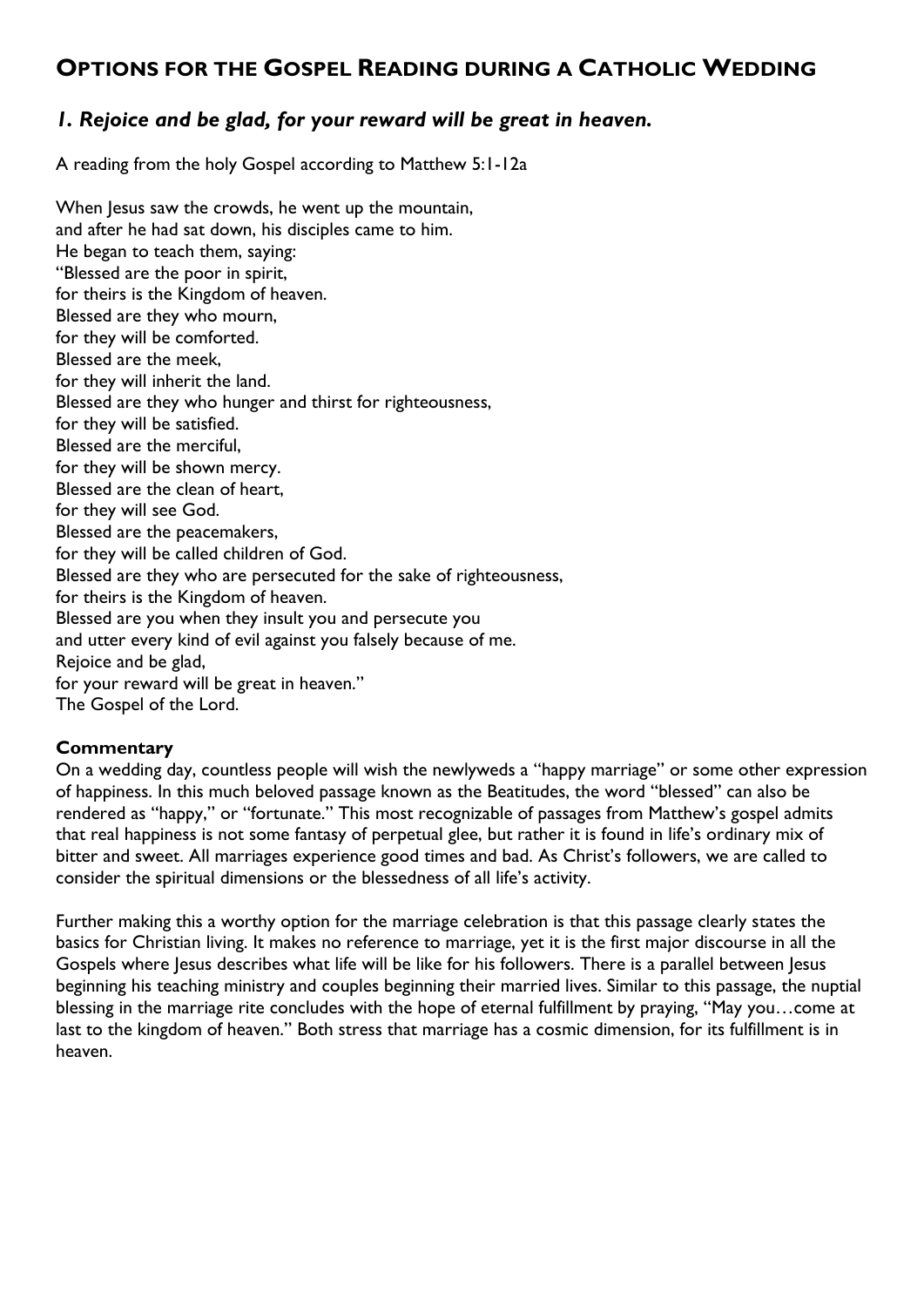# *2. You are the light of the world.*

A reading from the holy Gospel according to Matthew 5:13-16

Jesus said to his disciples: "You are the salt of the earth. But if salt loses its taste, with what can it be seasoned? It is no longer good for anything but to be thrown out and trampled underfoot. You are the light of the world. A city set on a mountain cannot be hidden. Nor do they light a lamp and then put it under a bushel basket; it is set on a lamp stand, where it gives light to all in the house. Just so, your light must shine before others, that they may see your good deeds and glorify your heavenly Father." The Gospel of the Lord.

#### **Commentary**

This passage, like the ones prior and following, is part of Jesus' Sermon on the Mount that takes up three full chapters of Matthew's gospel. It pertains to Jesus' foundational teachings for all who seek to follow him. Obviously, a particular reference to marriage is not included here. It does state that Christian living is like a light that illumines a world gone dark from the gloom of sin. The stress on the outward nature of the Christian life is a very useful image for married couples. Love for one another should not be contained to themselves. It should seek to be poured out for others. Like the markings of an upstanding person of faith, the marks of a strong marriage are when others are positively affected and benefit from a couple's union. Authentic love translates into good deeds and into glory for God.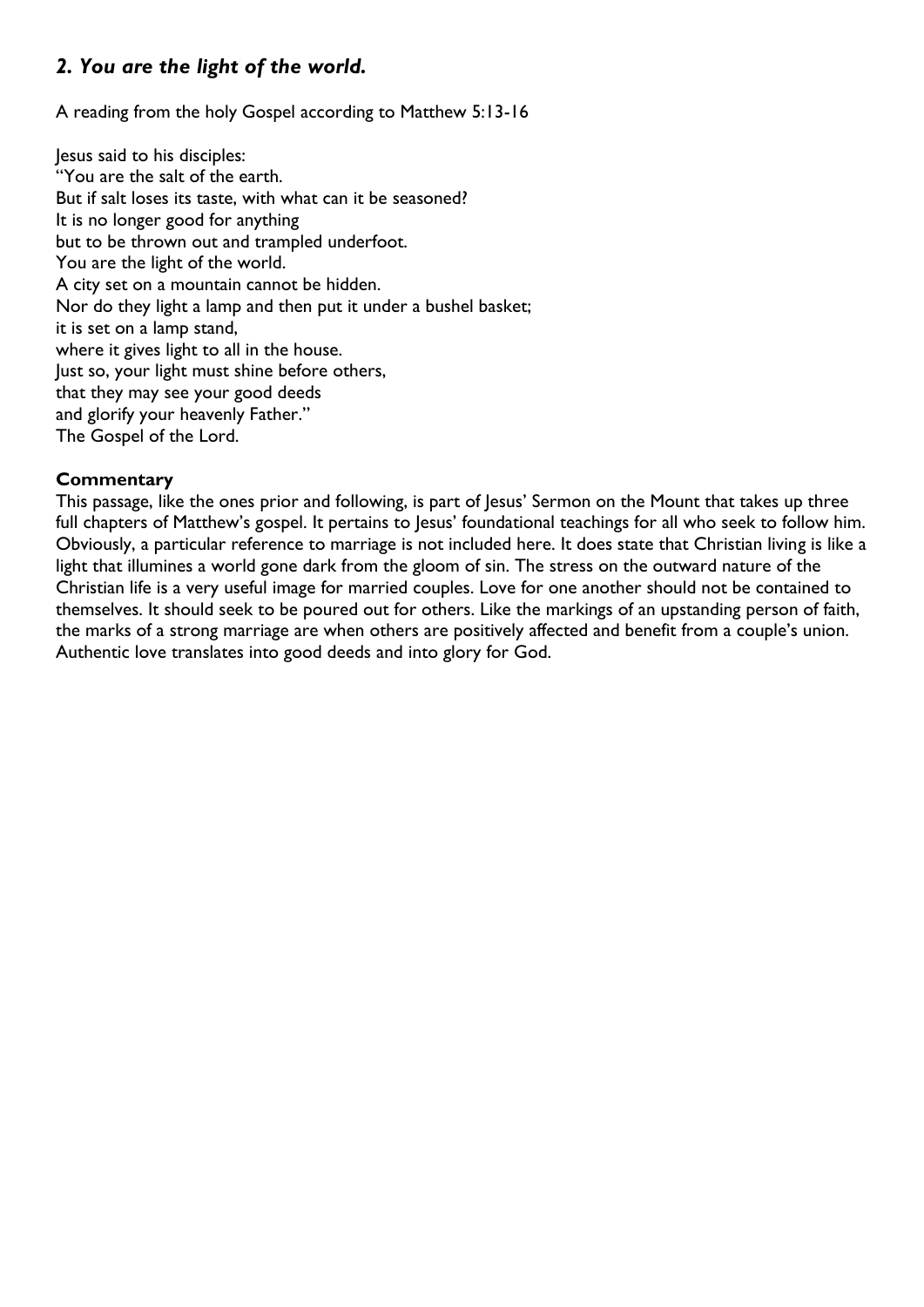# *3. A wise man built his house on rock.*

*Long Form:* A reading from the holy Gospel according to Matthew 7:21, 24-29

Jesus said to his disciples: "Not everyone who says to me, 'Lord, Lord,' will enter the Kingdom of heaven, but only the one who does the will of my Father in heaven. "Everyone who listens to these words of mine and acts on them will be like a wise man who built his house on rock. The rain fell, the floods came, and the winds blew and buffeted the house. But it did not collapse; it had been set solidly on rock. And everyone who listens to these words of mine but does not act on them will be like a fool who built his house on sand. The rain fell, the floods came, and the winds blew and buffeted the house. And it collapsed and was completely ruined." When Jesus finished these words, the crowds were astonished at his teaching, for he taught them as one having authority, and not as their scribes. The Gospel of the Lord.

#### OR

*Short Form:* A reading from the holy Gospel according to Matthew 7:21, 24-25

Jesus said to his disciples: "Not everyone who says to me, 'Lord, Lord,' will enter the Kingdom of heaven, but only the one who does the will of my Father in heaven. "Everyone who listens to these words of mine and acts on them will be like a wise man who built his house on rock. The rain fell, the floods came, and the winds blew and buffeted the house. But it did not collapse; it had been set solidly on rock." The Gospel of the Lord.

#### **Commentary**

This passage concludes the extensive opening discourse in Matthew's gospel regarding an overall picture of discipleship. This is why the longer version of the passage concludes with the note about Jesus finishing these words and the crowd being astonished at his teaching. From the Beatitudes to this point, Jesus has spent much time instructing, and he concludes it all by telling his interested followers that they must put these teachings into actions. The crowd's reaction is astonishment. Discipleship is as much about doing as it is believing. The disciple is to listen first and then act (vs. 24) upon God's Word.

All couples getting married have one eye set on the future. So does Matthew. Just like the opening statement in this passage, Matthew frequently portrays Jesus describing the actions a disciple must undertake to enter into the Kingdom of Heaven. Many wedding couples will be making plans for a new home together. This passage invites consideration of a spiritual and eternal home. Beginning their marriage in the Church is the start point of a solid foundation. Couples who are wise will continue to nourish their relationship with an active faith life and commitment to the parish community.

The short form ends the passage with the strong image of setting one's house on rock. The image of the house built upon the uncertainty of sand is omitted.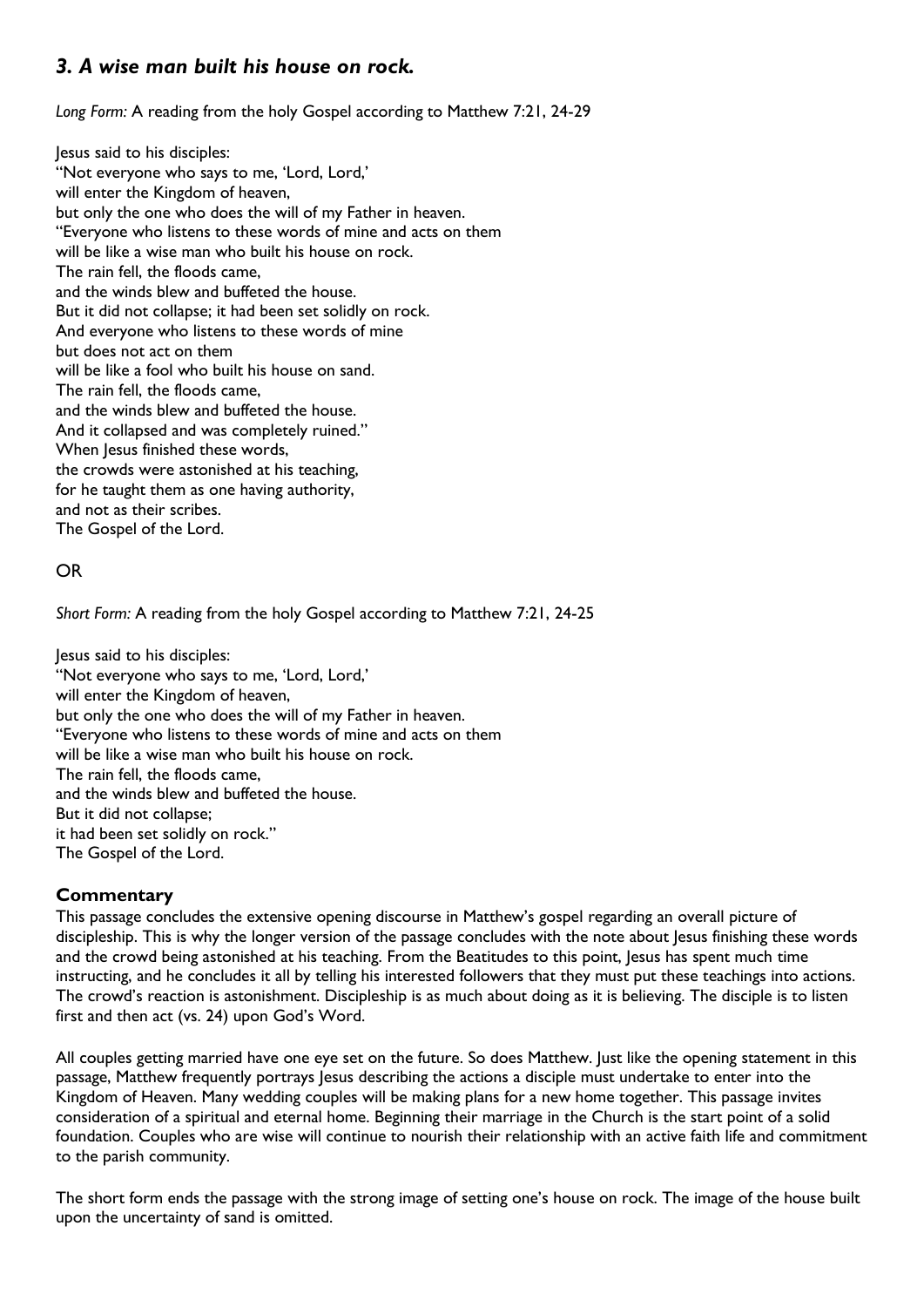# *4. What God has united, man must not separate.*

A reading from the holy Gospel according to Matthew 19:3-6

Some Pharisees approached Jesus, and tested him, saying, "Is it lawful for a man to divorce his wife for any cause whatever?" He said in reply, "Have you not read that from the beginning the Creator made them male and female and said, For this reason a man shall leave his father and mother and be joined to his wife, and the two shall become one flesh? So they are no longer two, but one flesh. Therefore, what God has joined together, man must not separate." The Gospel of the Lord.

#### **Commentary**

As is commonplace in the Gospels, Jesus does not outright answer "Yes," or "No" to a zinging question launched by the Pharisees. After all, they were trying to trip him up. Instead of a simple one word response, Jesus poses a question back. The Pharisees were experts on the law, and they should have easily known the passage from Genesis 2 that Jesus quotes. The first five chapters of the Bible, known as the Pentateuch, were the core of Jewish life during Jesus' lifetime. Jesus does not comment on the lawfulness of divorce, at least not in civil terms. Rather, as he demonstrates a central element of his mission, Jesus raises the stakes to a divine and spiritual reality. He says that "what God has joined" those on earth must not separate. Marriage is a participation in the divine ordering of earthly activities.

This passage is the clearest expression of marriage in the Gospels (a parallel reading is found in Mark 10:2- 9). It is the firm foundation for the Church's teaching on the indissolubility of marriage. When selected for the wedding ritual, it will help to highlight the couple's vows which are to last all the days of their lives.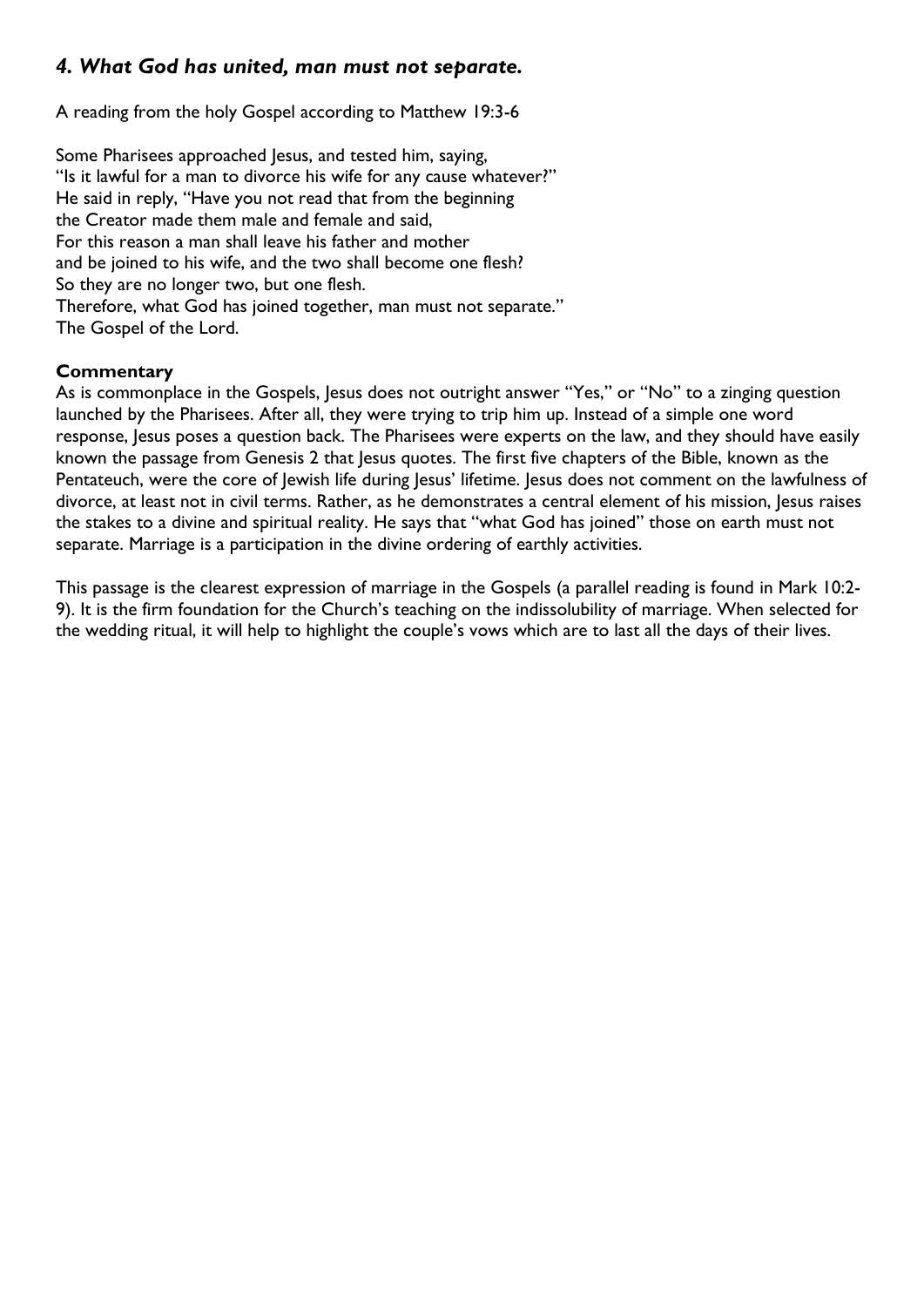# *5. This is the greatest and the first commandment. The second is like it.*

A reading from the holy Gospel according to Matthew 22:35-40

One of the Pharisees, a scholar of the law, tested Jesus by asking, "Teacher, which commandment in the law is the greatest?" He said to him, "You shall love the Lord, your God, with all your heart, with all your soul, and with all your mind. This is the greatest and the first commandment. The second is like it: You shall love your neighbor as yourself. The whole law and the prophets depend on these two commandments." The Gospel of the Lord.

#### **Commentary**

The Pharisees are often portrayed in the gospels as micro-managers of the law. There were literally hundreds of laws governing nearly every aspect of life. So, a scholar approaches Jesus and calls him teacher, yet the Pharisee intends to test him. Jesus first quotes Deuteronomy 6:5, the commandment to love God. He doesn't stop there, as he then recites Leviticus 19:18 to love your neighbor. Loving others is like loving God. In fact, loving others is one way to demonstrate our deep love for God. The two are now very closely linked because of this master teaching by Jesus.

At baptism, parents are asked if they are ready and willing to accept the responsibilities to raise the child as Christ has taught us, to love God and love one's neighbor. Proclaiming this Gospel at the wedding liturgy will underscore the very basic mission of a Christian–to throw one's entire heart, mind, and soul into loving God, and then to seek to love all others. It will make a subtle connection between baptism as the first sacrament and this sacrament of matrimony. Marriage is not explicitly noted in this passage, yet the connection is natural. Couples with a genuine commitment to improving their community and the well being of others will especially resonate with this passage.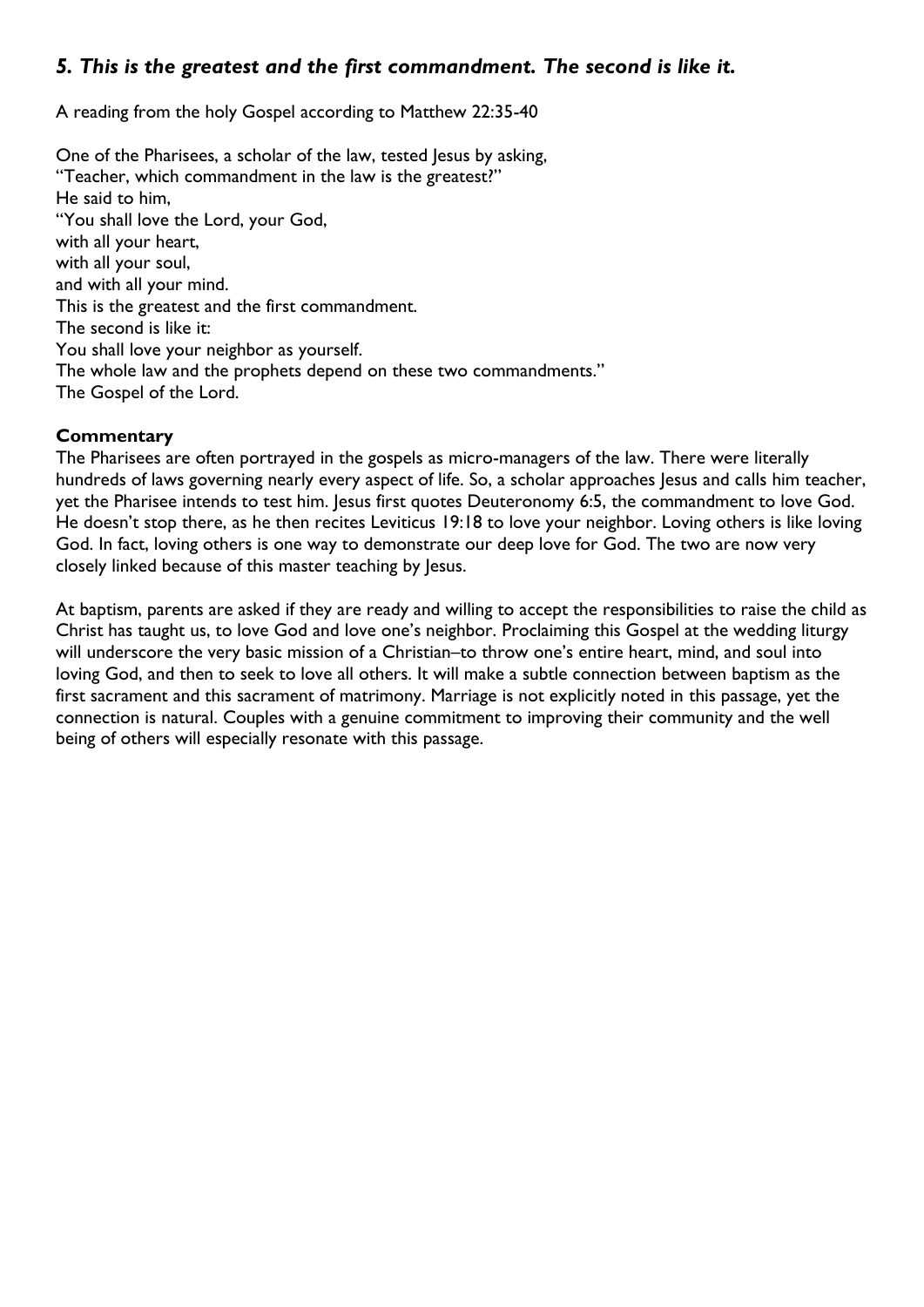# *6. They are no longer two, but one flesh.*

A reading from the holy Gospel according to Mark 10:6-9

Jesus said: "From the beginning of creation, God made them male and female. For this reason a man shall leave his father and mother and be joined to his wife, and the two shall become one flesh. So they are no longer two but one flesh. Therefore what God has joined together, no human being must separate." The Gospel of the Lord.

#### **Commentary**

The Gospels of Matthew, Mark, and Luke, contain many of the same stories, just slightly retold from their own perspective. This short reading from Mark is the same as option #4 by St. Matthew in the wedding readings. Jesus reiterates the Hebrew scripture from Genesis 1:27 and 2:24, noting that God is the source of creation, making men and women who are designed to become one flesh. The Genesis text speaks of the man being joined to his wife, yet Jesus' final remarks drive the point home that the intent is for both of them to be together inseparably.

This passage reflects the hallmark of any sacrament – they are particular experiences of the Divine. God is doing the joining and no human being must separate it. This final phrase will be heard once again directly after the bride and groom have exchanged their consent and vows when the priest prays, "Let no one separate what God has joined."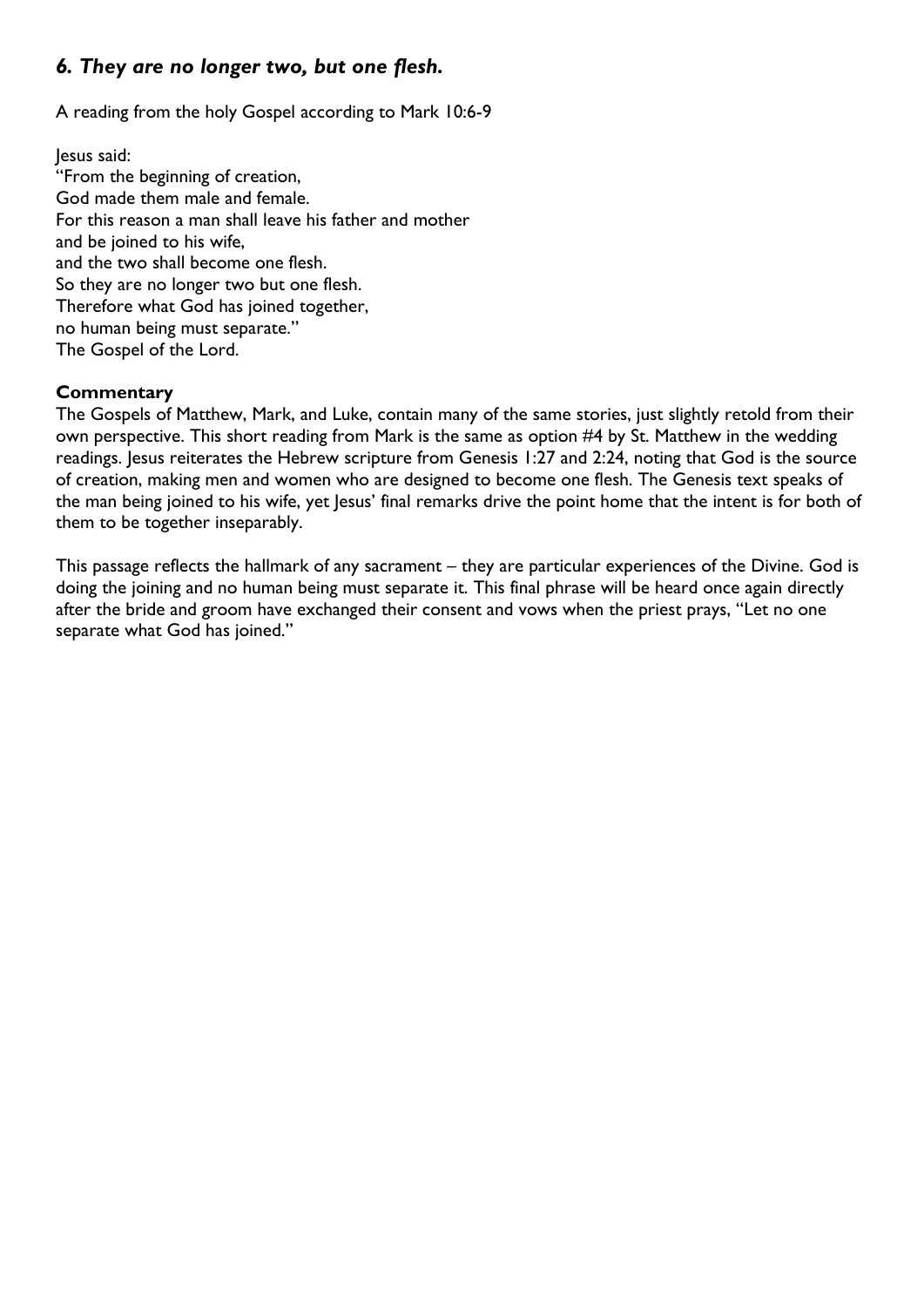# *7. Jesus did this as the beginning of his signs in Cana in Galilee.*

A reading from the holy Gospel according to John 2:1-11

There was a wedding in Cana in Galilee, and the mother of Jesus was there. Jesus and his disciples were also invited to the wedding. When the wine ran short, the mother of lesus said to him, "They have no wine." And Jesus said to her, "Woman, how does your concern affect me? My hour has not yet come." His mother said to the servers, "Do whatever he tells you." Now there were six stone water jars there for Jewish ceremonial washings, each holding twenty to thirty gallons. lesus told them. "Fill the jars with water." So they filled them to the brim. Then he told them, "Draw some out now and take it to the headwaiter." So they took it. And when the headwaiter tasted the water that had become wine, without knowing where it came from (although the servants who had drawn the water knew), the headwaiter called the bridegroom and said to him, "Everyone serves good wine first, and then when people have drunk freely, an inferior one; but you have kept the good wine until now." Jesus did this as the beginning of his signs in Cana in Galilee and so revealed his glory, and his disciples began to believe in him. The Gospel of the Lord.

#### **Commentary**

This passage is traditionally called, "The Wedding Feast at Cana." Clearly, a wedding is taking place, and not only is Jesus there, but so is his mother, Mary. This makes it attractive to many couples. Yet, more is happening. It's as if the wedding scene is taking place in the background. In the foreground is a conversation between Mary, the wait staff, and Jesus who reveals a tremendously transformative power.

Embedded in the story is the strength of faith – Mary encourages the servers to do whatever Jesus commands, and it ends with the disciples believing in him. Like the servers, those who demonstrate faith in Christ Jesus will experience good, glorious, and abundant things in this life and especially the next. This text appears early in John's gospel and is the beginning of Jesus' many signs. It offers a glimpse of heaven showing the glory of a world to come. The generously overflowing jars of fine wine are symbolic of what Jesus himself offers to us.

Couples who have experienced the transforming power of faith and the abundant presence of Jesus in their lives will enjoy this passage. It encourages them to be like earthen vessels – open to divine transformation whereby their lives are changed to imitate more clearly the ways of Christ.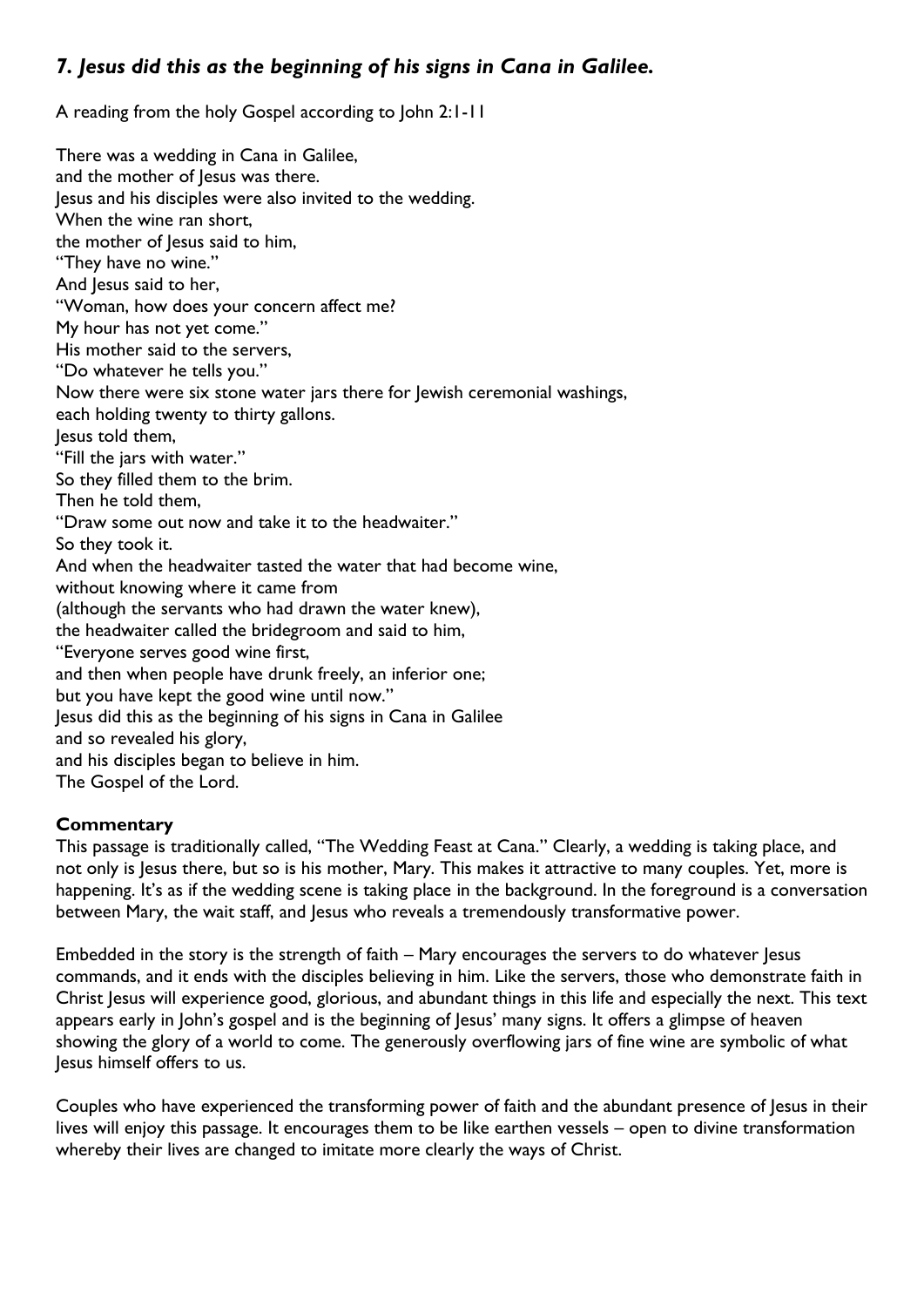# *8. Remain in my love.*

A reading from the holy Gospel according to John 15:9-12

Jesus said to his disciples: "As the Father loves me, so I also love you. Remain in my love. If you keep my commandments, you will remain in my love, just as I have kept my Father's commandments and remain in his love. "I have told you this so that my joy might be in you and your joy might be complete. This is my commandment: love one another as I love you." The Gospel of the Lord.

# **Commentary**

As family and friends gather for a wedding ceremony one can sense that the church and the environment is oozing with love. There is great excitement and an overabundance of good will and joyful well wishes for the couple. This passage from John's gospel builds upon the love that is present as it urges the couple and the community to remain in love.

This passage is part of some words of farewell from Jesus to his disciples. He expresses his love for them before his return to the Father. The Father has loved the Son, who in turn loved the people. Now, the people are to keep alive that love by imitating it in their communities. This kind of love is particular. It is the love expressed by the Triune God. "As the Father loves me, so I love you" (v. 9). God the Father loves God the Son boundlessly, without calculation, condition, or discussion, and absolutely freely. The love of the Father to the Son is a pure expression of liberating selflessness.

Couples who are joyously in love, and see God as the source of that love will be attracted to this passage. This love is not an emotion or a feeling which are always passing, but it is a permanent love that wells up from within the fullness of one's being. Following the command to love in the selfless ways of the Triune God leads to lasting joy. As couples strive to retain and remain in love, they bring joy to God. Committed, mutual, married love completes divine joy.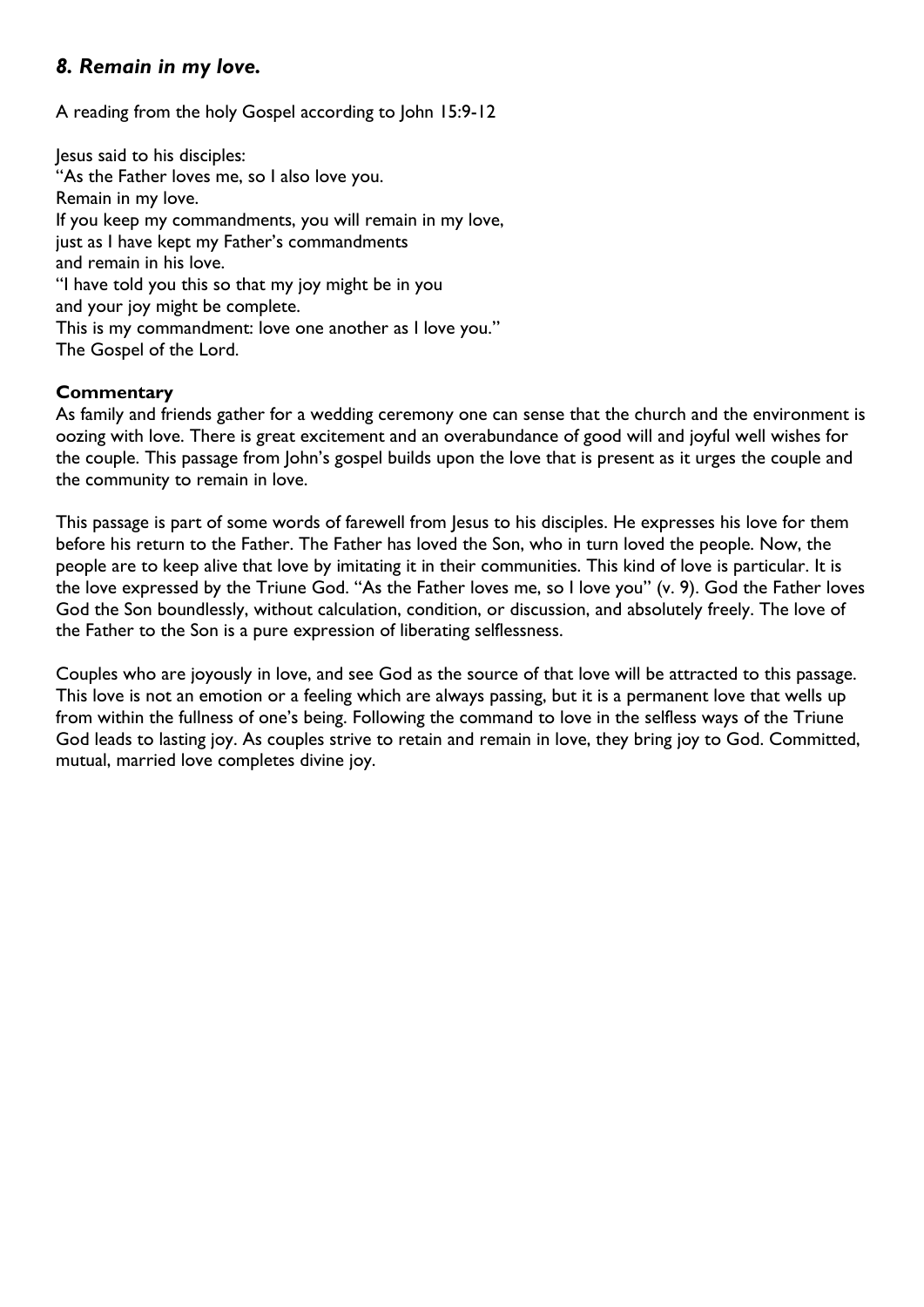# *9. This is my commandment: love one another.*

A reading from the holy Gospel according to John 15:12-16

Jesus said to his disciples: "This is my commandment: love one another as I love you. No one has greater love than this, to lay down one's life for one's friends. You are my friends if you do what I command you. I no longer call you slaves, because a slave does not know what his master is doing. I have called you friends, because I have told you everything I have heard from my Father. It was not you who chose me, but I who chose you and appointed you to go and bear fruit that will remain, so that whatever you ask the Father in my name he may give you." The Gospel of the Lord.

# **Commentary**

This passage is a continuation of the farewell words from the previous selection. Jesus is at the Last Supper, and prepared to depart from his disciples. Though absent physically, his presence will remain, particularly in the expressions of selfless loving that imitate his actions. The sacrificial love of married couples is like a mirror of the selfless way that Christ loved his friends. This is why marriage is a sacrament and is a path to salvation, because the two are participating in an action of Christ Jesus.

Many couples will embrace the image of laying down one's life for the other spouse. It is tough, and it reinforces the fact that spousal love is to endure until death. This is the action of spouses, and it also the central action of real friendship.

The vocation of all Christians is to be drawn into divine friendship. When believers live as Friends of God, their lives will show it (bear fruit) and they will be encouraged to rely upon that friendship in favorable ways for "whatever you ask the Father in my name, he may give you" (v.16). The fruit of the married couple will likely include children who will also be formed to selflessly love and follow Christ's ways. And the family will together call upon God in their need.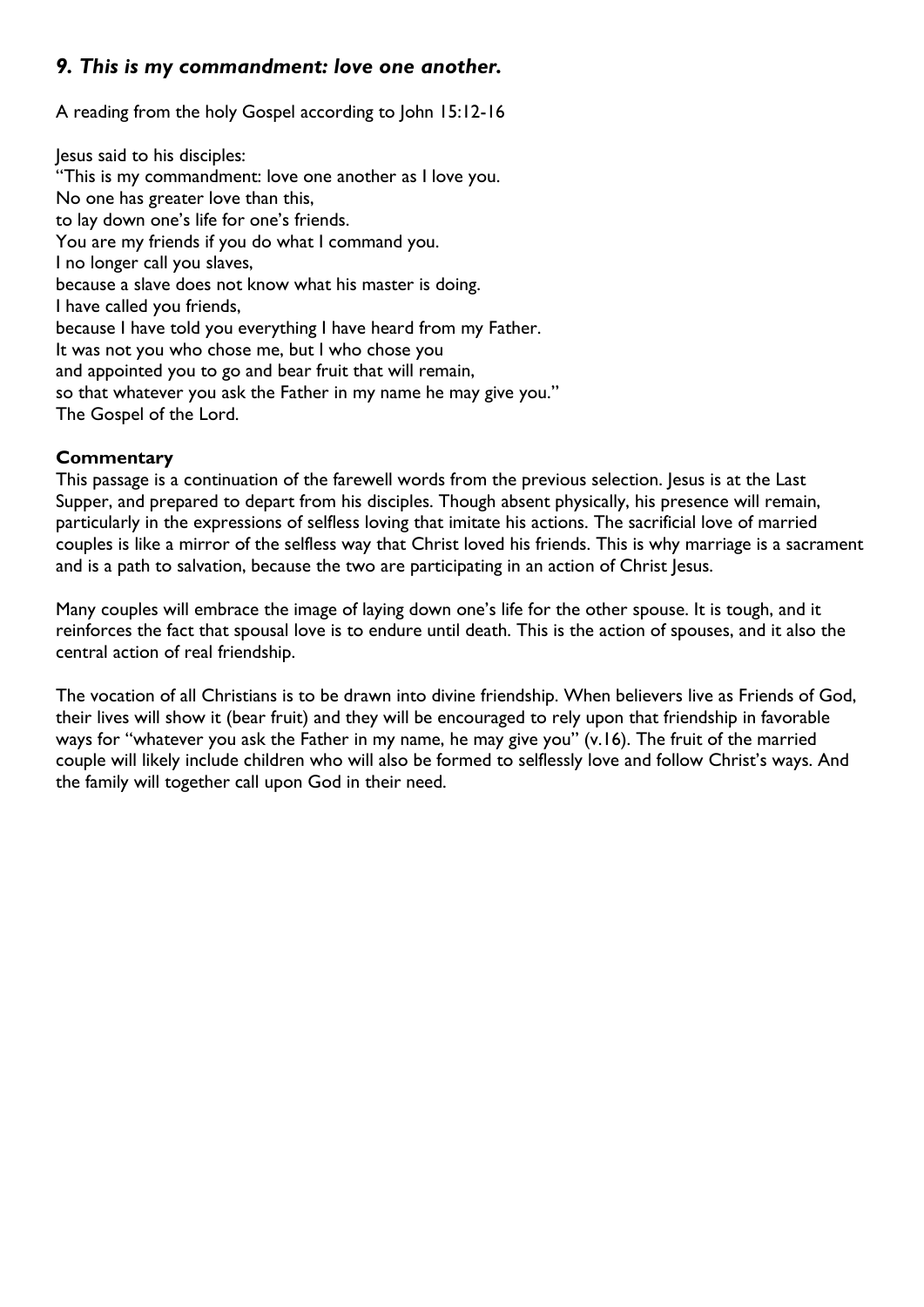# *10. That they may be brought to perfection as one.*

*Long Form:* A reading from the holy Gospel according to John 17:20-26

Jesus raised his eyes to heaven and said: "I pray not only for my disciples, but also for those who will believe in me through their word, so that they may all be one, as you, Father, are in me and I in you, that they also may be in us, that the world may believe that you sent me. And I have given them the glory you gave me, so that they may be one, as we are one, I in them and you in me, that they may be brought to perfection as one, that the world may know that you sent me, and that you loved them even as you loved me. Father, they are your gift to me. I wish that where I am they also may be with me, that they may see my glory that you gave me, because you loved me before the foundation of the world. Righteous Father, the world also does not know you, but I know you, and they know that you sent me. I made known to them your name and I will make it known, that the love with which you loved me may be in them and I in them." The Gospel of the Lord.

#### OR

*Short Form:* A reading from the holy Gospel according to John 17:20-23

Jesus raised his eyes to heaven and said: "Holy Father, I pray not only for these, but also for those who will believe in me through their word, so that they may all be one, as you, Father, are in me and I in you, that they also may be in us, that the world may believe that you sent me. And I have given them the glory you gave me, so that they may be one, as we are one, I in them and you in me, that they may be brought to perfection as one, that the world may know that you sent me, and that you loved them even as you loved me." The Gospel of the Lord

#### **Commentary**

Just before Jesus enters into his passion and death, he prays this prayer for love and unity. He looks up into heaven and desires that the glory of heaven will be made known on earth. His prayer draws upon the profound unity of the Trinity, where God the Father perfectly and fully loves God the Son and they dwell in each other's love.

The Trinity has at times, been described in our tradition this way: The three persons of the Godhead are like a Lover, the Beloved, and the Love between them – corresponding to God the Father, who loves God